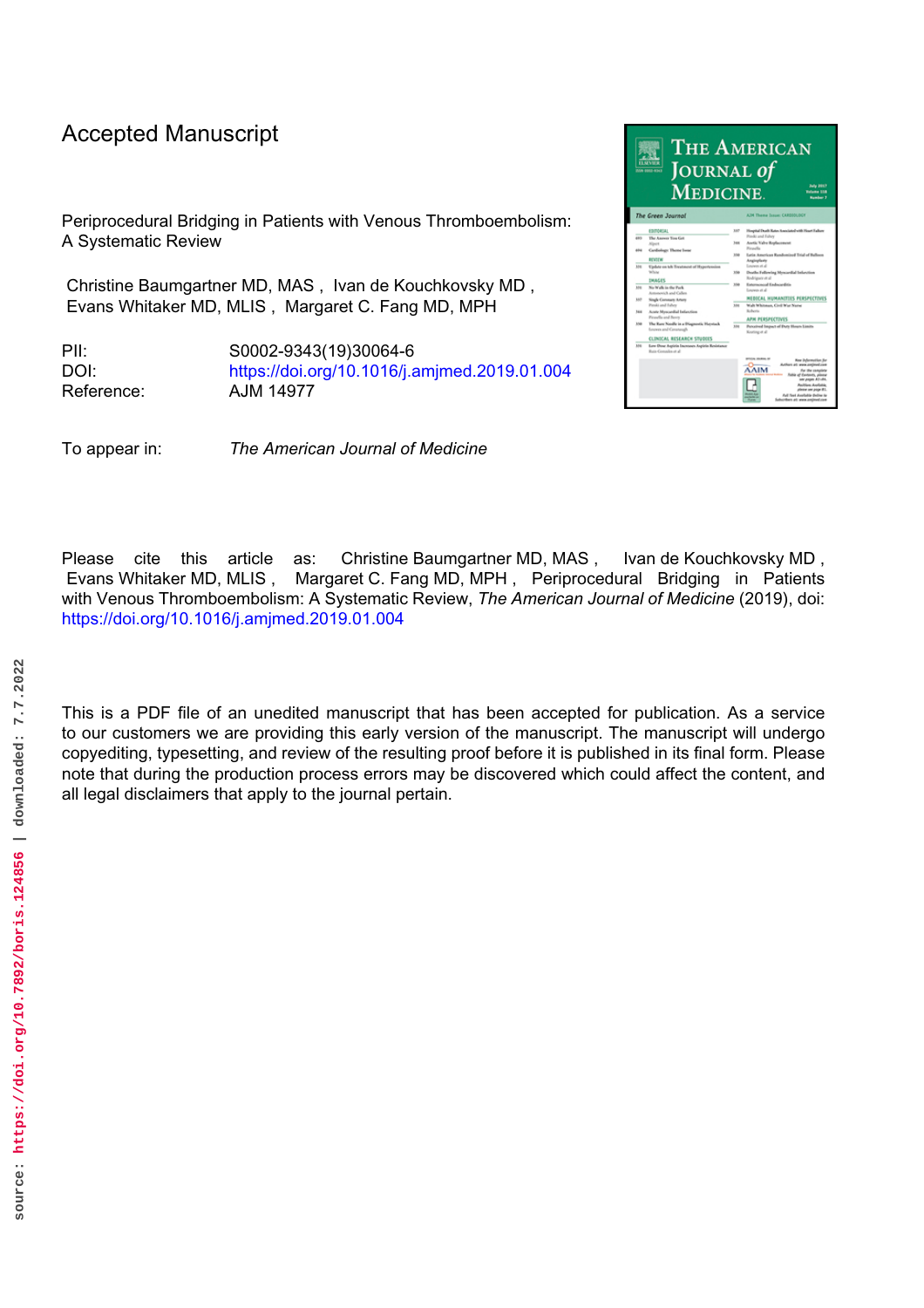# **Periprocedural Bridging in Patients with Venous Thromboembolism: A**

### **Systematic Review**

**First Author:** Baumgartner

**Short Title:** Periprocedural Bridging in Venous Thromboembolism

**Type of Manuscript:** Review

#### **Authors**

Christine Baumgartner, MD, MAS  $^{1,2}$ ; Ivan de Kouchkovsky, MD  $^{1}$ ; Evans Whitaker, MD, MLIS  $^{3}$ ;

Margaret C. Fang, MD, MPH<sup>1</sup>

### **Affiliations**

<sup>1</sup> Division of Hospital Medicine, University of California, San Francisco, San Francisco, CA

<sup>2</sup> Department of General Internal Medicine, Inselspital, Bern University Hospital, University of Bern,

Bern, Switzerland

<sup>3</sup> UCSF Medical Library, University of California, San Francisco, San Francisco, CA

### **Corresponding Author**

Where Title: Periprocedural Bridging in Venous Thromboembolism<br>Vpe of Manuscript: Review<br>When the Baumgartner, MD, MAS<sup>32</sup>; Ivan de Kouchkovsky, MD<sup>2</sup>; Evans, Whitaker, MD, MLIS<sup>3</sup>;<br>Aargaret C. Fang, MD, MPH<sup>1</sup><br>Affiliation Margaret C. Fang, MD, MPH, University of California, San Francisco, 533 Parnassus Ave., Box 0131, room U135, San Francisco, CA 94143. Phone: (415) 502-7100; Fax: (415) 514-2094; e-mail: Margaret.Fang@ucsf.edu.

**Keywords:** bridging, anticoagulants, periprocedural, venous thromboembolism, bleeding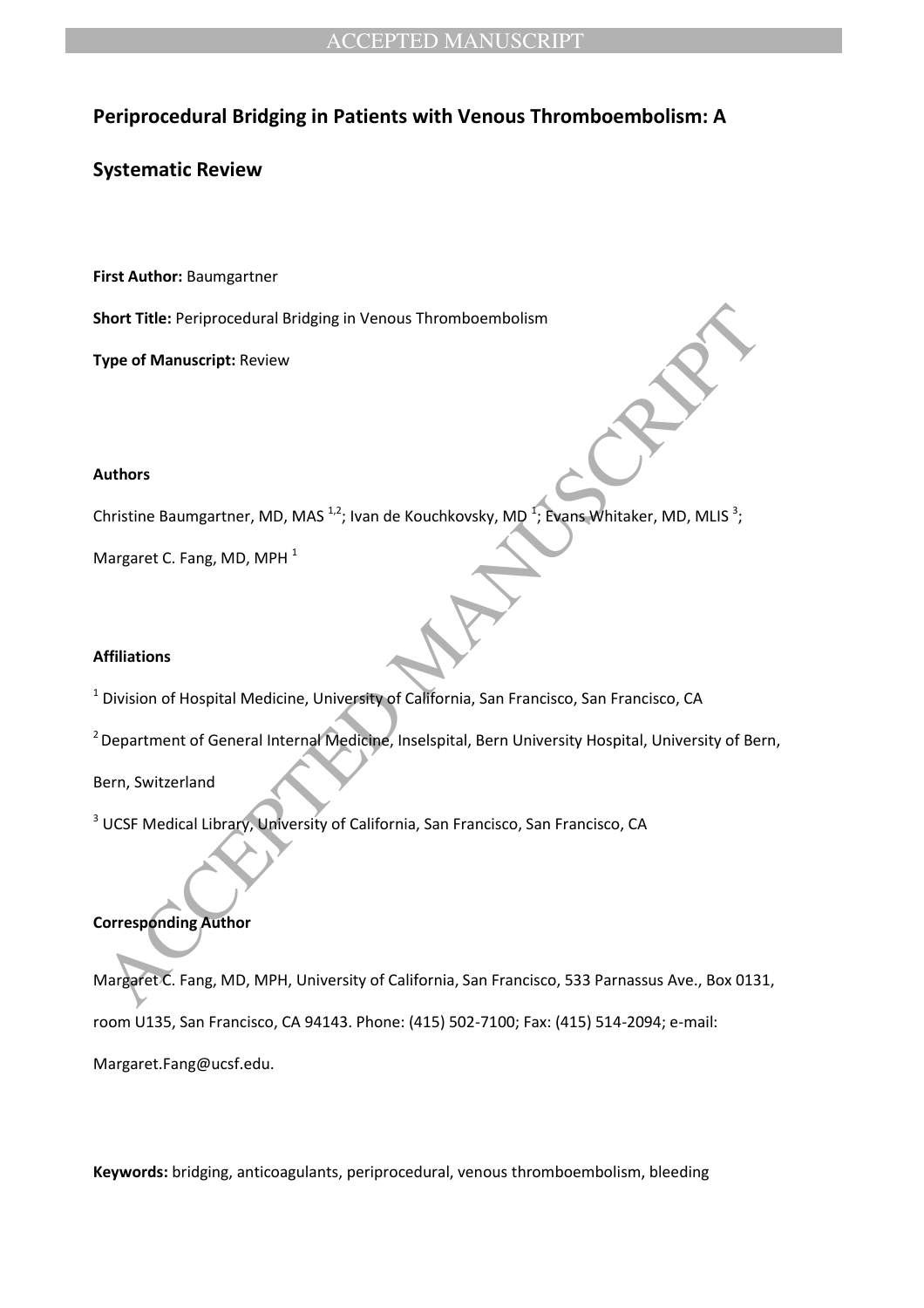**Registration:** PROSPERO, registration number CRD42017074710

**Text word count (including abstract):** 2996, **Abstract word count:** 248, **Tables:** 4, **Figures:** 1,

**Number of References:** 51

**ACCEPTED MANUSCRIPT**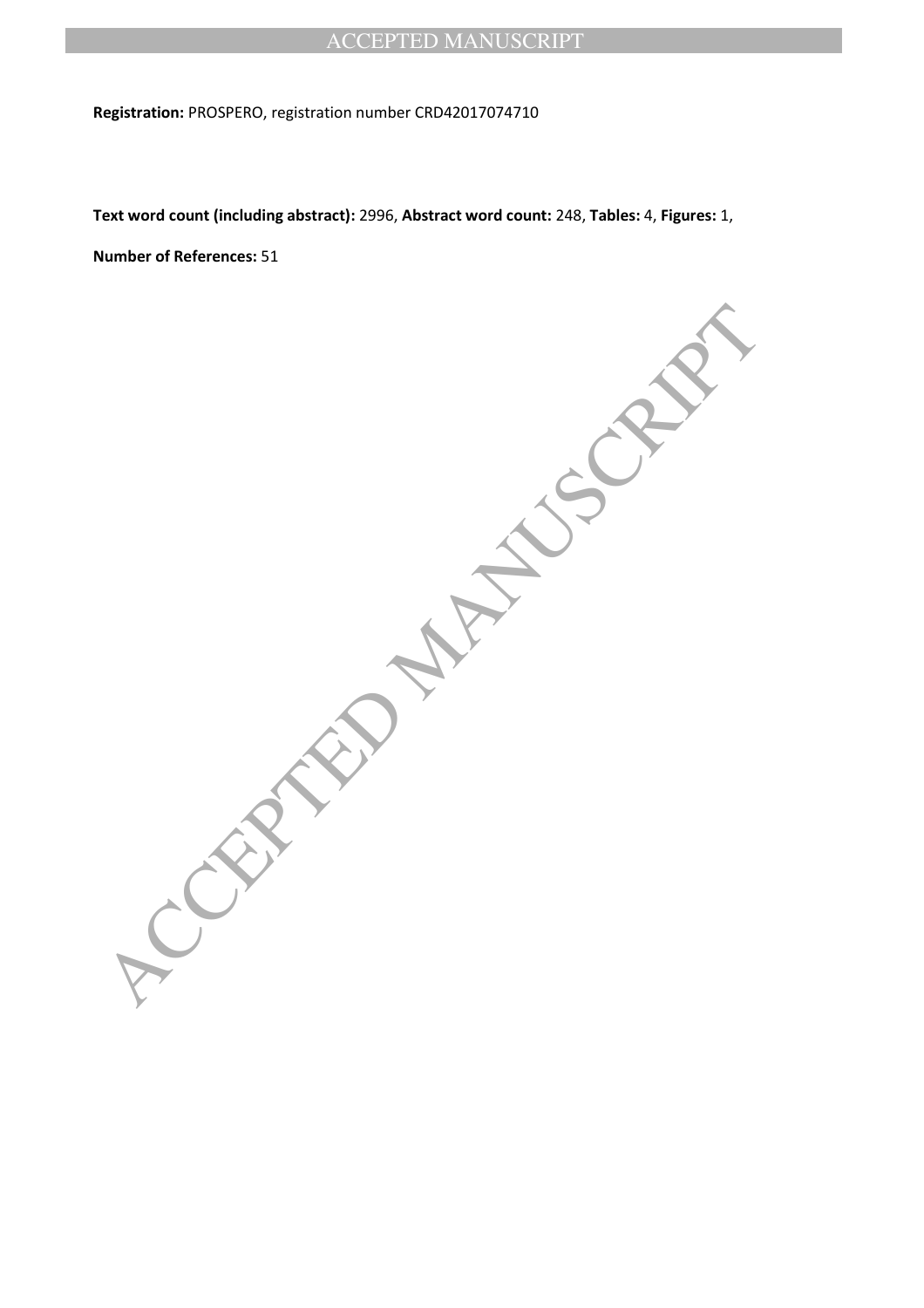**Periprocedural Bridging in Patients with Venous Thromboembolism: A Systematic** 

**Review**

# **Clinical Significance**

### Word count: 60

- Periprocedural bridging is widely used in patients with previous venous thromboembolism who require interruption of vitamin K antagonists due to an invasive procedure
- Vord count: 60<br>
 Periprocedural bridging is widely used in patients with previous venous thrombogenholism<br>
who require interruption of vitamin K antagonists due to an invasive procedure<br>
 This systematic review found tha This systematic review found that periprocedural bridging in patients with previous venous thromboembolism increases the risk of bleeding without reducing the risk of periprocedural venous thromboembolism
	- Most patients with venous thromboembolism do not benefit from periprocedural bridging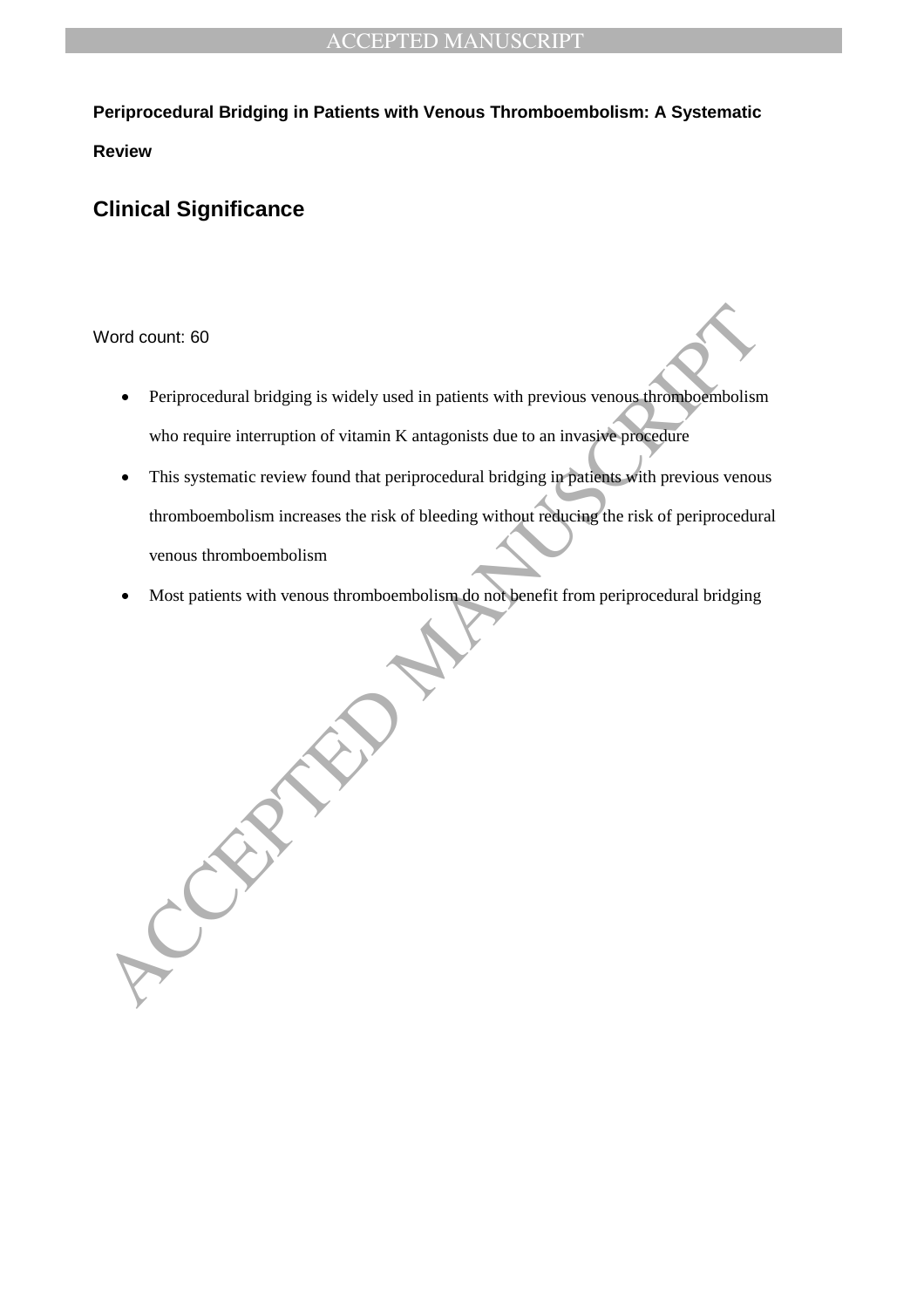#### **Abstract**

#### **Background**

Vitamin K antagonists (VKA) are the most widely used anticoagulants, and bridging is commonly administered during periprocedural VKA interruption. Given the unclear benefits and risks of periprocedural bridging in patients with previous venous thromboembolism, we aimed to assess recurrent venous thromboembolism and bleeding outcomes with and without bridging in this population.

#### **Methods**

We performed a systematic review searching the PubMed and EMBASE databases from inception to December 7, 2017 for randomized and non-randomized studies that included adults with previous venous thromboembolism requiring VKA interruption to undergo an elective procedure, and that reported venous thromboembolism or bleeding outcomes. Quality of evidence was graded by consensus.

#### **Results**

ecurrent venous thromboembolism and bleeding outcomes with and without bridging in this<br>opulation.<br>Acthods<br>We performed a systematic review searching the PubMed and EMBASE databases from inception<br>ecember 7, 2017 for rando We included 28 cohort studies (20 being single-arm cohorts) with overall 6915 procedures for analysis. In 27 studies reporting perioperative venous thromboembolism outcomes, the pooled incidence of recurrent venous thromboembolism with bridging was 0.7% (95% confidence interval [CI] 0.4-1.2%) and 0.5% (95% CI 0.3-0.8%) without bridging. Eighteen studies reported major and/or non-major bleeding outcomes. The pooled incidence of any bleeding was 3.9% (95% CI 2.0-7.4%) with bridging and 0.4% (95% CI 0.1-1.7%) without bridging. In bridged patients at high thromboembolic risk, the pooled incidence for venous thromboembolism was 0.8% (95% CI 0.3-2.5) and 7.5% (95% CI 3.1-17.4%) for any bleeding. Quality of available evidence was very low, primarily due to a high risk of bias of included studies.

#### **Conclusions**

Periprocedural bridging increases the risk of bleeding compared to VKA interruption without bridging, without a significant difference in periprocedural venous thromboembolism rates.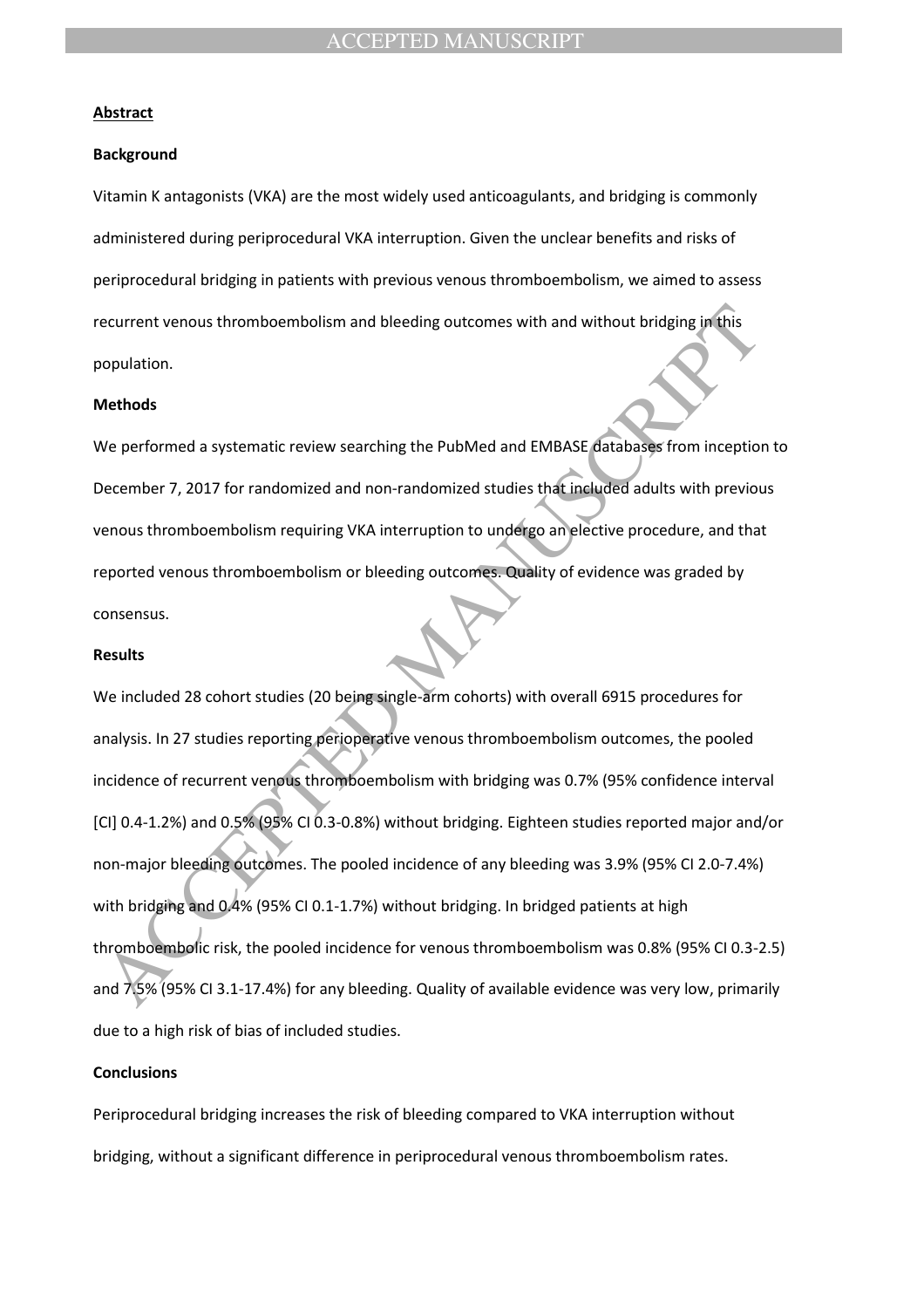#### **Introduction**

Among >6 million individuals in the US who are on chronic anticoagulation, about 250,000 patients each year need to temporarily interrupt their anticoagulants before an invasive procedure to diminish the risk of excess periprocedural bleeding.<sup>1</sup> Despite the rapid adoption of direct oral anticoagulants (DOACs) in recent years, vitamin K antagonists (VKAs) remain the most frequently prescribed anticoagulants in the US and worldwide.<sup>2, 3</sup> VKAs must be interrupted several days prior to a procedure to allow for regeneration of vitamin K dependent coagulation factors and subsequent normalization of coagulation.<sup>1</sup> Because of the concern of an increased risk of thromboembolism during VKA interruption, periprocedural bridging with short-acting parenteral anticoagulants has been recommended for individuals at high thromboembolic risk

rescribed anticoagulants in the US and worldwide.<sup>2,1</sup> VKAs must be interrupted several days priorition a procedure to allow for regeneration of vitamin K dependent coagulation factors and subsequalization of coagulation.<sup></sup> A previous systematic review investigated periprocedural bridging in patients on VKAs for any indication and found an increased bleeding risk in bridged compared to non-bridged patients without a difference in thromboembolic risk.<sup>5</sup> Similarly, a randomized trial of atrial fibrillation patients showed no difference in thromboembolic outcomes, but a significantly higher incidence of major bleeding with bridging compared with placebo.<sup>6</sup> However, less is known about the risks and benefits of bridging in patients anticoagulated for venous thromboembolism. A recent retrospective study found an increased bleeding risk with bridging, but no substantial risk of recurrent venous thromboembolism without bridging, irrespective of estimated thromboembolic risk,<sup>7</sup> suggesting that current guidelines fail to identify patients with high enough thromboembolic risk to justify bridging.

To better define risks and benefits of bridging in patients with previous venous thromboembolism requiring VKA interruption to undergo an elective invasive procedure, we performed a systematic review comparing recurrent venous thromboembolism and bleeding outcomes with and without periprocedural bridging.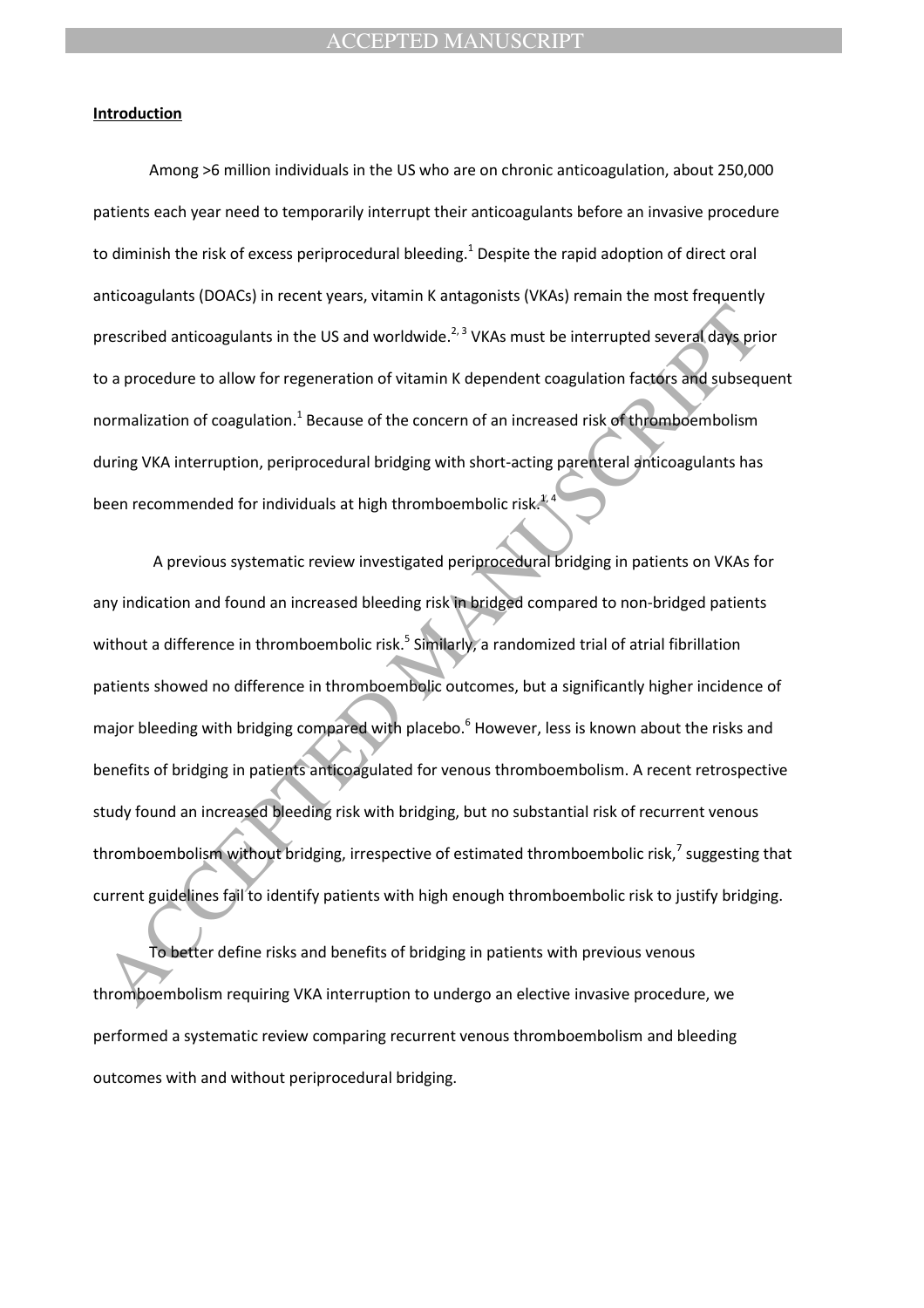#### **Methods**

We conducted this systematic review according to the protocol registered on PROSPERO (registration number CRD42017074710), and reporting conformed to the Preferred Reporting Items for Systematic Reviews and Meta-Analyses (PRISMA) statement.<sup>8</sup>

#### **Data Sources and Searches**

We performed a systematic literature review of articles in PubMed and EMBASE, from inception to December 7, 2017, without language restrictions (**Supplemental Methods 1**). We also considered conference proceedings, and screened bibliographies of retrieved articles, the most recent American College of Chest Physicians (ACCP) guidelines, and two previous systematic reviews on periprocedural anticoagulation.<sup>1, 5, 9</sup> We searched for unpublished literature in the ClinicalTrials.gov and International Clinical Trials Registry Platform (ICTRP) databases.

#### **Study Selection**

and Searches<br>
We performed a systematic literature review of articles in PubMed and EMBASE, from<br>
meeption to December 7, 2017, without language restrictions (Supplemental Methods 1). We all<br>
onsidered conference proceedin We included original articles of randomized trials and observational studies that enrolled adults on long-term VKA therapy for secondary prophylaxis of venous thromboembolism who required anticoagulation interruption to undergo elective invasive procedures. Studies were eligible for inclusion if they assessed venous thromboembolism and/or bleeding outcomes in patients with or without heparin bridging; single-arm studies were also considered. Studies that did not specifically report outcomes for the population of interest or studies including <10 venous thromboembolism patients were excluded. Two physicians (C.B. and I.d.K.) independently screened titles and abstracts for eligibility, and in a second step, full-text articles of references selected in the first screening phase were screened (**Figure 1**). Disagreement was resolved by discussion. Non-English articles were translated by native speakers.

#### **Data Extraction and Quality Assessment**

We extracted pre-specified data on study design, population characteristics, thromboembolic risk, invasive procedures, anticoagulation management strategies, and study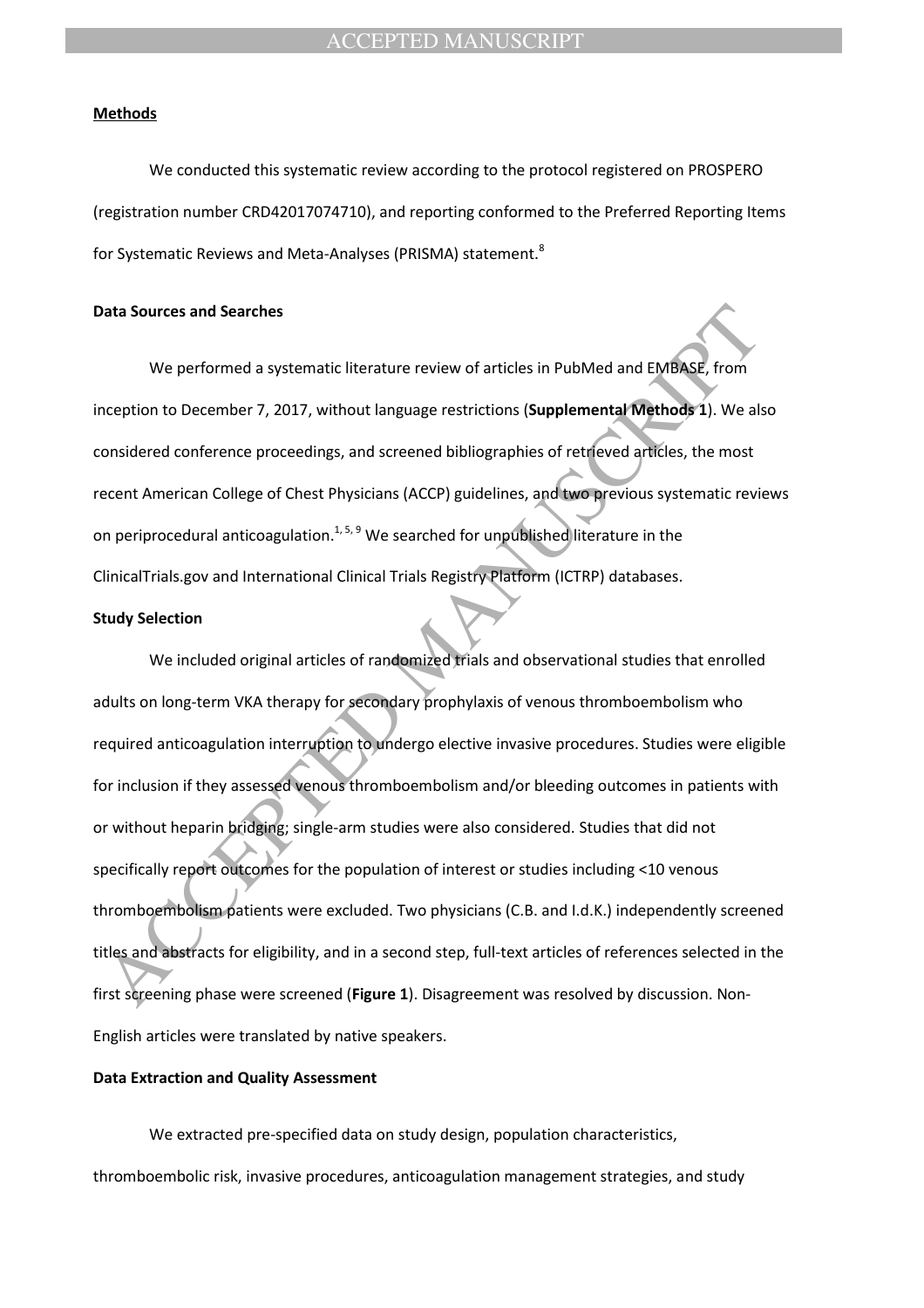sponsors. In the absence of a universally accepted definition,<sup>1</sup> bridging was classified as receipt of prophylactic, intermediate, or therapeutic doses of any heparin in the perioperative period. Data on patients who continued VKA perioperatively were not included, because our research question related to patients who required interruption of anticoagulation. The primary outcome was recurrent venous thromboembolism including deep vein thrombosis and pulmonary embolism (as ascertained by the individual studies) within 30 days postoperatively.<sup>10</sup> Other follow-up periods were used if 30-day outcomes were not reported, as done previously.<sup>11</sup> Secondary outcomes included major bleeding (according to the definition used in the individual studies), and any major and nonmajor bleeding. Outcome data were extracted by two independent investigators. If outcomes were not specifically reported for the population of interest, we contacted study authors to request the information; 3 authors provided additional data. $12-14$ 

scertained by the individual studies) within 30 days postoperatively.<sup>10</sup> Other follow-up periods vesel if 30-day outcomes were not reported, as done previously.<sup>11</sup> Secondary outcomes included<br>hajor bleeding (according to Two independent reviewers (C.B. and I.d.K) assessed individual study quality using criteria adapted from the ACCP Antithrombotic Therapy and Prevention of Thrombosis,  $9^{th}$  edition;<sup>5, 15</sup> this approach was chosen because it is applicable to single-arm studies. Items to assess quality of observational studies included consecutive enrollment, the existence of a study protocol prior to enrolment, the similarity of the setting and time frame of intervention and control groups, blinded outcome assessment, and loss to follow-up.<sup>5, 15</sup> Nonrandomized studies were considered to be at high risk of bias and were downgraded to moderate risk if the study accounted for and reported all of the quality elements. On the other hand, they were upgraded to very high risk if they used a single-arm cohort design, $^{16}$  or if there were severe or multiple problems with these elements. $^{16}$ **Data Synthesis and Analyses**

All studies were qualitatively synthesized and comprehensively presented in tables depicting study characteristics and main findings. Meta-analysis to obtain a summary relative risk estimate was not supported because of the observational design of all included studies with reporting of unadjusted results, the high number of single-arm cohorts, and the large clinical heterogeneity across studies. We calculated pooled incidence of venous thromboembolism, major bleeding, and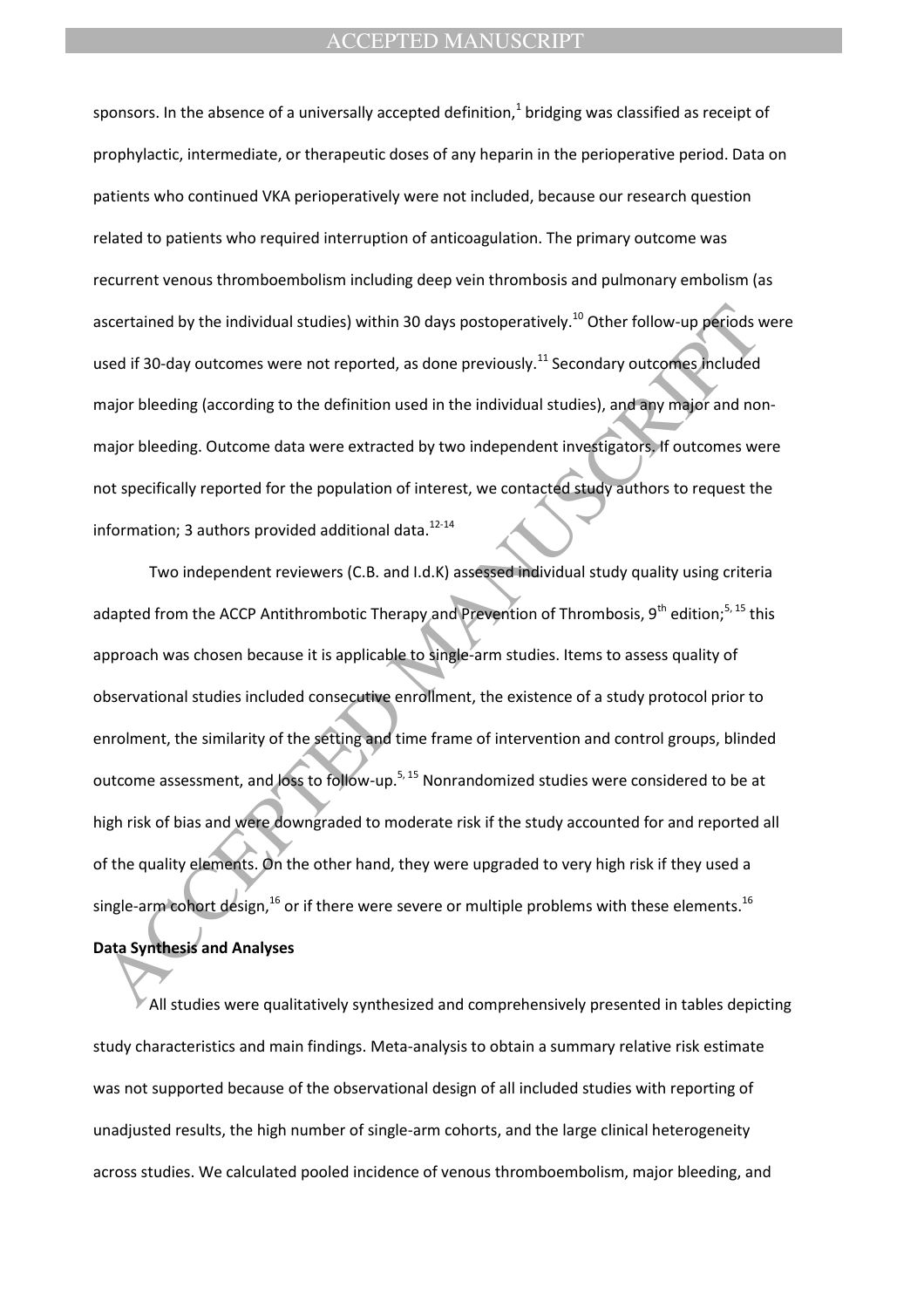malyses excluding conference abstracts or small studies (<100 procedures). Additional (not<br>expectified) sensitivity analyses were conducted: 1) excluding studies that did not specifically<br>eport outcomes for patients with p any bleeding in procedures with and without bridging using a logistic-normal random-effects model.<sup>17</sup> One study used propensity score matching and weighting to compare outcomes in patients with and without bridging; this resulted in some non-integer numbers of outcome events in the nonbridging group, which were rounded to the next integer to calculate pooled incidences. In a sensitivity analysis, we rounded in the other direction. We also conducted pre-specified sensitivity analyses excluding conference abstracts or small studies (<100 procedures). Additional (not prespecified) sensitivity analyses were conducted: 1) excluding studies that did not specifically report outcomes for patients with prior venous thromboembolism, but could be included because no study patient experienced an outcome event, and 2) excluding a study<sup>18</sup> that used propensity score matching and weighting to equalize the number of patients in the exposure groups. Predefined subgroup analyses were conducted according to baseline thromboembolic risk and heparin dose used (therapeutic vs. prophylactic). All analyses were performed with Stata 14 (Stata, College Station, TX, USA).

Two investigators (C.B. and M.C. F.) rated the overall quality of evidence for thromboembolic and bleeding outcomes using the Grading of Recommendations Assessment, Development and Evaluation (GRADE) methodology.<sup>19</sup>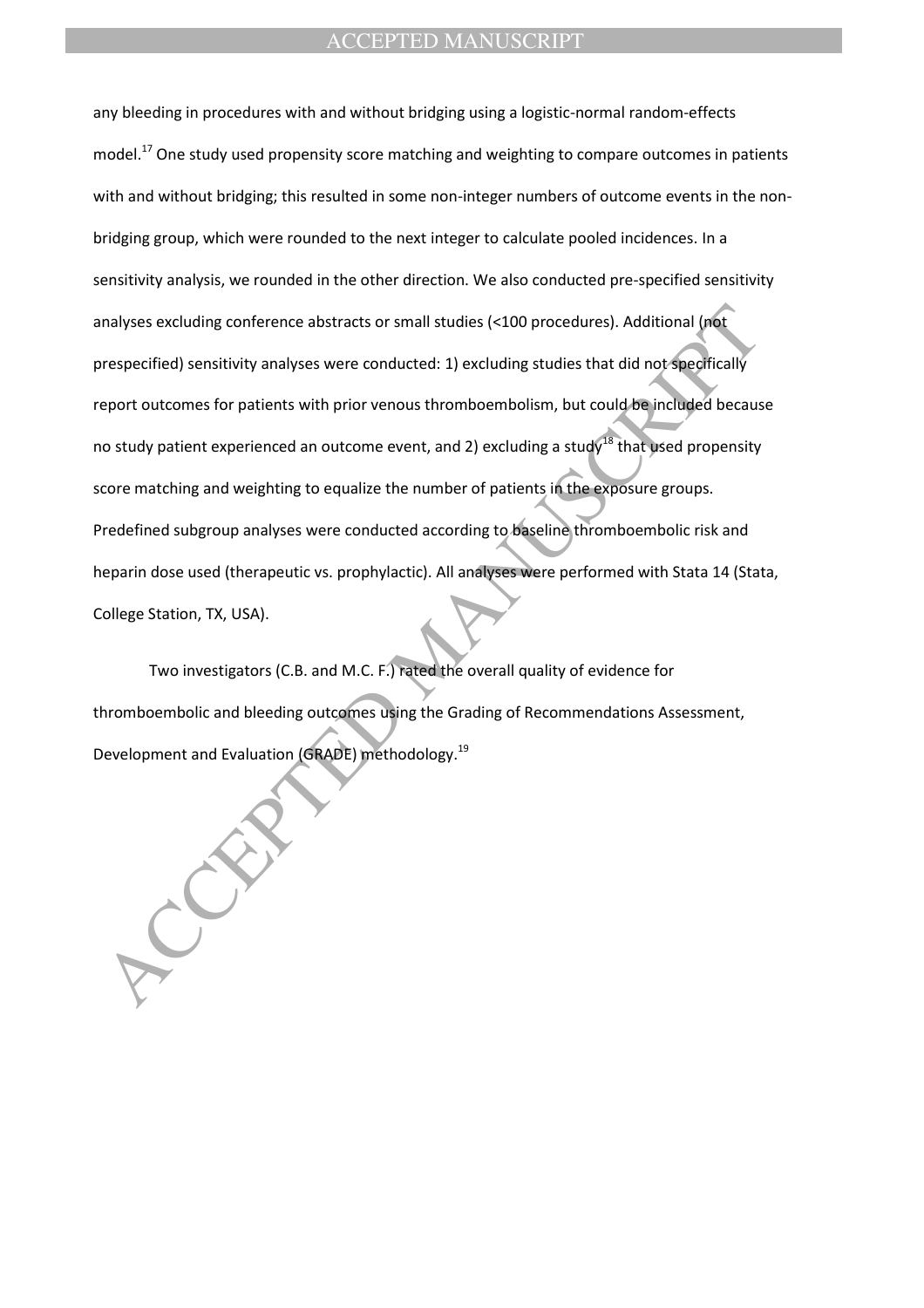#### **Results**

Our search yielded 4,349 records after removal of duplicates. We excluded 4,110 records based on title and abstract and then assessed 239 full texts for eligibility, of which 28 studies met our inclusion criteria (**Figure 1**). Included studies reported results of overall 6,915 procedures, and individual study size varied between 10 and 2670 procedures (**Supplemental Table 1**).

Of all included studies, 19 were prospective and 9 retrospective cohort studies, and moneter and moneter and moneter and the previous and moneter and moneter and studies and moneter and studies are shown in Table 1 and Sup Of all included studies, 19 were prospective and 9 retrospective cohort studies, and none of them was a randomized trial comparing bridging and VKA interruption without bridging. Study characteristics are shown in **Table 1** and **Supplemental Table 1**. Two records were conference abstracts, and 26 were published full text articles. All but 5 studies enrolled patients with different indications for anticoagulation including atrial fibrillation and mechanical heart valves, and among those we extracted only the specific data on patients with previous venous thromboembolism. Thus, specific information on demographics for this subgroup was mostly missing. Baseline thromboembolic risk was assessed in 21 studies using varying risk classifications schemes. Most studies included patients at any thromboembolic risk (n=15), while 1 included only low risk and 5 only moderate to high risk patients. The decision to administer bridging anticoagulation was at the discretion of the provider in 11 studies and based on assessment of baseline thromboembolic risk in 6 studies; in 5 studies, all patients requiring VKA interruption received bridging. Procedure types were reported in all but 1 study.

Bridging strategies implemented in the different studies varied substantially (**Table 2** and **Supplemental Table 2**). Most of the studies (n=22) defined bridging as administration of short-acting anticoagulants in both the pre- and postprocedural periods, while 2 studies also considered bridging that was administered in the preprocedural and 4 in the postprocedural periods only.

Overall quality of included studies was low (**Supplemental Table 3**). Only 8 studies compared outcomes in bridging and non-bridging groups, while the remaining were single-arm studies. All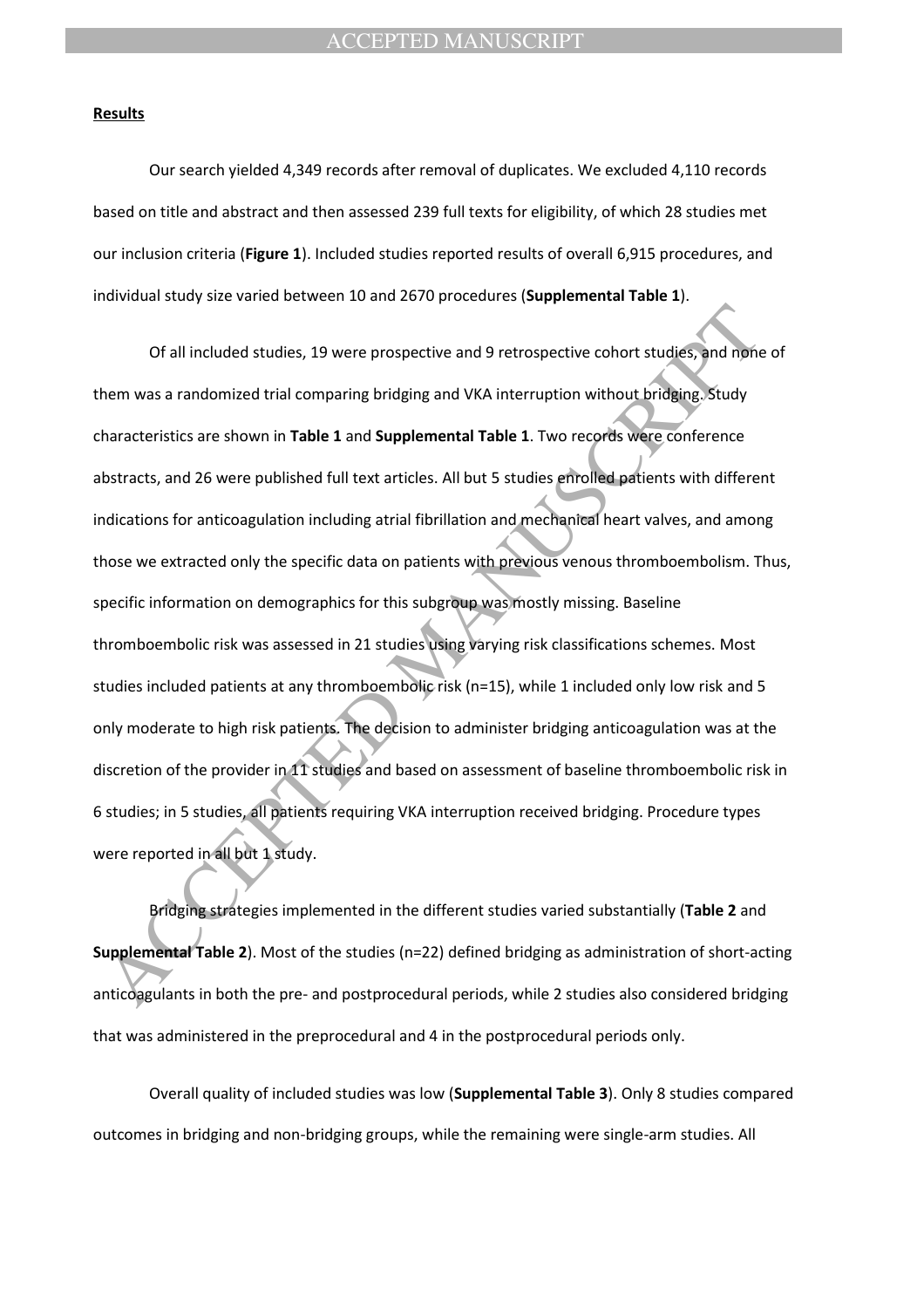studies reported results that were unadjusted for potential confounding except for Sjögren et al.,  $^{18}$ where propensity score matching was used.

#### **Risk of Venous Thromboembolism**

All but one<sup>20</sup> study reported venous thromboembolism outcomes in overall 6886 procedures. Over a follow-up duration that varied from the time of postprocedural INR normalization to 180 days in the different studies, incidence of perioperative venous thromboembolism ranged from 0% to 4.4% with bridging (pooled incidence 0.7%, 95% confidence interval [CI] 0.4-1.2%) and from 0% to 2% without bridging (pooled incidence 0.5%, 95% CI 0.3-0.8%; **Tables 3 and 4**).

rocedures. Over a follow-up duration that varied from the time of postprocedural INR<br>
normalization to 180 days in the different studies, incidence of perioperative venous<br>
hromboembolism ranged from 0% to 4.4% with bridgi The pooled incidence of venous thromboembolism in bridging and non-bridging groups remained similar in sensitivity analyses (**Table 4**). Among patients with high thromboembolic risk, we found a similar pooled incidence of perioperative venous thromboembolism events with bridging (pooled incidence 0.8%, 95% CI 0.3-2.5%). Only 1 study<sup>7</sup> reported venous thromboembolism outcomes in high risk patients without bridging, and found 0 events in 21 procedures (**Table 4**). Incidence of venous thromboembolism was similar with therapeutic LMWH doses compared to prophylactic doses (pooled incidence 0.9% [95% CI 0.4-2.1%] and 1.4% [95% CI 0.5-4.4%], respectively), but the number of studies included in this subgroup analysis was limited (**Table 4**).

#### **Risk of Bleeding**

Data on major bleeding or any bleeding were available in 15 and 18 studies, respectively (**Tables 3 and 4**). Incidence of major bleeding as reported in included studies varied between 0% and 5.6% for patients with bridging (pooled incidence 1.8%, 95% CI 1.2-2.5%), while it was generally lower in patients without bridging, ranging from 0% to 1.6% (pooled incidence 0.4%, 95% CI 0.1- 1.5%; **Tables 3 and 4**). Results were similar in sensitivity analyses (**Table 4**). Therapeutic LMWH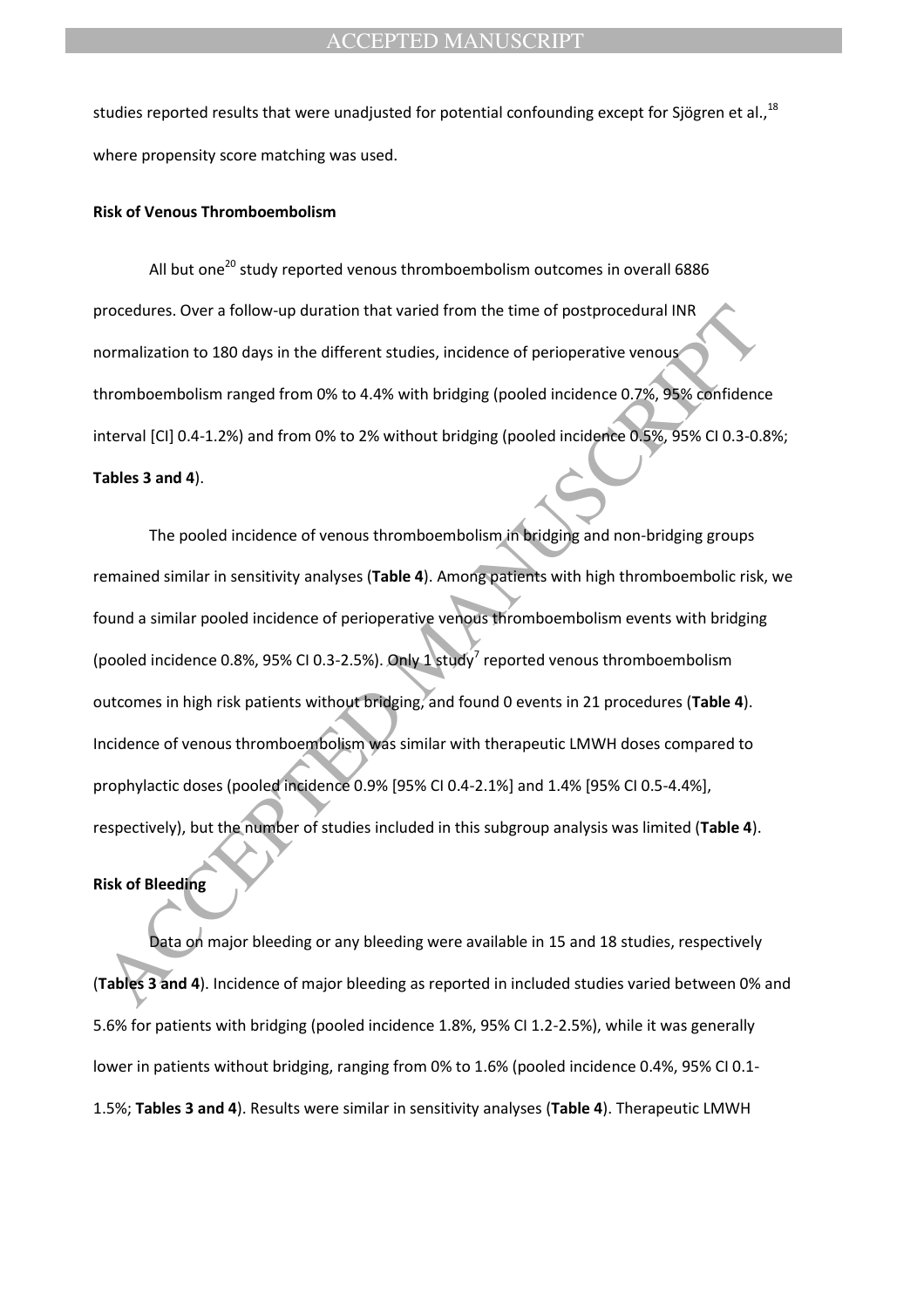doses resulted in a similar pooled incidence of major bleeding compared to prophylactic doses (2.6% [95% CI 1.4-4.7%] and 2.1% [95% CI 0.8-5.5%]), but the number of studies was low.

Incidence of any major and non-major bleeding differed even more considerably between the bridging and non-bridging groups, with a pooled incidence of 3.9% (95% CI 2.0-7.4%) and 0.4% (95% CI 0.1-1.7%), respectively (**Table 3 and 4**).

#### **Quality of Overall Evidence**

Quality of Overall Evidence<br>
The quality of the overall body of evidence for the association of periprocedural bridging<br>
with venous thromboembolism, major bleeding and any bleeding was very low, **Supplemental** Ta<br>
J. All The quality of the overall body of evidence for the association of periprocedural bridging with venous thromboembolism, major bleeding and any bleeding was very low (**Supplemental Table 4**). All included studies had an observational design with a very high risk of bias. Also, we assumed publication bias to be substantial for all outcomes, because some studies that did not separately report outcomes for our specific population of interest could not be included in our systematic review (**Figure 1**), and a search in clinical trial registries yielded two studies without published results that potentially met inclusion criteria.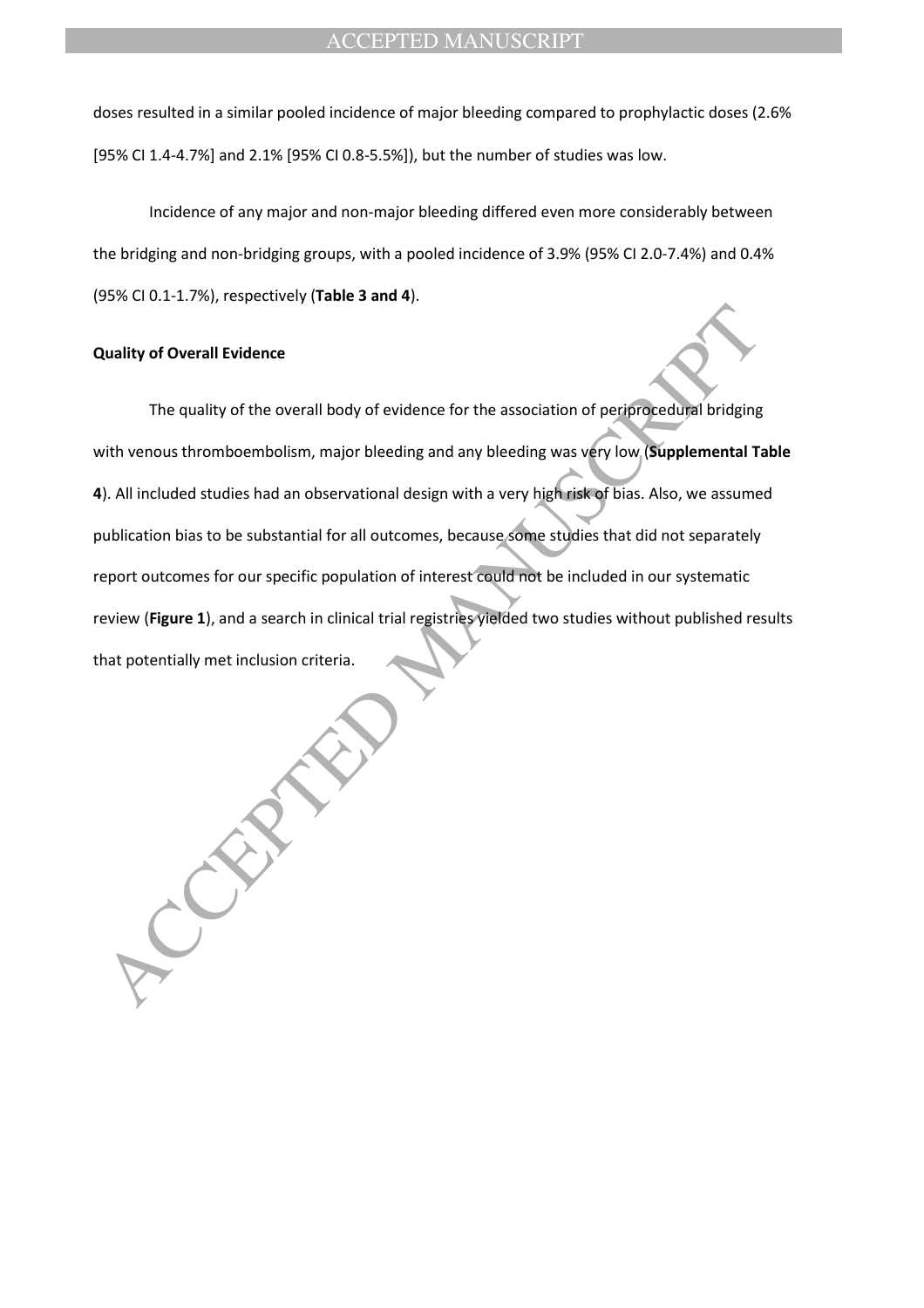#### **Discussion**

This systematic review showed that periprocedural bridging in patients with previous venous thromboembolism considerably increases bleeding risk compared to VKA interruption without bridging, without resulting in differences of venous thromboembolic outcomes. Our results suggest that most venous thromboembolism patients will not benefit from bridging. However, the quality of the available evidence on the risks and benefits of periprocedural bridging in this population is low.

The available evidence on the risks and benefits of periprocedural bridging in this population is lo<br>
Our results show substantial differences in the definition and management of<br>
Periprocedural bridging across studies. Ho Our results show substantial differences in the definition and management of periprocedural bridging across studies. However, no specific bridging strategy or dosing regimen has proven to be superior.<sup>4</sup> To date, no randomized study has shown a clear benefit of periprocedural bridging for patients on long-term anticoagulants, while the bulk of available data suggests an increased bleeding risk with bridging. A recent randomized trial found that foregoing bridging was not associated with an increased risk of arterial thromboembolic events but conferred a significant reduction in major bleeding in patients with atrial fibrillation requiring periprocedural warfarin interruption.<sup>6</sup> Another trial comparing bridging with continued anticoagulation in patients undergoing cardiac device surgery similarly found a 3- to 4-fold higher bleeding risk with bridging.<sup>23</sup> A systematic review that assessed periprocedural bridging in patients with any indication for anticoagulation concluded that overall and major bleeding was increased in patients with bridging compared to those without, while the risk of thromboembolism did not differ.<sup>5</sup> However, the low quality of included studies precluded firm conclusions about risks and benefits of bridging particularly for high risk patients, similar to our study. No previous or ongoing trial investigated bridging in patients with previous venous thromboembolism.

Evaluation of patient- and procedure-related risk factors for thromboembolism and bleeding as well as estimation of clinical consequences of these potential adverse events is needed to determine the optimal perioperative anticoagulation management in patients on chronic VKA therapy.<sup>43</sup> An increasing evidence base suggests that VKAs can be safely continued in a number of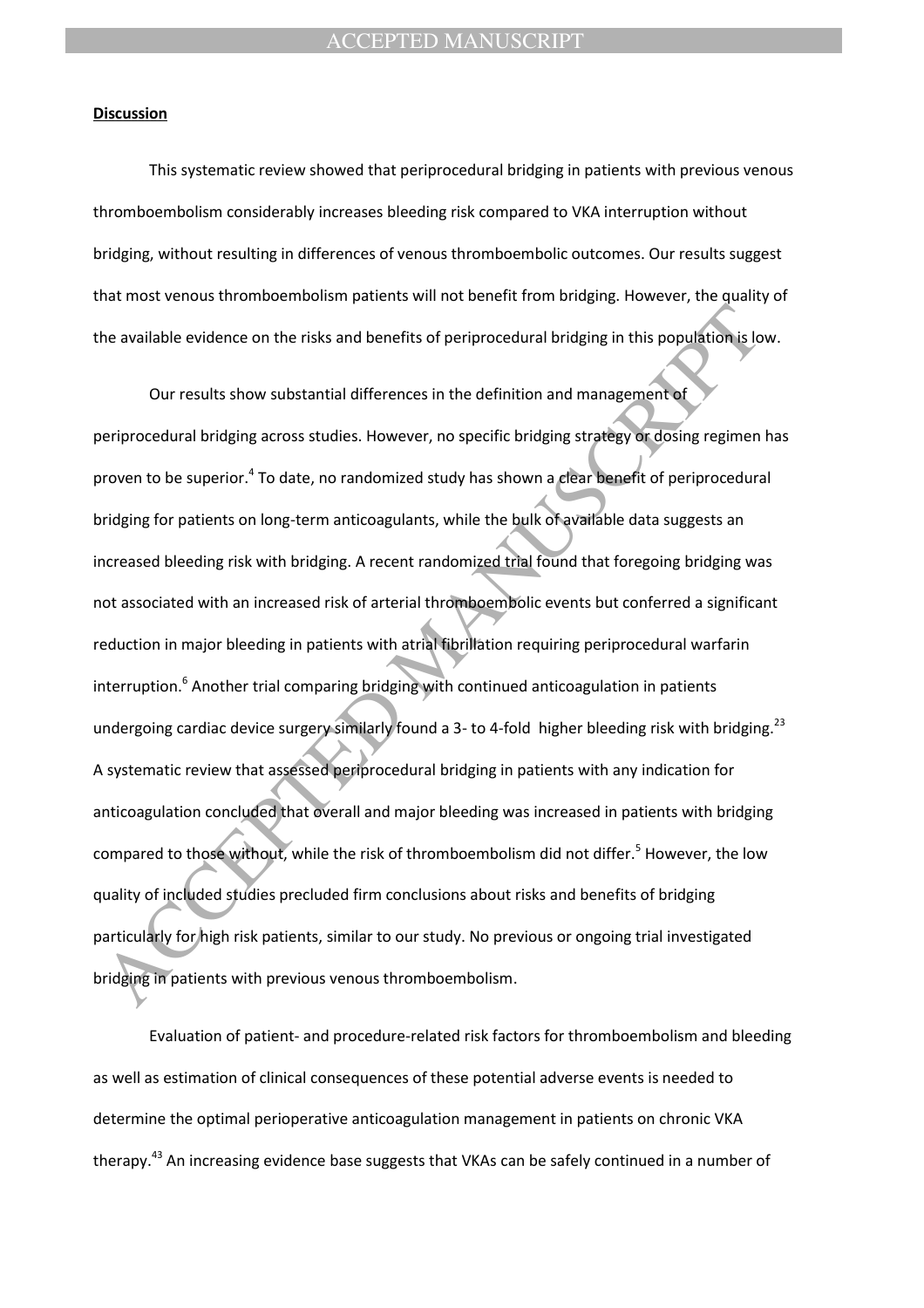hromboembolism (5-13%) and major bleeding events (8-10%) are more similar.<sup>02,47</sup> Therefore, t<br>umber of major bleeding events that would theoretically be acceptable to prevent one<br>hromboembolic event is substantially lower procedures with low bleeding risk.<sup>6, 22, 23, 44</sup> More uncertainty exists about periprocedural management strategies in non-minimal bleeding risk procedures, where anticoagulation interruption is needed. While arterial thromboembolic events in patients with mechanical heart valves or atrial fibrillation are related to a substantial 15-70% risk of disability and death which outweighs mortality risks of major bleeding events 2 to 10-fold,  $43, 45, 46$  the case-fatality of recurrent venous thromboembolism (5-13%) and major bleeding events (8-10%) are more similar.<sup>43, 47</sup> Therefore, the number of major bleeding events that would theoretically be acceptable to prevent one thromboembolic event is substantially lower for patients with previous venous thromboembolism compared to patients anticoagulated for prevention of arterial thromboembolic events, so the threshold to provide treatments that increase the risk of major bleeding should be higher for venous thromboembolism patients. Our results suggest that bridging exposes these patients to a markedly higher bleeding risk and should therefore not be used if thromboembolic risk is low or moderate. Based on the available evidence, admittedly of low quality, a potential benefit of bridging has not been established even in patients at high thromboembolic risk.

Periprocedural bridging continues to be overused in patients with previous venous thromboembolism, mainly because of overestimation of thromboembolic risk,<sup>7,48</sup> reflecting the uncertainty about the role of bridging and the assessment of baseline thromboembolic risk. Efforts to standardize anticoagulation management in the periprocedural setting and high quality studies to further clarify the efficacy and safety of bridging in patients at high risk of venous thromboembolism are needed to optimize their care. Although VKAs continue to be the most frequently prescribed oral anticoagulants,<sup>2</sup> the role of bridging, if any, will further diminish with the increased use of DOACs.<sup>4, 49</sup> The shorter half-life of DOACs, which limits the duration of preprocedural anticoagulation interruption, and their rapid time-to-onset obviate the need of periprocedural bridging.<sup>4, 43, 49</sup> Only few observational studies and substudies of randomized trials investigated periprocedural management strategies in patients on DOACs, and did not find a benefit of bridging in this population.<sup>50, 51</sup>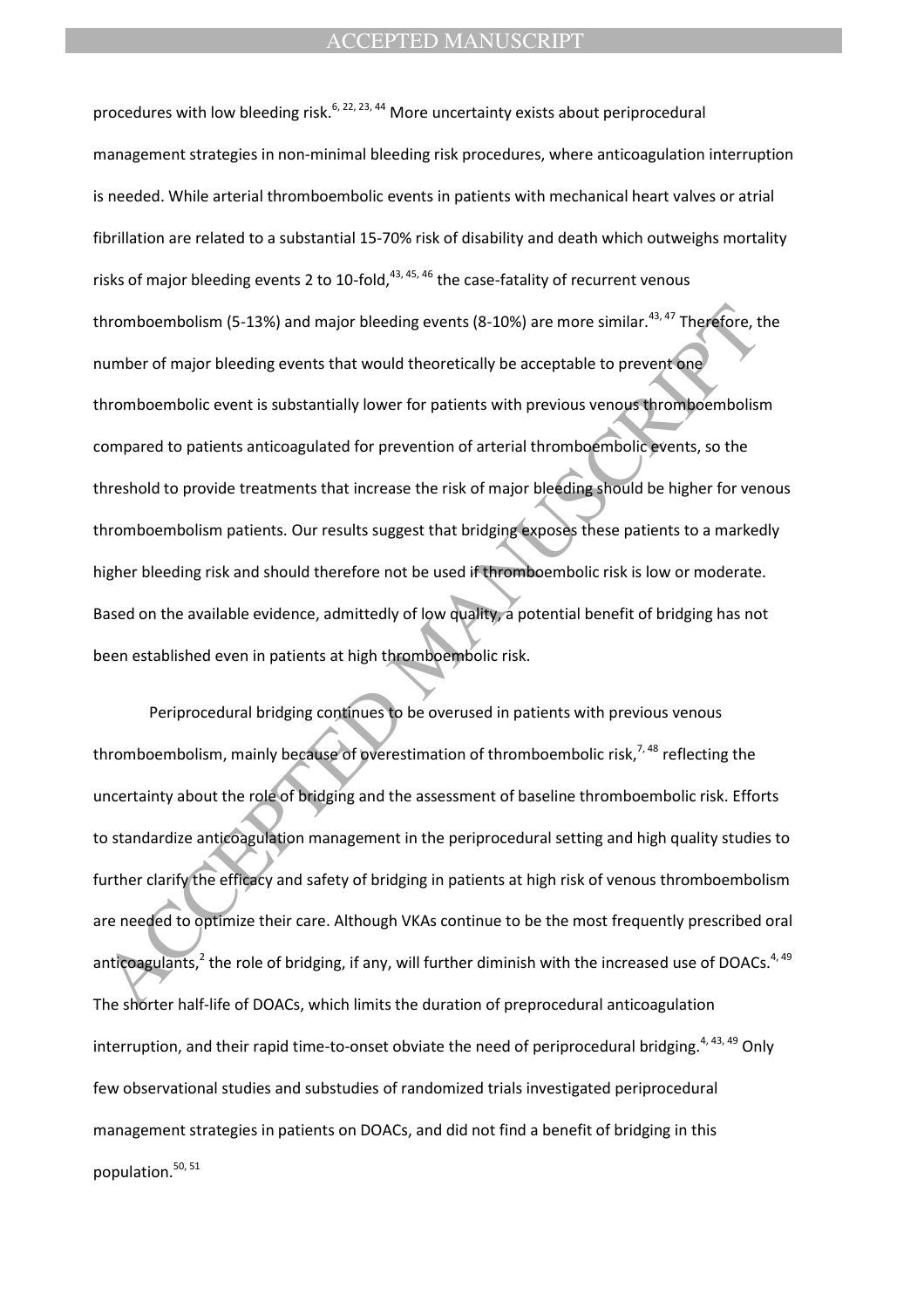To our knowledge, this is the first study systematically assessing available literature on the risks and benefits of periprocedural bridging in the specific population of patients with previous venous thromboembolism. Another strength of this study includes the rigorous search for available data, without language restriction and with consideration of unpublished articles.

imitations. First, overall quality of included studies was low: all included studies were non-<br>andomized and many of them lacked a comparison group. Second, most studies included a<br>aeterogeneous population of patients at h The results of our systematic review need to be interpreted in the context of several limitations. First, overall quality of included studies was low: all included studies were nonrandomized and many of them lacked a comparison group. Second, most studies included a heterogeneous population of patients at high and low thromboembolic risk and procedures at varying degrees of bleeding risk, yielding difficult to interpret results that are likely affected by confounding by indication, as patients at high thromboembolic risk might be more likely to receive bridging compared to non-high risk patients. Third, some studies did not specifically report outcomes for patients with previous venous thromboembolism and could thus not be included in our systematic review (**Figure 1**), potentially resulting in publication bias. Fourth, follow-up duration differed between studies, and although we calculated pooled incidences of perioperative outcome events, these incidences might differ if follow-up duration in included studies were more homogeneous. Finally, the definition of major bleeding and ascertainment of thromboembolic events was not uniform across studies, which may have limited the reliable estimation of pooled outcome incidences.

In conclusion, our systematic review showed that patients at low and moderate thromboembolic risk do not benefit from periprocedural bridging because of a considerably increased risk of bleeding associated with bridging compared to VKA interruption without bridging, while the risk of periprocedural thromboembolic events was similar with or without bridging.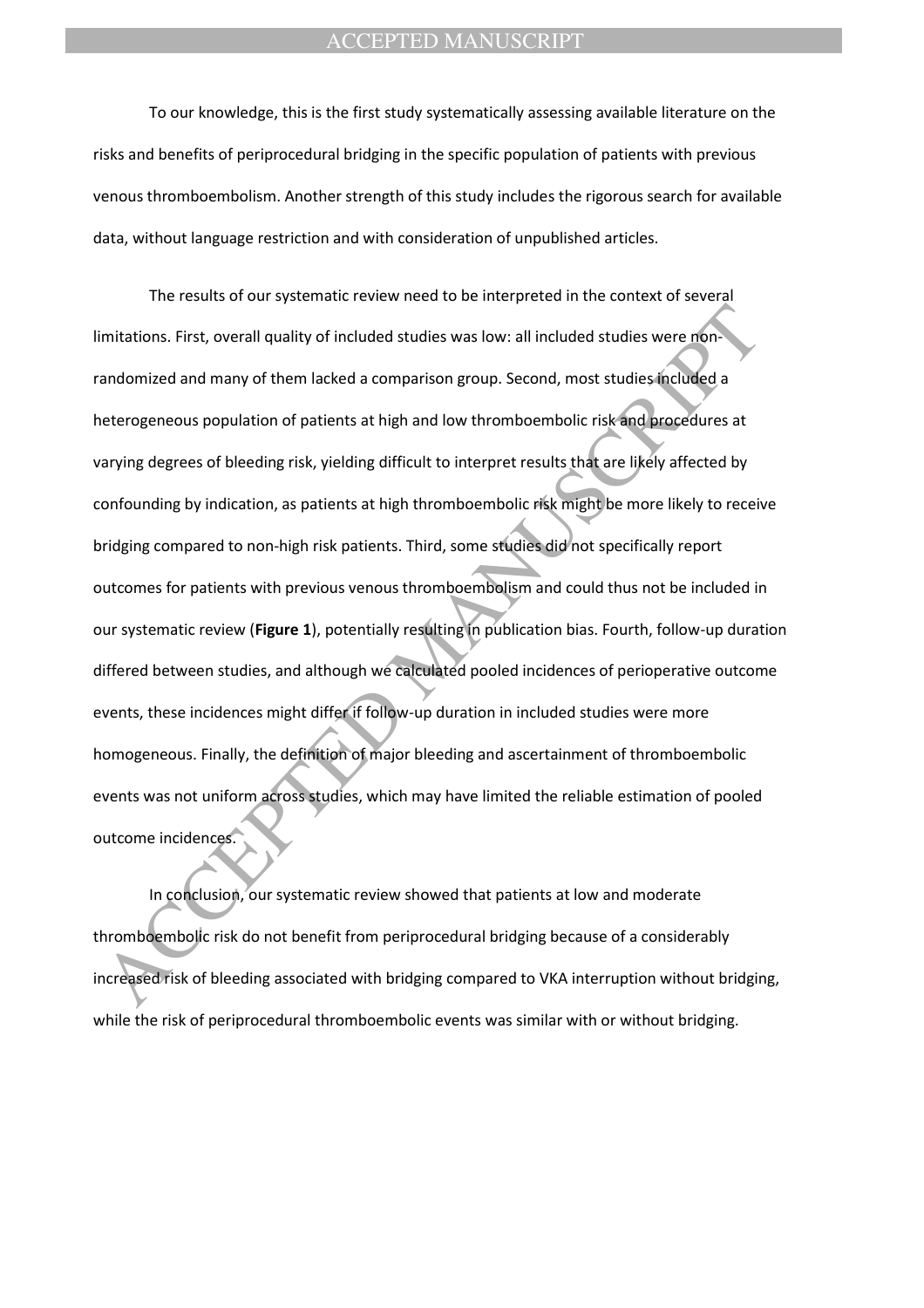### **Acknowledgments**

We gratefully acknowledge Isabel Elaine Allen for her advice concerning the methodology and statistical analyses of the paper. We acknowledge Yumiko Abe-Jones and Michael Hurley for their help with translating articles, and James D. Douketis for the critical review of the manuscript and his valuable input.

ACCEPTED MANUSCRIPT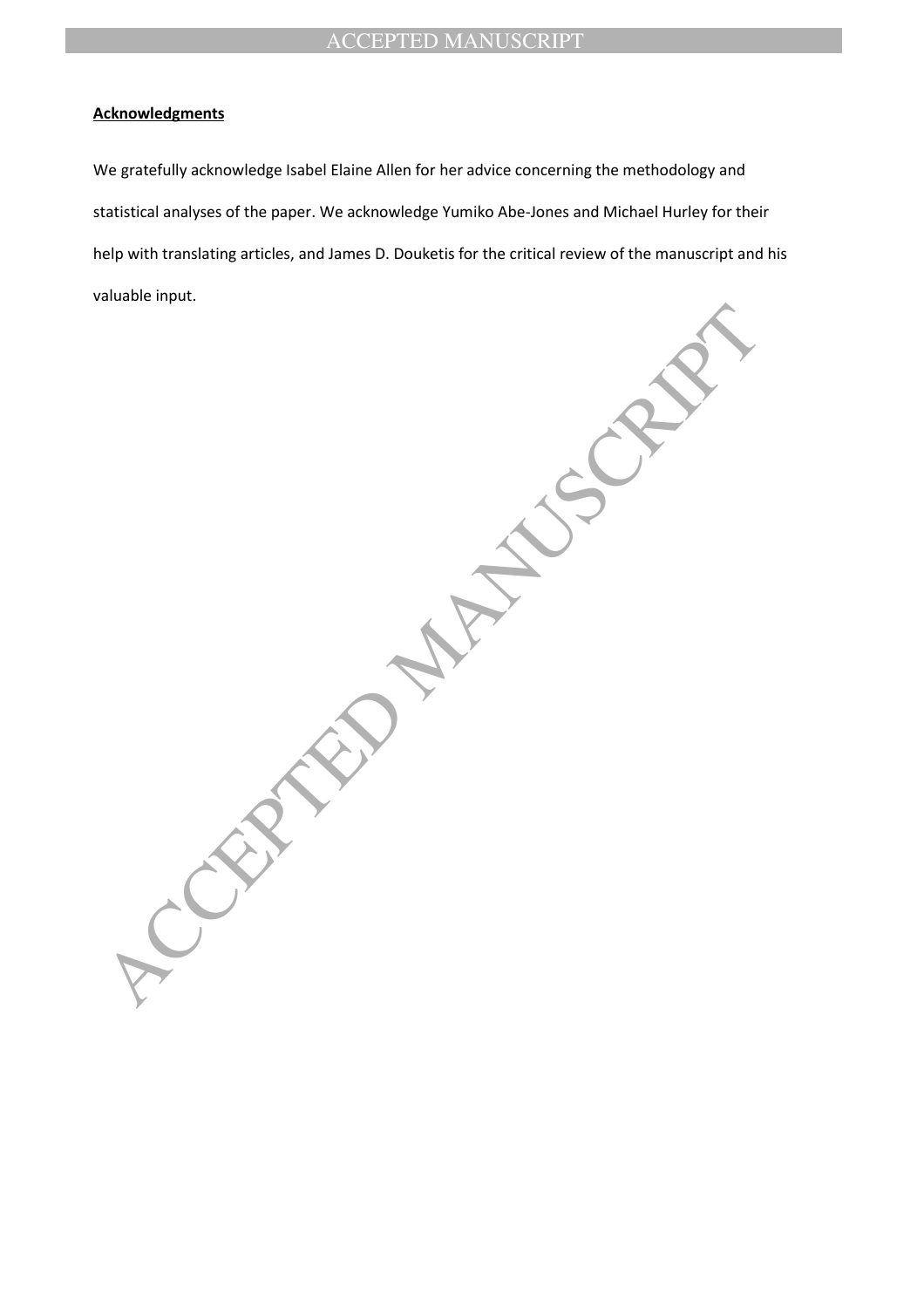### **Sources of Funding**

This study was supported by the National Heart, Lung, and Blood Institute (Grant R01HL103820 and 1K24HL141354). C. Baumgartner's work was supported by a grant from the Swiss National Science Foundation (P2BEP3\_165409) and a grant from the Gottfried and Julia Bangerter-Rhyner Foundation.

#### **Role of the Sponsor**

The sponsor had no role in in the design and conduct of the study, in the collection, management, analysis, or interpretation of the data, or the preparation, review, or approval of the manuscript.

tole of the Sponsor<br>
the sponsor had no role in in the design and conduct of the study, in the collection, management<br>
malysis, or interpretation of the data, or the preparation, review, or approval of the manuscript.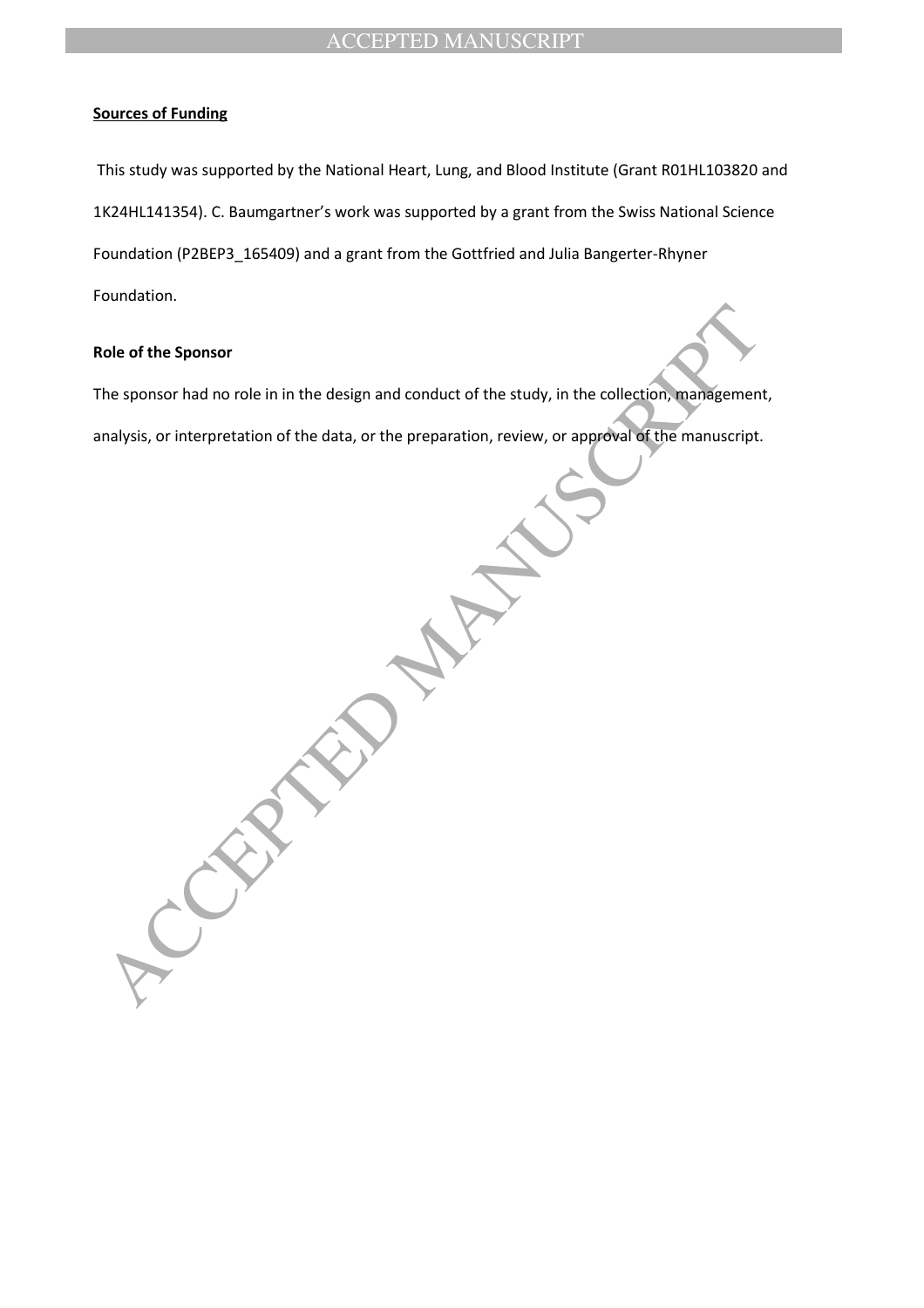#### **Disclosures**

None.

**ACCEPTED MANUSCRIPT**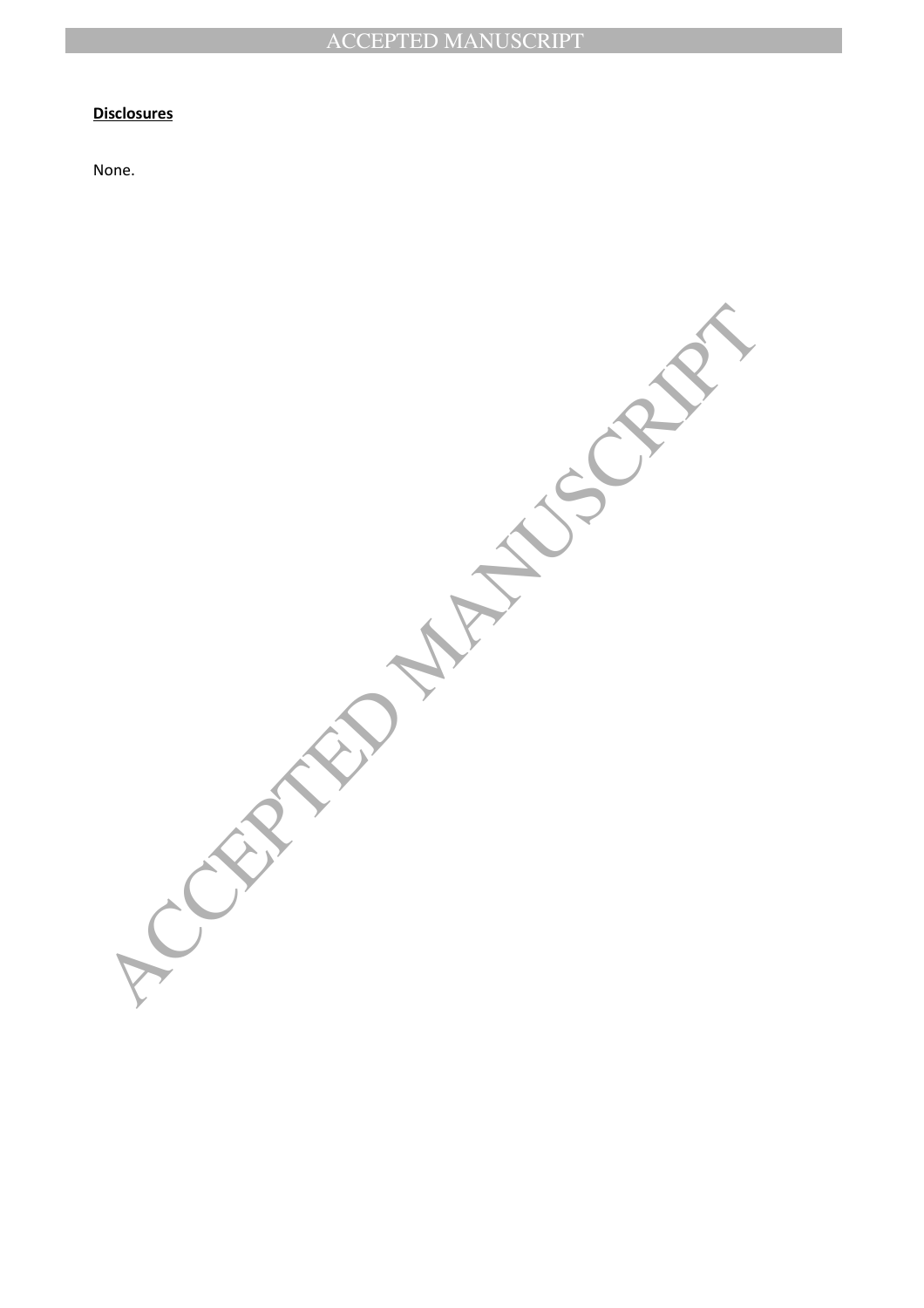#### **Author Contributions**

All authors participated in the research and preparation of the manuscript.

Study concept and design: Baumgartner, Fang.

Data acquisition: Baumgartner, de Kouchkovsky, Whitaker.

Data analysis and interpretation: Baumgartner, de Kouchkovsky, Fang.

Drafting the manuscript: Baumgartner, Fang.

Data analysis and interpretation: Baumgartner, de Kouchkovsky, Fang.<br>
Accepting the manuscript: Baumgartner, Fang.<br>
Activitater, Fang.<br>
Activitater, Fang.<br>
Activitater, Fang.<br>
Activitater, Fang.<br>
Activitater, Fang.<br>
Activi Critical revision of the manuscript for important intellectual content: Baumgartner, de Kouchkovsky,

Whitaker, Fang.

Statistical analyses: Baumgartner.

Study supervision: Fang.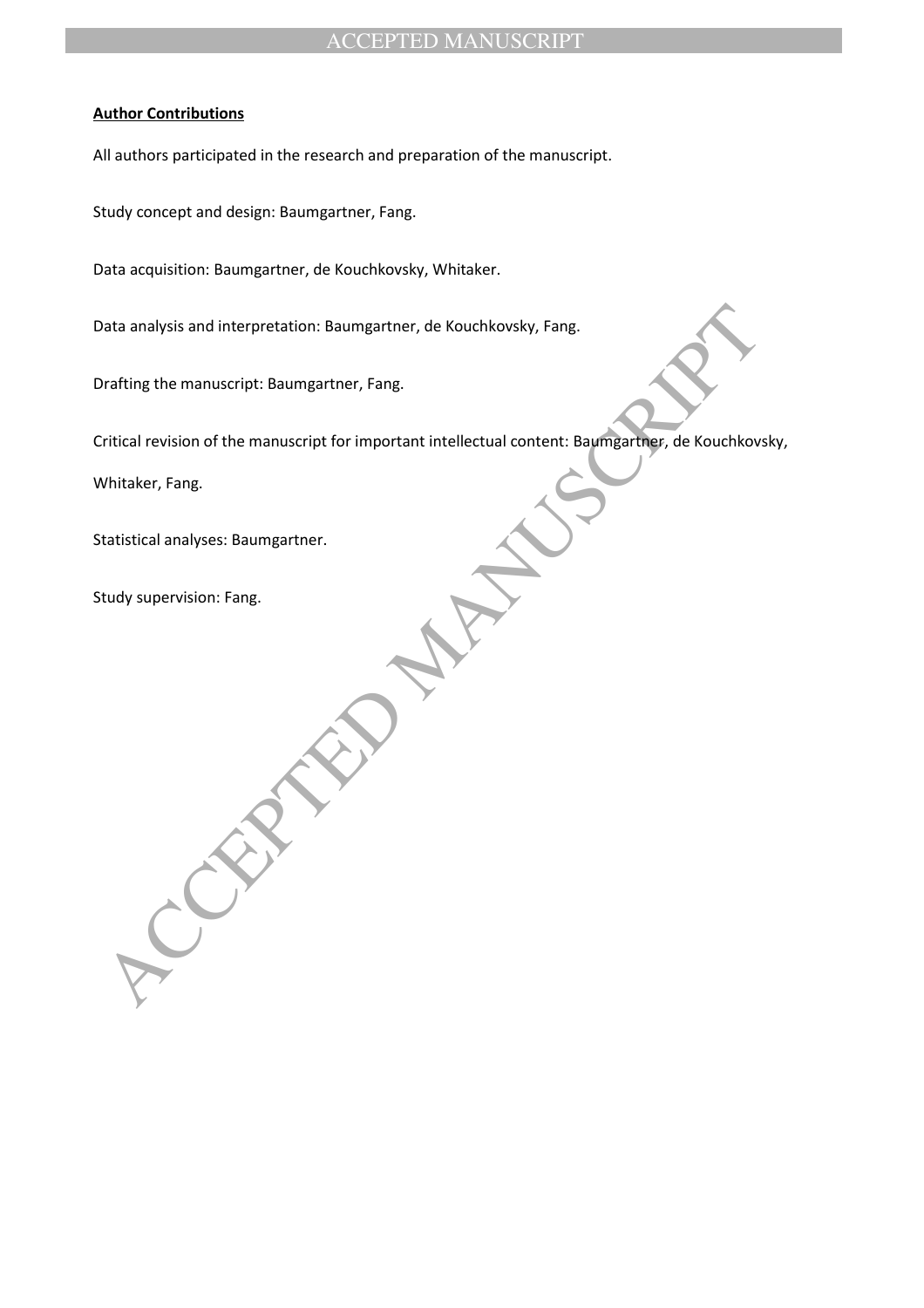#### **References**

1. Douketis JD, Spyropoulos AC, Spencer FA, Mayr M, Jaffer AK, Eckman MH, Dunn AS, Kunz R and American College of Chest P. Perioperative management of antithrombotic therapy: Antithrombotic Therapy and Prevention of Thrombosis, 9th ed: American College of Chest Physicians Evidence-Based Clinical Practice Guidelines. *Chest*. 2012;141:e326S-350S.

2. Medical Expenditure Panel Survey (MEPS) 2005-2015. Agency for Healthcare Research and Quality (AHRQ), Rockville, MD. ClinCalc DrugStats Database version 18.0.

http://clincalc.com/DrugStats/Top300Drugs.aspx, accessed April 11, 2018.

3. Lippi G, Mattiuzzi C, Cervellin G and Favaloro EJ. Direct oral anticoagulants: analysis of worldwide use and popularity using Google Trends. *Annals of translational medicine*. 2017;5:322.

Medical Expenditure Panel Survey (MEPS) 2005-2015. Agency for Healthcare Research at<br>
2011 Ety (AHRQ), Rockville, MD. Clincalc DrugStats Database version 18.0.<br>
1. Lippi G, Mattiuzzi C, Cervellin G and Favaloro El. Direct 4. Doherty JU, Gluckman TJ, Hucker WJ, Januzzi JL, Jr., Ortel TL, Saxonhouse SJ and Spinler SA. 2017 ACC Expert Consensus Decision Pathway for Periprocedural Management of Anticoagulation in Patients With Nonvalvular Atrial Fibrillation: A Report of the American College of Cardiology Clinical Expert Consensus Document Task Force. *J Am Coll Cardiol*. 2017;69:871-898.

5. Siegal D, Yudin J, Kaatz S, Douketis JD, Lim W and Spyropoulos AC. Periprocedural heparin bridging in patients receiving vitamin K antagonists: systematic review and meta-analysis of bleeding and thromboembolic rates. *Circulation*. 2012;126:1630-1639.

6. Douketis JD, Spyropoulos AC, Kaatz S, Becker RC, Caprini JA, Dunn AS, Garcia DA, Jacobson A, Jaffer AK, Kong DF, Schulman S, Turpie AG, Hasselblad V and Ortel TL. Perioperative Bridging Anticoagulation in Patients with Atrial Fibrillation. *N Engl J Med*. 2015;373:823-833.

7. Clark NP, Witt DM, Davies LE, Saito EM, McCool KH, Douketis JD, Metz KR and Delate T. Bleeding, Recurrent Venous Thromboembolism, and Mortality Risks During Warfarin Interruption for Invasive Procedures. *JAMA Intern Med*. 2015;175:1163-1168.

8. Moher D, Liberati A, Tetzlaff J and Altman DG. Preferred reporting items for systematic reviews and meta-analyses: the PRISMA statement. *BMJ*. 2009;339:b2535.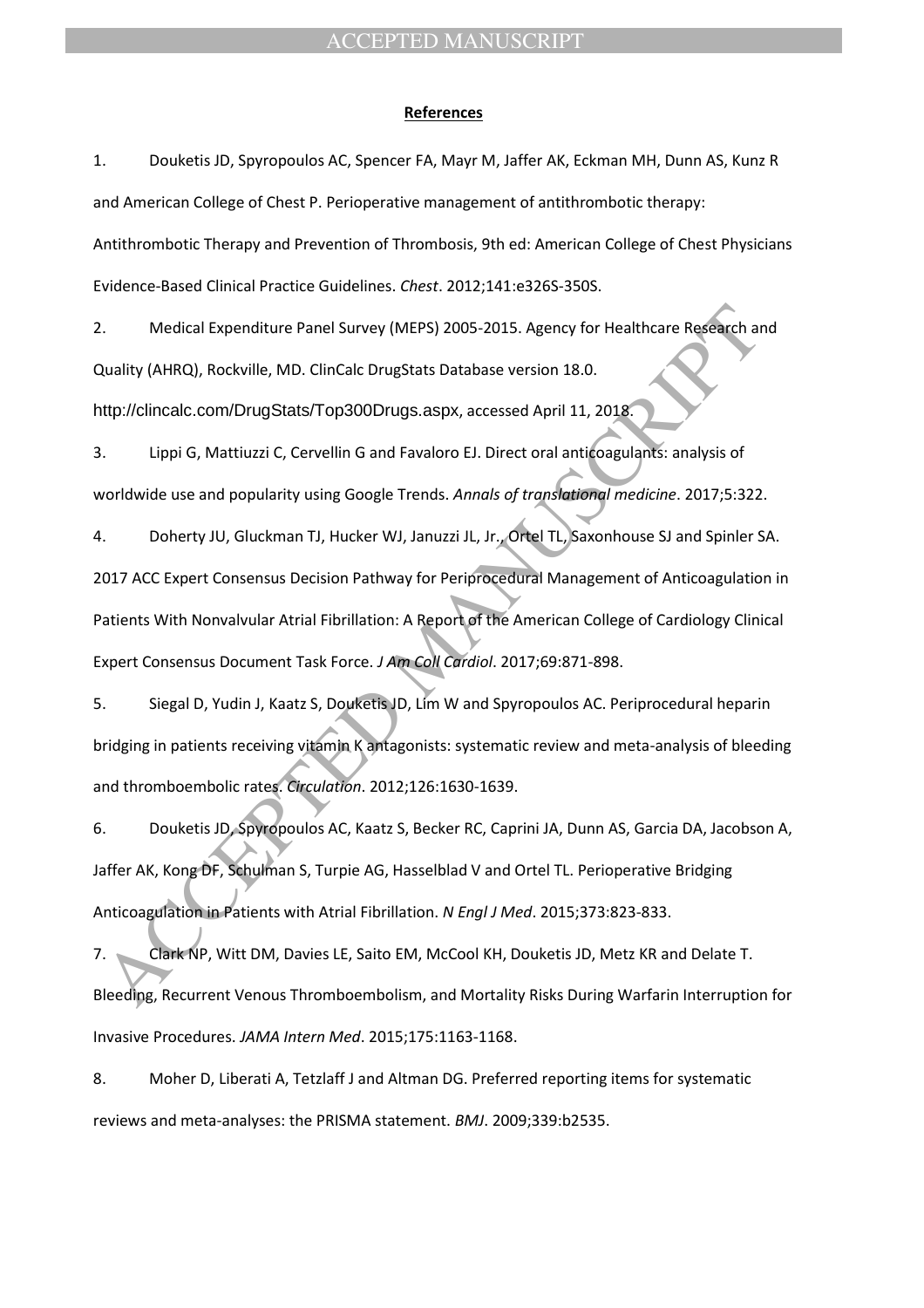9. Dunn AS and Turpie AG. Perioperative management of patients receiving oral anticoagulants: a systematic review. *Arch Intern Med*. 2003;163:901-908.

10. Spyropoulos AC, Douketis JD, Gerotziafas G, Kaatz S, Ortel TL and Schulman S. Periprocedural antithrombotic and bridging therapy: recommendations for standardized reporting in patients with arterial indications for chronic oral anticoagulant therapy. *J Thromb Haemost*. 2012;10:692-694.

11. Selby K, Baumgartner C, Levin TR, Doubeni CA, Zauber AG, Schottinger J, Jensen CD, Lee JK and Corley DA. Interventions to Improve Follow-up of Positive Results on Fecal Blood Tests: A Systematic Review. *Ann Intern Med*. 2017;167:565-575.

12. Klamroth R, Gottstein S, Essers E and Landgraf H. Bridging with enoxaparin using a halftherapeutic dose regimen: safety and efficacy. *Vasa*. 2010;39:243-248.

13. McBane RD, Wysokinski WE, Daniels PR, Litin SC, Slusser J, Hodge DO, Dowling NF and Heit JA. Periprocedural anticoagulation management of patients with venous thromboembolism. *Arterioscler Thromb Vasc Biol*. 2010;30:442-448.

Selby K, Baumgartner C, Levin TR, Doubeni CA, Zauber AG, Schottinger J, Jensen CD, Lee 3.<br>
And Corley DA. Interventions to Improve Follow-up of Positive Results on Fecal Blood Tests: A<br>
systematic Review. Ann Intern Med. 2 14. Pengo V, Cucchini U, Denas G, Erba N, Guazzaloca G, La Rosa L, De Micheli V, Testa S, Frontoni R, Prisco D, Nante G, Iliceto S, Italian Federation of Centers for the Diagnosis of T and Management of Antithrombotic T. Standardized low-molecular-weight heparin bridging regimen in outpatients on oral anticoagulants undergoing invasive procedure or surgery: an inception cohort management study. *Circulation*. 2009;119:2920-2927.

15. Guyatt GH, Norris SL, Schulman S, Hirsh J, Eckman MH, Akl EA, Crowther M, Vandvik PO, Eikelboom JW, McDonagh MS, Lewis SZ, Gutterman DD, Cook DJ and Schunemann HJ. Methodology for the development of antithrombotic therapy and prevention of thrombosis guidelines: Antithrombotic Therapy and Prevention of Thrombosis, 9th ed: American College of Chest Physicians Evidence-Based Clinical Practice Guidelines. *Chest*. 2012;141:53S-70S.

16. Guyatt GH, Oxman AD, Vist G, Kunz R, Brozek J, Alonso-Coello P, Montori V, Akl EA, Djulbegovic B, Falck-Ytter Y, Norris SL, Williams JW, Jr., Atkins D, Meerpohl J and Schunemann HJ.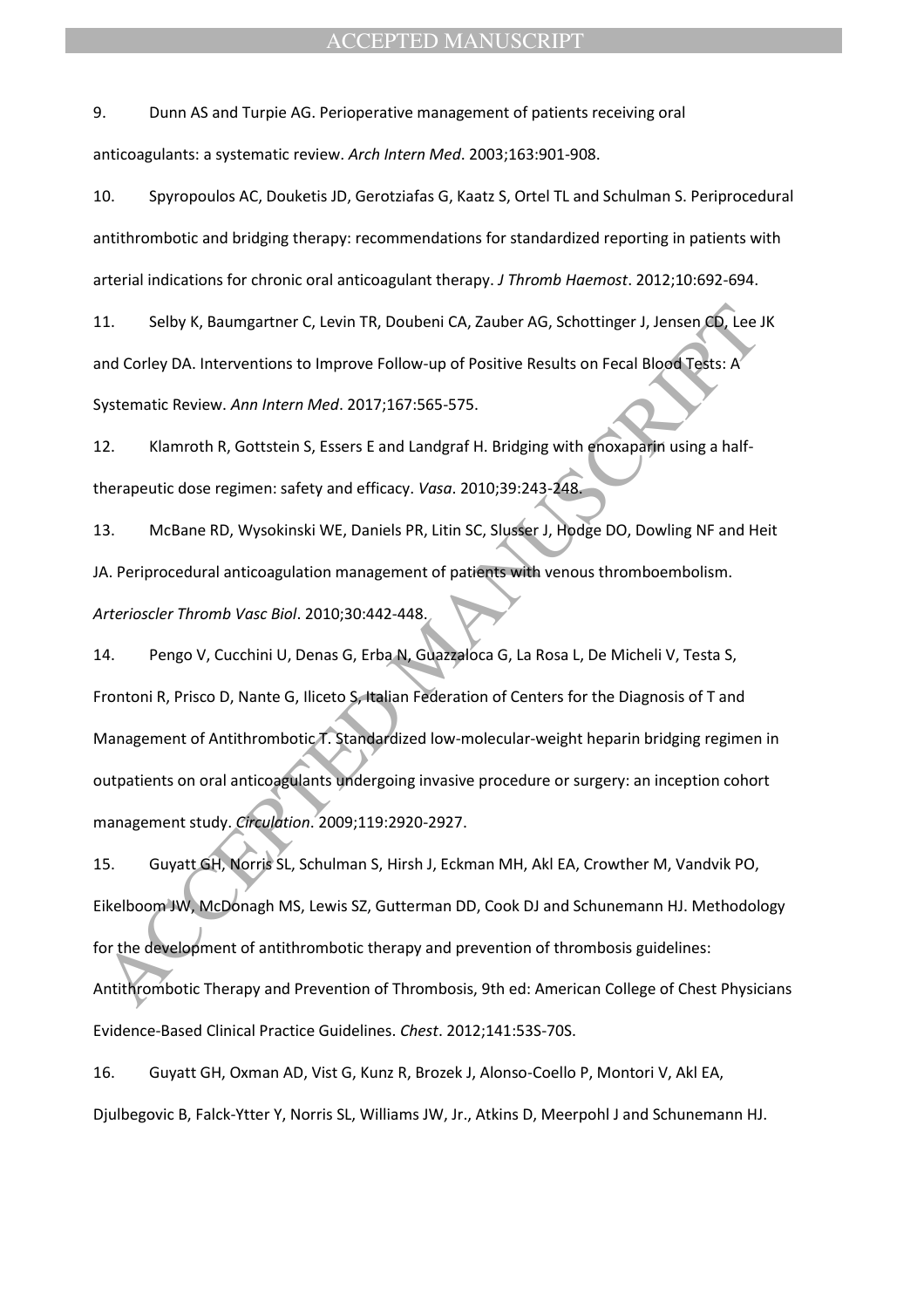GRADE guidelines: 4. Rating the quality of evidence--study limitations (risk of bias). *J Clin Epidemiol*. 2011;64:407-415.

17. Nyaga VN, Arbyn M and Aerts M. Metaprop: a Stata command to perform meta-analysis of binomial data. *Arch Public Health*. 2014;72:39.

18. Sjogren V, Grzymala-Lubanski B, Renlund H, Svensson PJ and Sjalander A. Safety and Efficacy of Bridging With Low-Molecular-Weight Heparin During Temporary Interruptions of Warfarin: A Register-Based Cohort Study. *Clin Appl Thromb Hemost*. 2017;23:961-966.

19. Guyatt G, Oxman AD, Akl EA, Kunz R, Vist G, Brozek J, Norris S, Falck-Ytter Y, Glasziou P, DeBeer H, Jaeschke R, Rind D, Meerpohl J, Dahm P and Schunemann HJ. GRADE guidelines: 1. Introduction-GRADE evidence profiles and summary of findings tables. *J Clin Epidemiol*. 2011;64:383- 394.

20. Douketis JD, Woods K, Foster GA and Crowther MA. Bridging anticoagulation with lowmolecular-weight heparin after interruption of warfarin therapy is associated with a residual anticoagulant effect prior to surgery. *Thromb Haemost*. 2005;94:528-531.

of Bridging With Low-Molecular-Weight Heparin During Temporary Interruptions of Warfarm: A<br>Legister-Based Cohort Study. Clin Appl Thromb Hemost. 2017;23:961-966.<br>
9. Guyatt G, Oxman AD, Akl EA, Kunz R, Vist G, Brozek J, No 21. Ahmed I, Gertner E, Nelson WB, House CM, Dahiya R, Anderson CP, Benditt DG and Zhu DW. Continuing warfarin therapy is superior to interrupting warfarin with or without bridging anticoagulation therapy in patients undergoing pacemaker and defibrillator implantation. *Heart Rhythm*. 2010;7:745-749.

22. Bajkin BV, Popovic SL and Selakovic SD. Randomized, prospective trial comparing bridging therapy using low-molecular-weight heparin with maintenance of oral anticoagulation during extraction of teeth. *J Oral Maxillofac Surg*. 2009;67:990-995.

23. Birnie DH, Healey JS and Essebag V. Device surgery without interruption of anticoagulation. *N Engl J Med*. 2013;369:1571-1572.

24. Breen DT, Chavalertsakul N, Paul E, Gruen RL and Serpell J. Perioperative complications in patients on low-molecular-weight heparin bridging therapy. *ANZ J Surg*. 2016;86:167-172.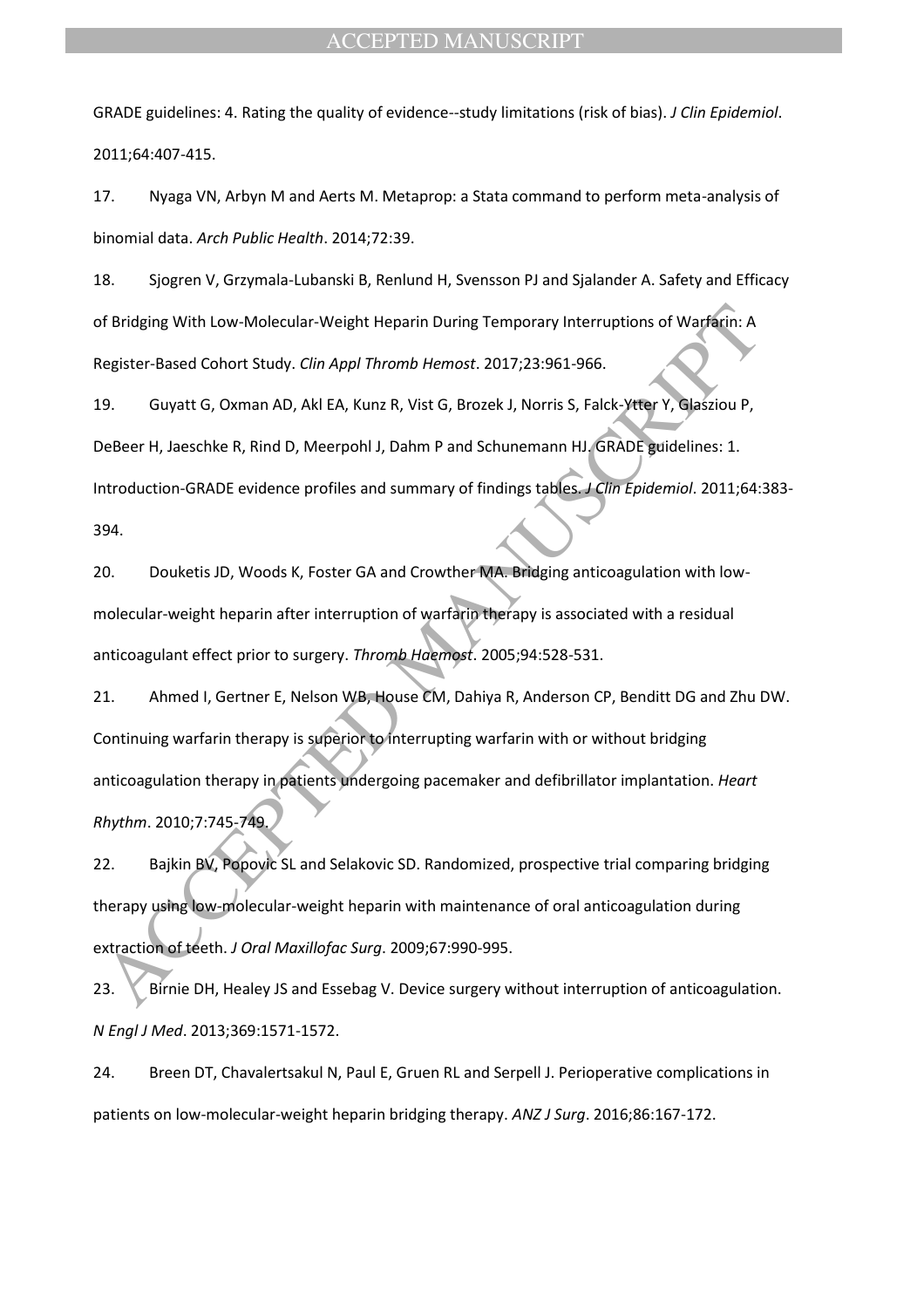25. Burbury KL, Milner A, Snooks B, Jupe D and Westerman DA. Short-term warfarin reversal for elective surgery--using low-dose intravenous vitamin K: safe, reliable and convenient\*. *Br J Haematol*. 2011;154:626-634.

26. Dunn AS, Spyropoulos AC and Turpie AG. Bridging therapy in patients on long-term oral anticoagulants who require surgery: the Prospective Peri-operative Enoxaparin Cohort Trial (PROSPECT). *J Thromb Haemost*. 2007;5:2211-2218.

PROSPECT). *J* Thromb Hoemost. 2007;5:2211-2218.<br>
7. Eisele R, Melzer N, Englert C, Bramlage P and Spannagi M. Bridging with the Low molecular<br>
Weight heparin certoparin in patients requiring temporary discontinuation of o 27. Eisele R, Melzer N, Englert C, Bramlage P and Spannagl M. Bridging with the Low molecular weight heparin certoparin in patients requiring temporary discontinuation of oral anticoagulation the non-interventional, retrospective REMEMBER study. *Thromb Res*. 2012;130:788-792.

28. Fernandez ON and Mavri A. Evaluation of periprocedural anticoagulation management in patients on long term oral anticoagulants. *J Thromb Haemost*. 2009;7:1071-1072.

29. Garcia DA, Regan S, Henault LE, Upadhyay A, Baker J, Othman M and Hylek EM. Risk of thromboembolism with short-term interruption of warfarin therapy. *Arch Intern Med*. 2008;168:63- 69.

30. Hammerstingl C, Omran H, Tripp C and Poetzsch B. How useful is determination of antifactor Xa activity to guide bridging therapy with enoxaparin? A pilot study. *Thromb Haemost*. 2009;101:325-332.

31. Hwang HG, Koo SM, Uh ST and Kim YK. The Perioperative Management of Antithrombotic Therapies Using Enoxaparin. *J Korean Med Sci*. 2017;32:942-947.

32. Jaffer AK, Ahmed M, Brotman DJ, Bragg L, Seshadri N, Qadeer MA and Klein A. Lowmolecular-weight-heparins as periprocedural anticoagulation for patients on long-term warfarin therapy: a standardized bridging therapy protocol. *J Thromb Thrombolysis*. 2005;20:11-16.

33. Majluf Cruz A, Moreno-Hernandez M, Garcia-Chavez J, Vela-Ojeda J, Hernandez-Juarez J and Coria-Ramirez E. Bridging with rivaroxaban in patients with chronic use of vitamin K antagonists. *Eur Heart J*. 2011;32:414.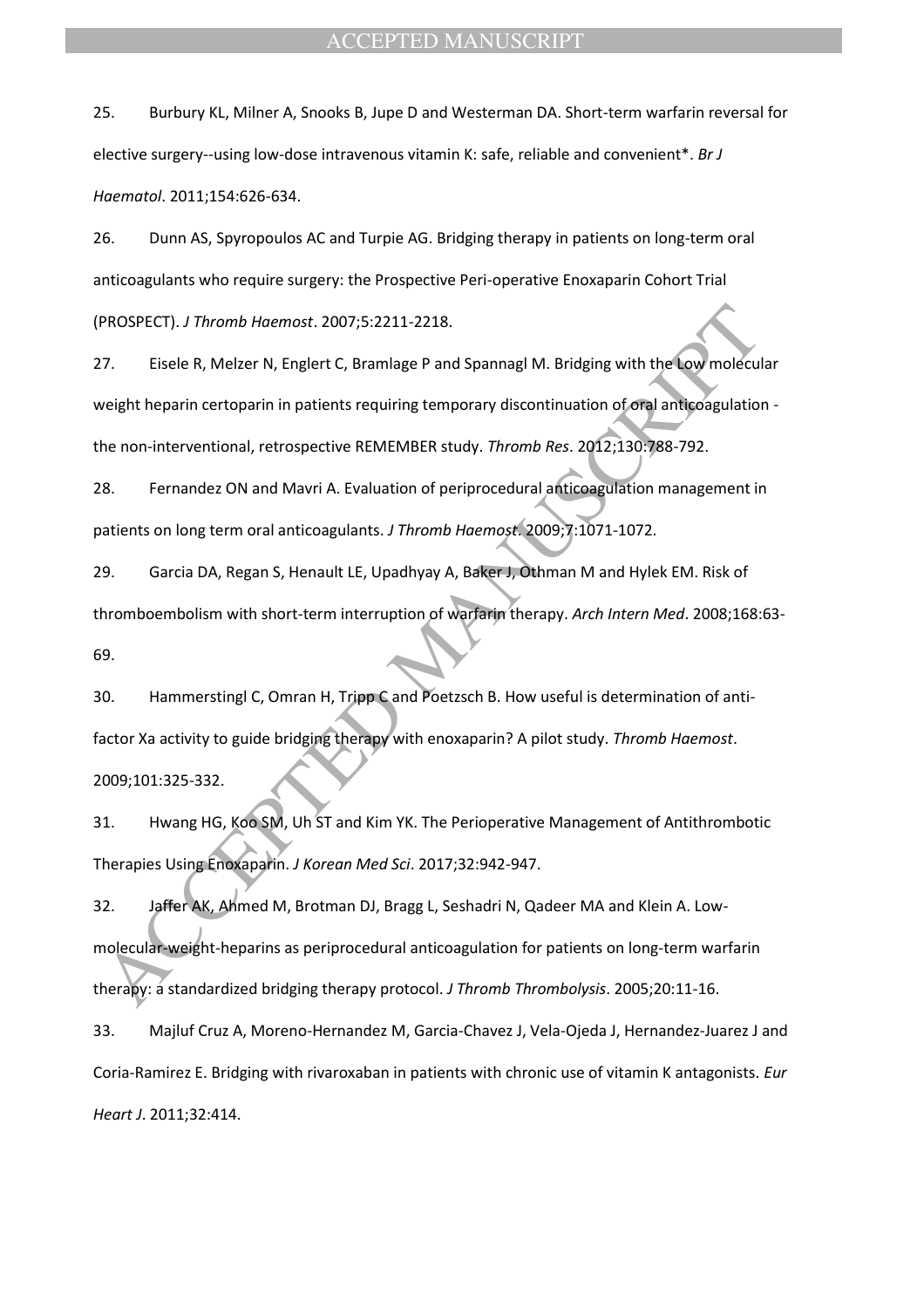34. Malato A, Saccullo G, Lo Coco L, Caramazza D, Abbene I, Pizzo G, Casuccio A and Siragusa S. Patients requiring interruption of long-term oral anticoagulant therapy: the use of fixed subtherapeutic doses of low-molecular-weight heparin. *J Thromb Haemost*. 2010;8:107-113.

35. Saccullo G, Malato A, Raso S, Santoro M, Zammit V, Casuccio A and Siragusa S. Cancer patients requiring interruption of long-term warfarin because of surgery or chemotherapy induced thrombocytopenia: the use of fixed sub-therapeutic doses of low-molecular weight heparin. *Am J Hematol*. 2012;87:388-391.

36. Santamaria A, Ugarriza A, Munoz C, De Diego I, Lopez-Chulia F, Benet C, Martinez-Gonzalez J, Gomez N, Pina E, Ortin X, Marco P, Roncales FJ and Fontcuberta J. Bemiparin versus unfractionated heparin as bridging therapy in the perioperative management of patients on vitamin K antagonists: the BERTA study. *Clin Drug Investig*. 2013;33:921-928.

37. Skeith L, Taylor J, Lazo-Langner A and Kovacs MJ. Conservative perioperative anticoagulation management in patients with chronic venous thromboembolic disease: a cohort study. *J Thromb Haemost*. 2012;10:2298-2304.

38. Spyropoulos AC, Jenkins P and Bornikova L. A disease management protocol for outpatient perioperative bridge therapy with enoxaparin in patients requiring temporary interruption of longterm oral anticoagulation. *Pharmacotherapy*. 2004;24:649-658.

hrombocytopenia: the use of fixed sub-therapeutic doses of low-molecular weight hepafin.Am.<br>
Hematol. 2012:87:388-391.<br>
Hematol. 2012:87:388-391.<br>
ACCEPTED MANUSCRIPTED MANUSCRIPT (DEPTED MANUSCRIPT MANUSCRIPT MANUSCRIPT M 39. Spyropoulos AC, Turpie AG, Dunn AS, Spandorfer J, Douketis J, Jacobson A, Frost FJ and Investigators R. Clinical outcomes with unfractionated heparin or low-molecular-weight heparin as bridging therapy in patients on long-term oral anticoagulants: the REGIMEN registry. *J Thromb Haemost*. 2006;4:1246-1252.

40. Wilson SJ-A, Morgan J, Gray L, Newman V and Anderson DR. A model for perioperative outpatient management of anticoagulation in high-risk patients: an evaluation of effectiveness and safety. *The Canadian Journal of Hospital Pharmacy*. 2001;54.

41. Wiszniewski A, Szopinski P, Ratajczak J, Bilski R and Bykowska K. Perioperative bridging therapy with low molecular weight heparin for patients with inherited thrombophilia and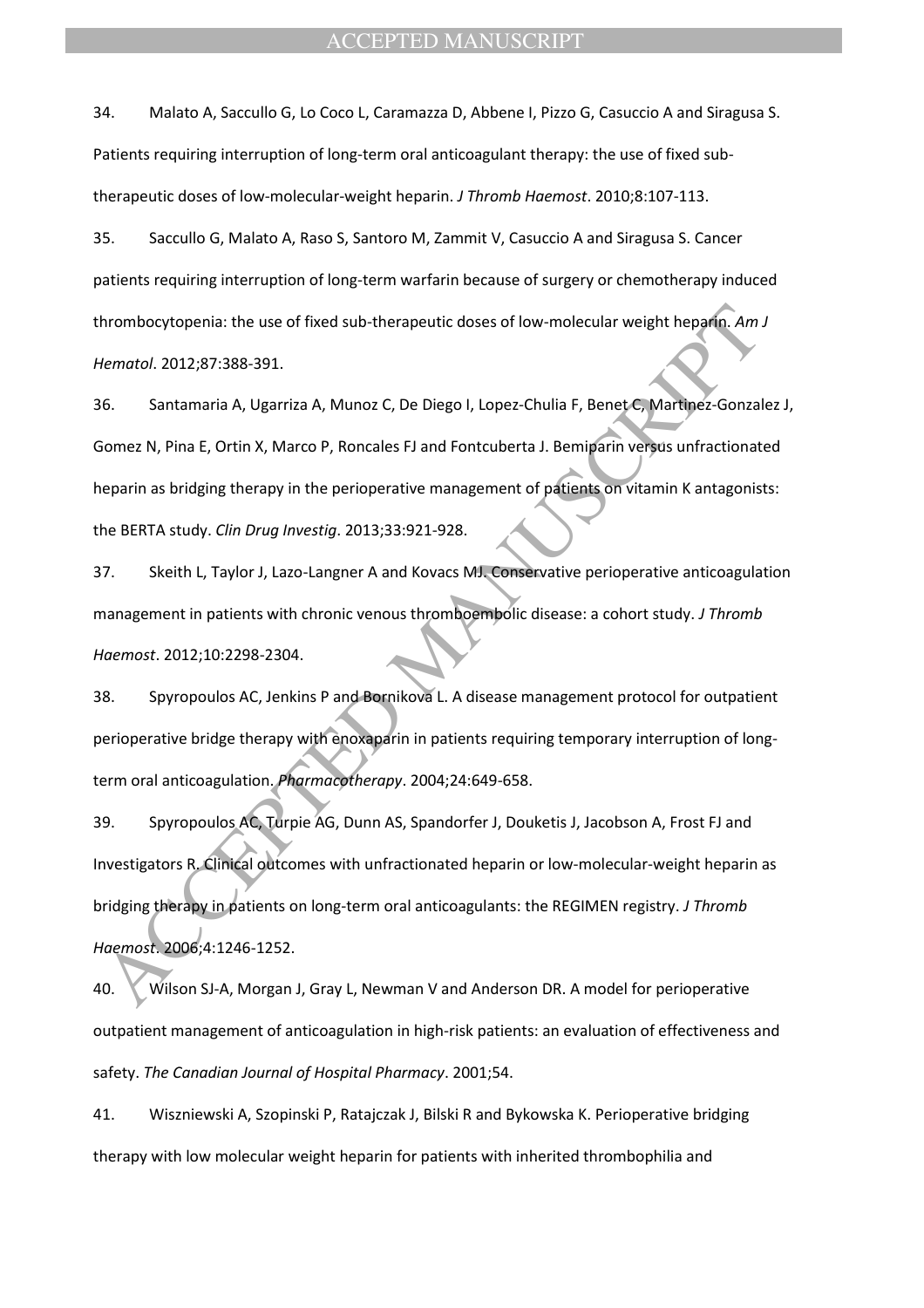antiphospholipid syndrome on long-term acenokumarol therapy. *Blood Coagul Fibrinolysis*. 2011;22:34-39.

42. Constans M, Santamaria A, Mateo J, Pujol N, Souto JC and Fontcuberta J. Low-molecularweight heparin as bridging therapy during interruption of oral anticoagulation in patients undergoing colonoscopy or gastroscopy. *Int J Clin Pract*. 2007;61:212-217.

43. Spyropoulos AC, Al-Badri A, Sherwood MW and Douketis JD. Periprocedural management of patients receiving a vitamin K antagonist or a direct oral anticoagulant requiring an elective procedure or surgery. *J Thromb Haemost*. 2016;14:875-885.

S. Spyropoulos AC, Al-Badri A, Sherwood MW and Douketis JD. Periprocedural mandgement<br>atients receiving a vitamin K antagonist or a direct oral anticoagulant requiring an elective<br>procedure or surgery. J Thromb Hatemost. 2 44. Kowalewski M, Suwalski P, Raffa GM, Slomka A, Kowalkowska ME, Szwed KA, Borkowska A, Kowalewski J, Malvindi PG, Undas A, Windyga J, Pawliszak W, Anisimowicz L, Carrel T, Paparella D and Lip GY. Meta-analysis of uninterrupted as compared to interrupted oral anticoagulation with or without bridging in patients undergoing coronary angiography with or without percutaneous coronary intervention. *Int J Cardiol*. 2016;223:186-194.

45. Longstreth WT, Jr., Bernick C, Fitzpatrick A, Cushman M, Knepper L, Lima J and Furberg CD. Frequency and predictors of stroke death in 5,888 participants in the Cardiovascular Health Study. *Neurology*. 2001;56:368-375.

46. Durrleman N, Pellerin M, Bouchard D, Hebert Y, Cartier R, Perrault LP, Basmadjian A and Carrier M. Prosthetic valve thrombosis: twenty-year experience at the Montreal Heart Institute. *J Thorac Cardiovasc Surg*. 2004;127:1388-1392.

47. Carrier M, Le Gal G, Wells PS and Rodger MA. Systematic review: case-fatality rates of recurrent venous thromboembolism and major bleeding events among patients treated for venous thromboembolism. *Ann Intern Med*. 2010;152:578-589.

48. Barnes GD, Kurlander J, Haymart B, Kaatz S, Saini S and Froehlich JB. Bridging Anticoagulation Before Colonoscopy: Results of a Multispecialty Clinician Survey. *JAMA Cardiol*. 2016;1:1076-1077.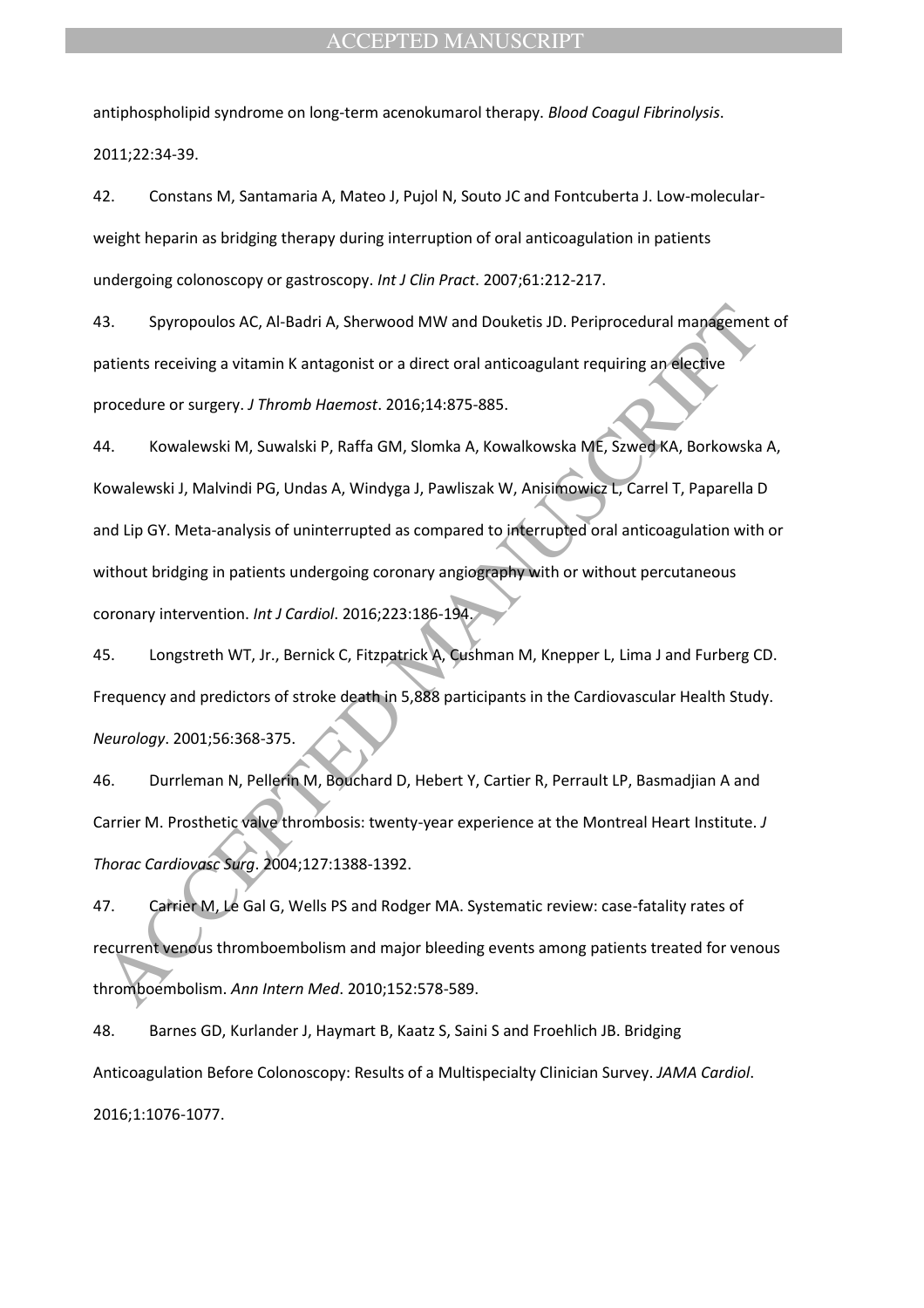49. Barnes GD and Mouland E. Peri-Procedural Management of Oral Anticoagulants in the DOAC Era. *Prog Cardiovasc Dis*. 2018.

50. Beyer-Westendorf J, Gelbricht V, Forster K, Ebertz F, Kohler C, Werth S, Kuhlisch E, Stange T, Thieme C, Daschkow K and Weiss N. Peri-interventional management of novel oral anticoagulants in daily care: results from the prospective Dresden NOAC registry. *Eur Heart J*. 2014;35:1888-1896.

i. Sherwood MW, Douketis JD, Patel MR, Piccini JP, Hellkamp AS, Lokhnygina Y, Spyropoulc<br>C., Hankey GJ, Singer DE, Nessel CC, Mahaffey KW, Fox KA, Callif RM and Becker RC. Outcomes c<br>emporary interruption of rivaroxaban co 51. Sherwood MW, Douketis JD, Patel MR, Piccini JP, Hellkamp AS, Lokhnygina Y, Spyropoulos AC, Hankey GJ, Singer DE, Nessel CC, Mahaffey KW, Fox KA, Califf RM and Becker RC. Outcomes of temporary interruption of rivaroxaban compared with warfarin in patients with nonvalvular atrial fibrillation: results from the rivaroxaban once daily, oral, direct factor Xa inhibition compared with vitamin K antagonism for prevention of stroke and embolism trial in atrial fibrillation (ROCKET AF). *Circulation*. 2014;129:1850-1859.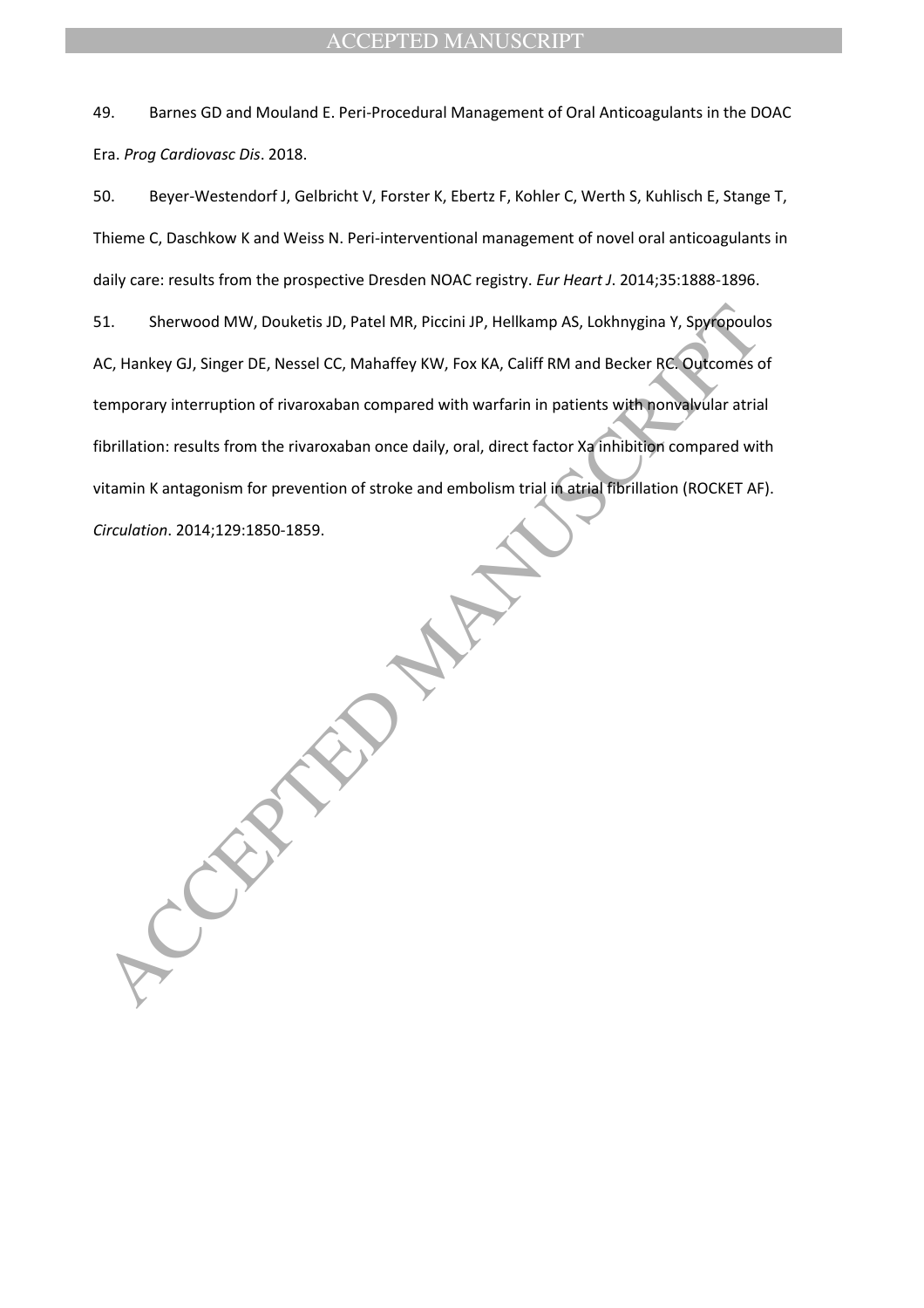#### **Figure**

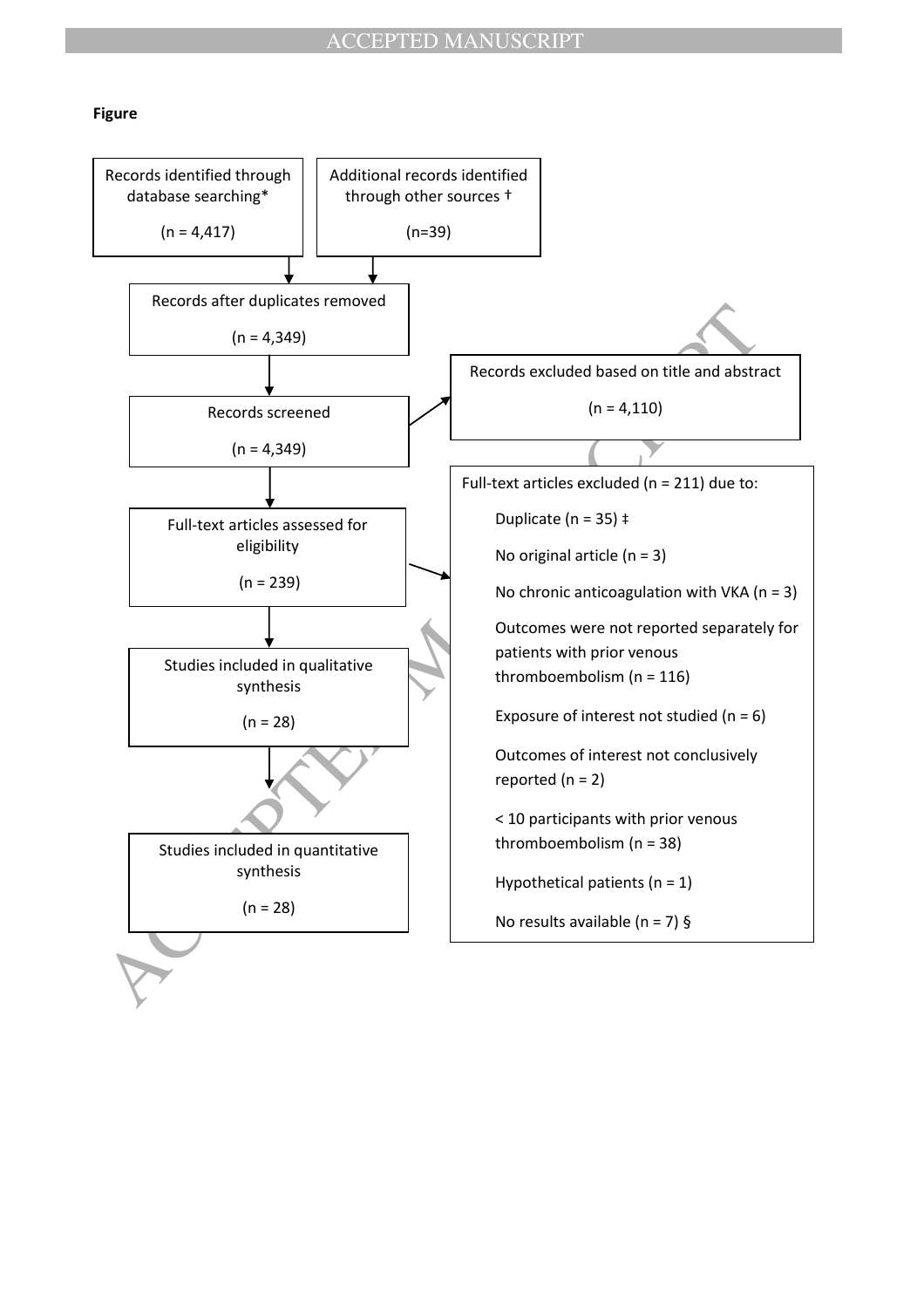**Figure Legend.** Study flow diagram. Studies evaluated for inclusion, adapted from PRISMA

Statement Flow Diagram.<sup>8</sup> Abbreviations: VKA, vitamin K antagonist.

\* Until December 7, 2017

† identified through searching of bibliographies and clinical trial databases

‡ refers to duplicate publication (e.g. conference abstract) or studying the same population as another publication

§ because abstract/publication was not available and results could not be obtained from authors, or

study was still ongoing

refers to duplicate publication (e.g. conference abstract) or studying the same population's<br>nother publication<br>because abstract/publication was not available and results could not be obtained from authors<br>tudy was still o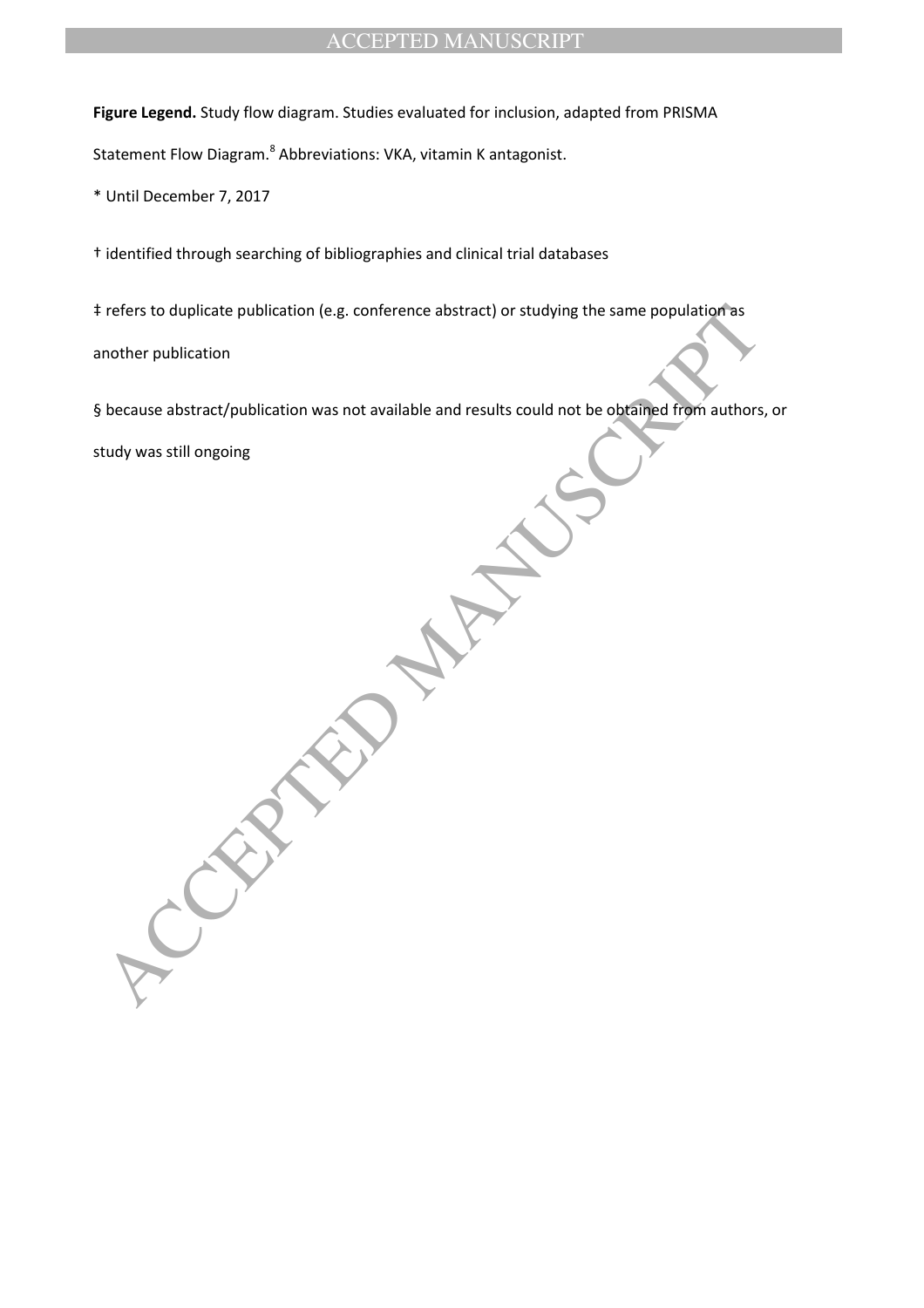### **Table 1. Characteristics of Included Studies**

| Characteristic                                                                                                                                                                     |                                         | Studies, n (%) |
|------------------------------------------------------------------------------------------------------------------------------------------------------------------------------------|-----------------------------------------|----------------|
| <b>Design and Setting</b>                                                                                                                                                          |                                         |                |
| Study design                                                                                                                                                                       | Randomized controlled trial             | $0*$           |
|                                                                                                                                                                                    | Cohort, prospective                     | 19 (68)        |
|                                                                                                                                                                                    | Cohort, retrospective                   | 9(32)          |
|                                                                                                                                                                                    | Single-arm studies                      | $20(71)$ +     |
| Year of Publication                                                                                                                                                                | Before 2010                             | 12 (43)        |
|                                                                                                                                                                                    | 2010 and later                          | 16(57)         |
| <b>Publication Type</b>                                                                                                                                                            | Full text article                       | 26 (93)        |
|                                                                                                                                                                                    | Conference abstract                     | 2(7)           |
| Study sponsors                                                                                                                                                                     | Industry                                | 5(18)          |
|                                                                                                                                                                                    | Non-profit                              | 7(25)          |
|                                                                                                                                                                                    | Not reported                            | 16 (57)        |
| Geographical region                                                                                                                                                                | North America                           | 11 (39)        |
|                                                                                                                                                                                    | South America                           | 1(4)           |
|                                                                                                                                                                                    | Europe                                  | 11 (39)        |
|                                                                                                                                                                                    | Asia                                    | 1(4)           |
|                                                                                                                                                                                    | Australia                               | 2(7)           |
|                                                                                                                                                                                    | Not reported                            | 2(7)           |
| Number of study sites                                                                                                                                                              | Single center                           | 14 (50)        |
|                                                                                                                                                                                    | Multicenter                             | 10 (36)        |
|                                                                                                                                                                                    | Not reported                            | 4(14)          |
| <b>Treatment setting</b>                                                                                                                                                           | Outpatients only                        | 4(14)          |
| Population                                                                                                                                                                         |                                         |                |
| % of patients with previous venous thromboembolism                                                                                                                                 | $0 - 19%$                               | 10 (36)        |
|                                                                                                                                                                                    | 20-99%                                  | 13 (46)        |
|                                                                                                                                                                                    | 100%                                    | 5(18)          |
| Thromboembolic risk of included patients                                                                                                                                           | Any risk                                | 15 (54)        |
|                                                                                                                                                                                    | Only low risk                           | 1(4)           |
|                                                                                                                                                                                    | Only moderate to high risk              | 5(18)          |
|                                                                                                                                                                                    | No risk stratification performed        | 7(25)          |
| Reason for VKA interruption                                                                                                                                                        | Antiarrhythmic device surgery           | 2(7)           |
|                                                                                                                                                                                    | Dental procedures                       | 1(4)           |
|                                                                                                                                                                                    | Only minor surgeries or procedures      | 4(14)          |
|                                                                                                                                                                                    | Minor and major surgeries/procedures    | 20(71)         |
|                                                                                                                                                                                    | Unclear                                 | 1(4)           |
| Indication for bridging                                                                                                                                                            | At the discretion of the provider       | 11 (39)        |
|                                                                                                                                                                                    | Strictly based on thromboembolic risk   | 6(21)          |
|                                                                                                                                                                                    | All patients requiring VKA interruption | 5(18)          |
|                                                                                                                                                                                    | Random assignment                       | $2(7)$ ‡       |
|                                                                                                                                                                                    | Only inpatients                         | 1(4)           |
|                                                                                                                                                                                    | unclear                                 | 3(11)          |
| Abbreviations: INR, international normalized ratio; VKA, vitamin K antagonist.<br>*three studies were designed as randomized controlled trials comparing bridging to continued VKA |                                         |                |

\*three studies were designed as randomized controlled trials comparing bridging to continued VKA or comparing two different bridging strategies. We considered these studies as prospective cohorts for our study because none of these trials compared bridging and VKA interruption without bridging.

† among all prospective and retrospective cohort studies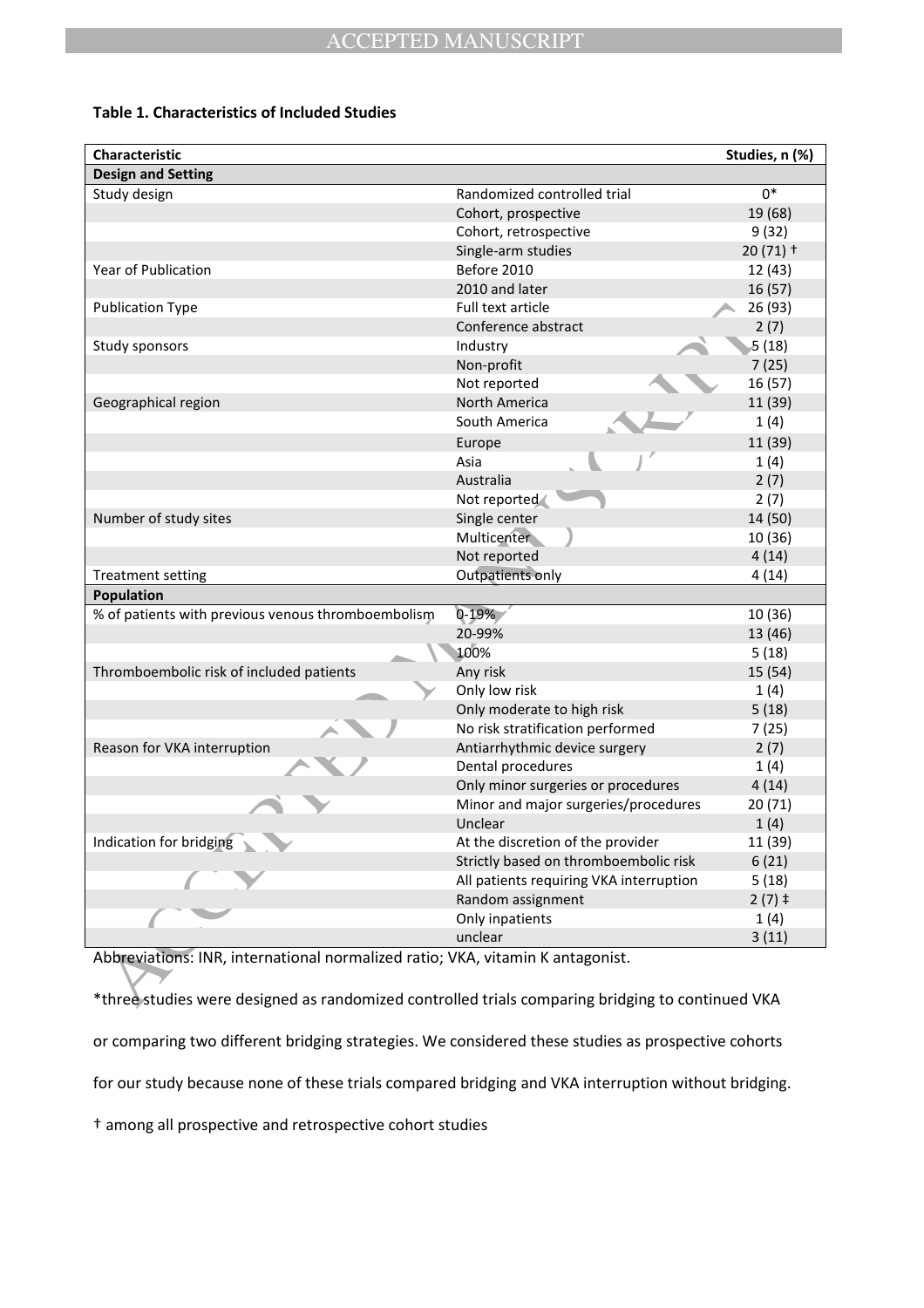‡ patients were randomly assigned to bridging or continuation of VKA in two studies, but none used

random assignment to bridging vs. VKA interruption without bridging

§ Some studies implemented multiple strategies

ACCEPTED MANUSCRIPT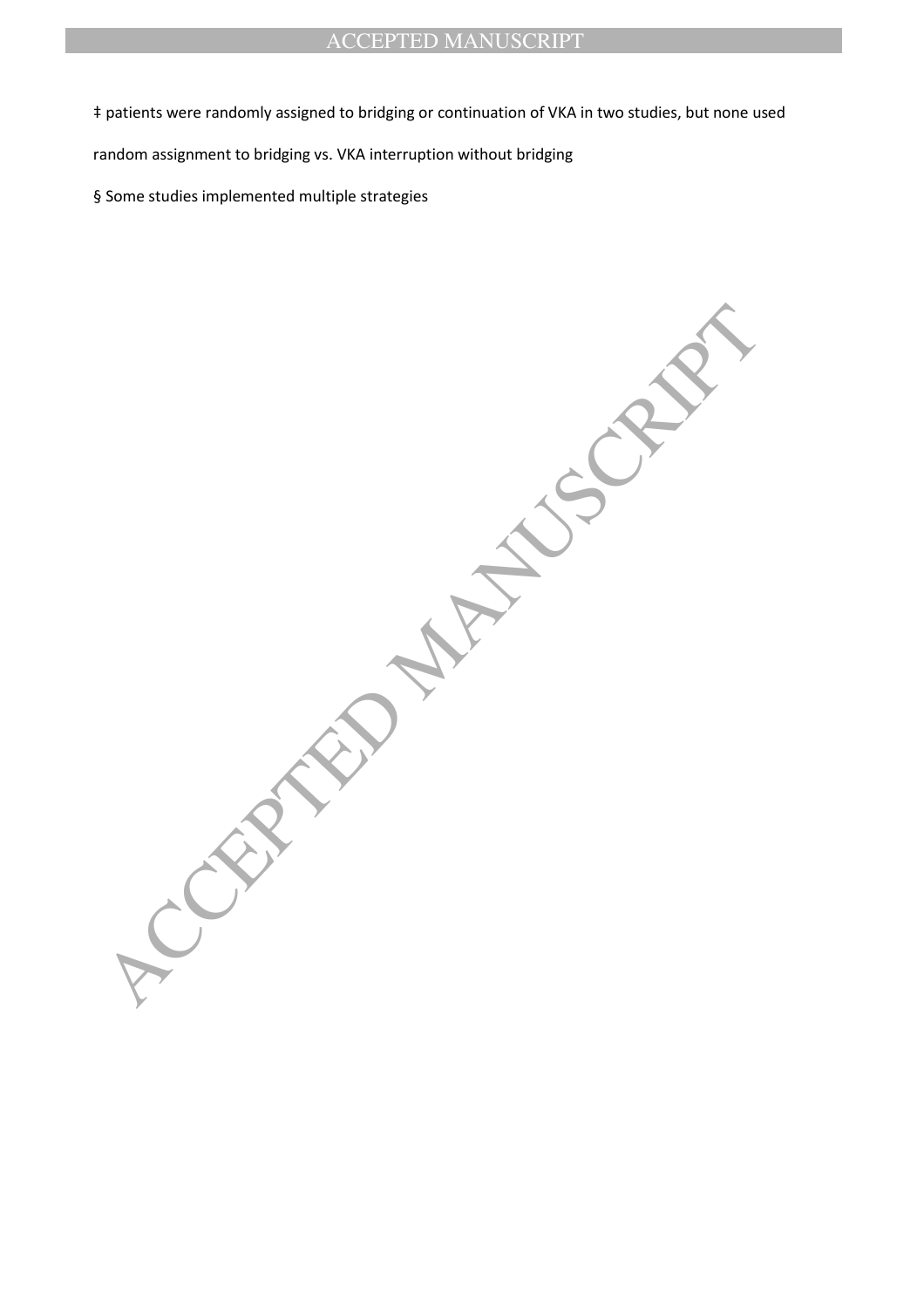| <b>Management Strategy*</b>                    |                                                                                              | Studies, n (%) |
|------------------------------------------------|----------------------------------------------------------------------------------------------|----------------|
| Periprocedural Bridging                        | Pre- and postprocedural                                                                      | 22 (79)        |
|                                                | Only preprocedural                                                                           | 2(7)           |
|                                                | Only postprocedural                                                                          | 4(14)          |
|                                                | Not specified                                                                                | 4(14)          |
| Type of bridging anticoagulant                 | <b>LMWH</b>                                                                                  | 28 (100)       |
|                                                | Unfractionated heparin                                                                       | 6(21)          |
| Dosing of bridging anticoagulant               | Therapeutic                                                                                  | 18 (64)        |
|                                                | Sub-therapeutic                                                                              | 9(32)          |
|                                                | Prophylactic                                                                                 | 16(57)         |
|                                                | Not reported                                                                                 | 1(4)           |
| <b>Preprocedural Management</b>                |                                                                                              |                |
| VKA interruption, days                         | $\geq 6$                                                                                     | 7(25)          |
|                                                | 5                                                                                            | 19(68)         |
|                                                | $\leq 4$                                                                                     | 9(32)          |
|                                                | not reported                                                                                 | 3(11)          |
| Last dose of LMWH, hours                       | < 12                                                                                         | 1(4)           |
|                                                | $12 - 23$                                                                                    | 13 (46)        |
|                                                | $\geq$ 24                                                                                    | 7(25)          |
|                                                | NA (only postop bridging)                                                                    | 2(7)           |
|                                                | Not reported                                                                                 | 6(21)          |
| <b>Postprocedural Management</b>               |                                                                                              |                |
| Restart of LMWH, hours                         | $0 - 23$                                                                                     | 16 (57)        |
|                                                | $\geq$ 24                                                                                    | 7(25)          |
|                                                | Not specifically reported                                                                    | 7(25)          |
| Restart of VKA, hours                          | Evening of procedure                                                                         | 10 (36)        |
|                                                | Day after procedure                                                                          | 18 (64)        |
|                                                | 2 or more days after procedure                                                               | 4 (14)         |
|                                                | Not reported                                                                                 | 6(21)          |
| Initial dosing of VKA                          | Maintenance dose                                                                             | 9(32)          |
|                                                | Loading dose                                                                                 | 3(11)          |
|                                                | Not reported                                                                                 | 16 (57)        |
| Duration of bridging                           | Prespecified no. of days                                                                     | 2(7)           |
|                                                | Until INR therapeutic                                                                        | 12 (43)        |
|                                                | Until INR therapeutic on 2 consecutive days                                                  | 5(18)          |
|                                                | Not reported                                                                                 | 9(32)          |
|                                                |                                                                                              |                |
|                                                | Abbreviations: INR, international normalized ratio; LMWH, low molecular weight heparin; VKA, |                |
|                                                |                                                                                              |                |
| vitamin K antagonist.                          |                                                                                              |                |
|                                                |                                                                                              |                |
| * Some studies implemented multiple strategies |                                                                                              |                |
|                                                |                                                                                              |                |
|                                                |                                                                                              |                |
|                                                |                                                                                              |                |
|                                                |                                                                                              |                |

### **Table 2. Periprocedural Anticoagulation Management**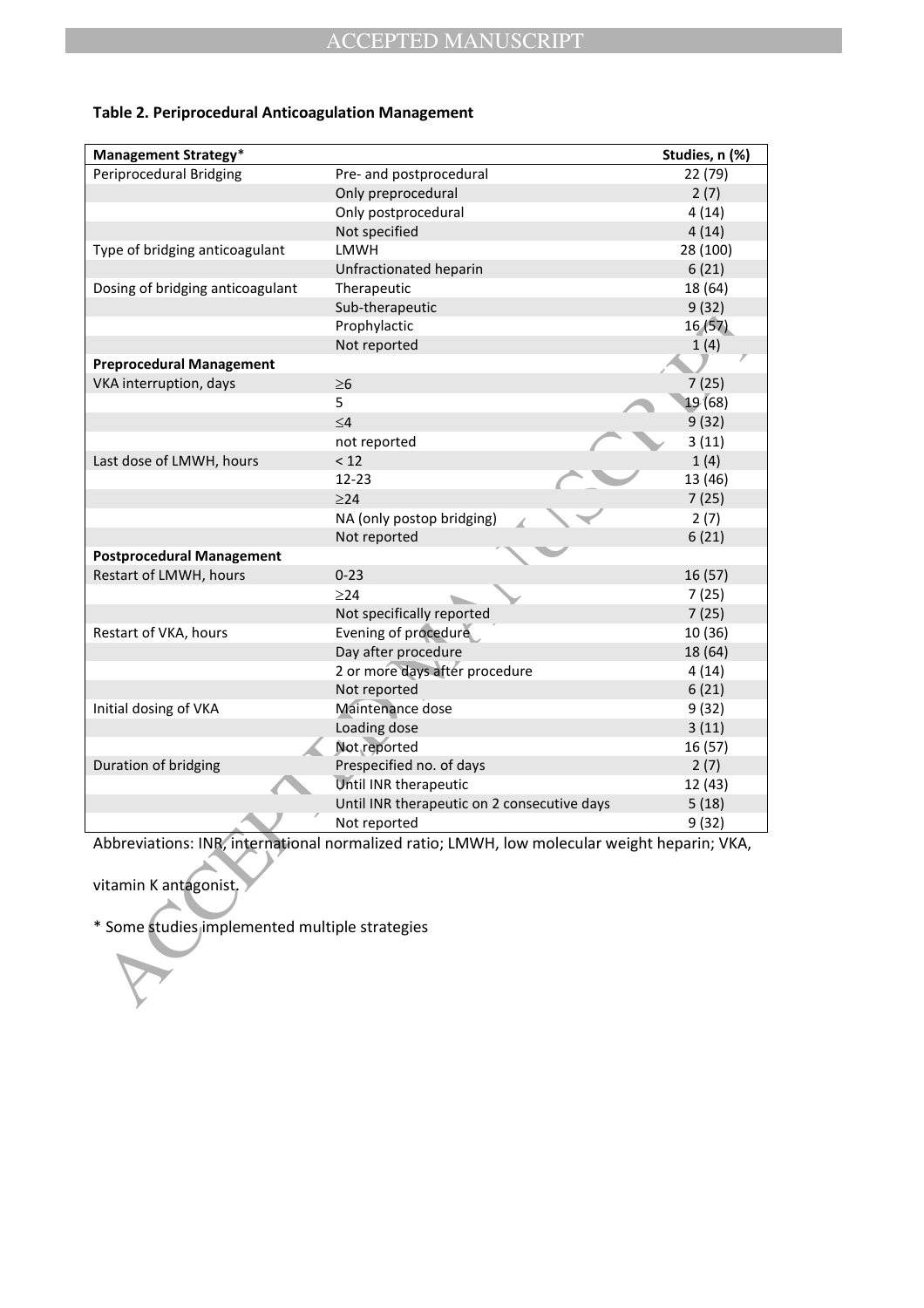|                                         |                              |                                                                                                                                                                             | <b>Bridging</b>                             |                                        |                                                        |
|-----------------------------------------|------------------------------|-----------------------------------------------------------------------------------------------------------------------------------------------------------------------------|---------------------------------------------|----------------------------------------|--------------------------------------------------------|
| <b>Study</b>                            | Follow-up<br><b>Duration</b> | <b>Venous</b><br>thromboembolism/<br>Procedures, n (%)                                                                                                                      | <b>Major Bleeding/</b><br>Procedures, n (%) | Any Bleeding    /<br>Procedures, n (%) | <b>Venous</b><br>thromboembolism/<br>Procedures, n (%) |
| Ahmed, 2010 <sup>21</sup>               | 8 weeks                      | 0/12(0)                                                                                                                                                                     | <b>NA</b>                                   | 1/12(8.3)                              | 0/5(0)                                                 |
| Bajkin, 2009 <sup>22*</sup>             | 30d                          | 0/19(0)                                                                                                                                                                     | <b>NA</b>                                   | not clear                              |                                                        |
| Birnie, 2013 <sup>23</sup> *            | not clear                    | 0/16(0)                                                                                                                                                                     | <b>NA</b>                                   | not clear                              |                                                        |
| Breen, 2016 <sup>24</sup>               | 30d                          | 0/29(0)                                                                                                                                                                     | not clear                                   | 6/29(20.7)                             |                                                        |
| Burbury, 2011 <sup>25</sup> *           | 6 weeks                      |                                                                                                                                                                             |                                             |                                        | 0/39(0)                                                |
| Clark, $2015^7$                         | 30d                          | 0/555(0)                                                                                                                                                                    | 12/555 (2.2)                                | 15/555(2.7)                            | 3/1257(0.2)                                            |
| Constans, 2007 <sup>42*</sup>           | 90d                          | 0/10(0)                                                                                                                                                                     | not clear                                   | not clear                              |                                                        |
| Douketis, 2005 <sup>20</sup>            | until INR 2-3                | <b>NA</b>                                                                                                                                                                   | 0/21(0)                                     | 0/21(0)                                |                                                        |
| Dunn, 2007 <sup>26</sup>                | 28d                          | 1/96(1.0)                                                                                                                                                                   | not clear                                   | not clear                              |                                                        |
| Eisele, 2012 <sup>27</sup> *            | not clear                    | 0/69(0)                                                                                                                                                                     | <b>NA</b>                                   | not clear                              |                                                        |
| Fernandez, 2009 <sup>28</sup> *         | 30d                          | 0/24(0)                                                                                                                                                                     | not clear                                   | not clear                              | 0/14(0)                                                |
| Garcia, 2008 <sup>29</sup>              | 30d                          | 0/22(0)                                                                                                                                                                     | not clear                                   | not clear                              | 2/179(1.1)                                             |
| Hammerstingl, 2009 <sup>30*</sup>       | not clear                    | 0/10(0)                                                                                                                                                                     | 0/10(0)                                     | 0/10(0)                                |                                                        |
| Hwang, 2017 <sup>31*</sup>              | 30d                          | 0/34(0)                                                                                                                                                                     | not clear                                   | not clear                              |                                                        |
| Jaffer, 2005 <sup>32</sup>              | 30d                          | 0/18(0)                                                                                                                                                                     | 1/18(5.6)                                   | 1/18(5.6)                              |                                                        |
| Klamroth, 2010 <sup>12</sup>            | 28d                          | 0/63(0)                                                                                                                                                                     | $0/63(0)$ +                                 | $0/63(0)$ +                            |                                                        |
| Majluf-Cruz, 2011 <sup>33</sup>         | not clear                    | 2/152(1.3)                                                                                                                                                                  | 4/152(2.6)                                  | 26/152 (17.1)                          |                                                        |
| Malato, 2010 <sup>34</sup>              | 30d                          | 2/45(4.4)                                                                                                                                                                   | 1/45(2.2)                                   | 1/45(2.2)                              |                                                        |
| McBane, 2010 <sup>13</sup>              | 90d                          | $4/342(1.2)$ +                                                                                                                                                              | $9/342(2.6)$ +                              | 24/342 (7.0) +                         | $3/152(2.0)$ +                                         |
| Pengo, 2009 <sup>14</sup>               | 30d                          | 2/210(1.0)                                                                                                                                                                  | $1/210(0.5)$ †                              | $9/210(4.3)$ †                         |                                                        |
| Saccullo, 2012 <sup>35</sup>            | 30d                          | 2/52(3.8)                                                                                                                                                                   | not clear                                   | not clear                              |                                                        |
| Santamaria, 2013 <sup>36*</sup>         | 90d                          | 0/10(0)                                                                                                                                                                     | not clear                                   | not clear                              |                                                        |
| Sjögren, 2017 <sup>18</sup>             | 30d                          | 10/1331(0.8)                                                                                                                                                                | <b>NA</b>                                   | 10/1331(0.8)                           | $5.5/1331(0.4)$ ‡                                      |
| Skeith, 2012 <sup>37</sup>              | 90d                          | 2/152(1.3)                                                                                                                                                                  | 2/152(1.3)                                  | 6/152(3.9)                             | 2/482(0.4)                                             |
| Spyropoulos, 2004 <sup>38</sup>         | 60d                          | 0/45(0)                                                                                                                                                                     | 0/45(0)                                     | 2/45(4.4)                              |                                                        |
| Spyropoulos, 2006 <sup>39*</sup>        | 30d                          | $0/22(0)$ §                                                                                                                                                                 | not clear                                   | not clear                              |                                                        |
| Wilson, 200140                          | 90d                          | 0/26(0)                                                                                                                                                                     | 0/26(0)                                     | 0/26(0)                                |                                                        |
| Wiszniewsky, 2011 <sup>41</sup>         | 180d                         | 0/63(0)                                                                                                                                                                     | 0/63(0)                                     | 13/63 (20.6)                           |                                                        |
|                                         |                              | Abbreviations: NR, not available because outcome was not assessed in study.<br>*these studies did not specifically report venous thromboembolism outcomes by indication for |                                             |                                        |                                                        |
|                                         |                              | anticoagulation (i.e. patients with previous venous thromboembolism), but were included because                                                                             |                                             |                                        |                                                        |
|                                         |                              | the number of outcome events was 0 for all indications                                                                                                                      |                                             |                                        |                                                        |
| + personal communication by the authors |                              |                                                                                                                                                                             |                                             |                                        |                                                        |
|                                         |                              | ‡ patients not receiving bridging anticoagulation were propensity score matched and weighted to                                                                             |                                             |                                        |                                                        |

#### **Table 3. Venous Thromboembolism and Bleeding Outcomes**

equal the number of patients who received bridging

§ the number of venous thromboembolic events in subgroup of patients with a previous venous

thromboembolism could only be identified in the 22 patients who received unfractionated heparin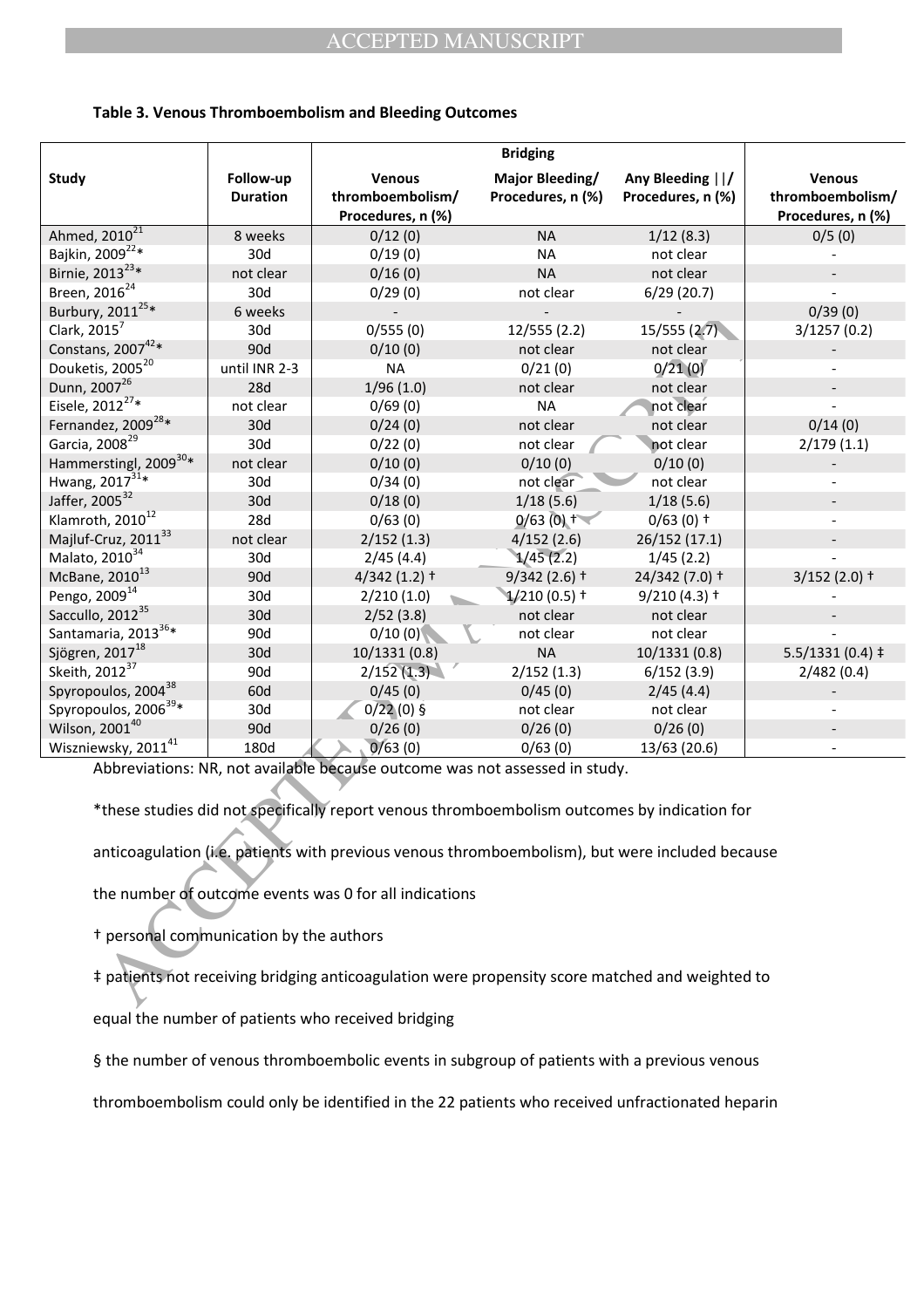|| includes major bleeding and any other bleeding outcome that was specifically reported for

patients with previous venous thromboembolism

**ACCEPTED MANUSCRIPT**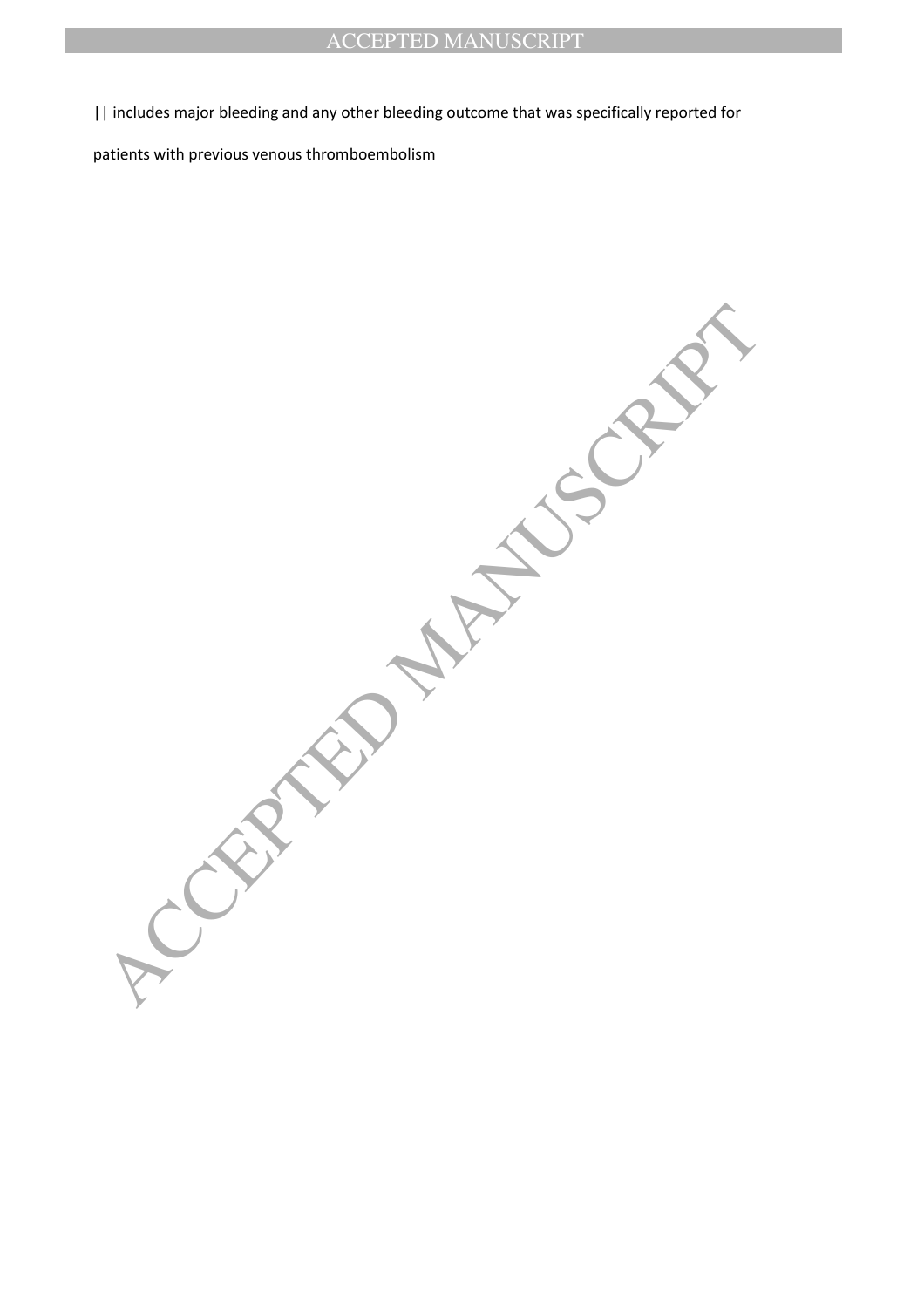#### **Table 4. Pooled Incidence of Venous Thromboembolism and Bleeding Outcomes**

|                                                                                                                      |                | <b>Any Outcome</b> |                | <b>Venous Thromboembolism</b> |                             |                | <b>Major Bleeding</b> |                  |
|----------------------------------------------------------------------------------------------------------------------|----------------|--------------------|----------------|-------------------------------|-----------------------------|----------------|-----------------------|------------------|
|                                                                                                                      |                |                    |                | Events/                       | Pooled                      |                | Events/               | Pooled           |
|                                                                                                                      | Studies,       | Procedures,        | Studies,       | Procedures,                   | incidence, %                | Studies,       | Procedures,           | incidence, 9     |
| Group                                                                                                                | n              | n                  | n              | n                             | (95% CI)                    | n              | n                     | (95% CI)         |
| <b>Main Analysis</b>                                                                                                 |                |                    |                |                               |                             |                |                       |                  |
| <b>All studies</b>                                                                                                   | 28             | 6915+              | 27             | 40.5 / 6886                   |                             | 15             | 41/3786               |                  |
| With bridging                                                                                                        | 27             | 3448               | 26             | 25 / 3427                     | $0.7(0.4-1.2)$              | 13             | 30/1702               | $1.8(1.2 - 2.5)$ |
| Without bridging                                                                                                     | 8              | 3459               | 8              | 15.5 / 3459                   | $0.5(0.3-0.8)$ ‡            | 5              | 11/2084               | $0.4(0.1-1.5)$   |
| <b>Sensitivity analyses</b>                                                                                          |                |                    |                |                               |                             |                |                       |                  |
| <b>Excluding studies without</b>                                                                                     |                |                    |                |                               |                             |                |                       |                  |
| specific outcome reporting                                                                                           |                |                    |                |                               |                             |                |                       |                  |
| for population of interest                                                                                           | 18             | 6648†              | 17             | 40.5 / 6619                   |                             | 11.            | 41 / 3557             |                  |
| With bridging                                                                                                        | 18             | 3234               | 17             | 25/3213                       | $0.8(0.5-1.3)$              | 11             | 30/1666               | $1.8(1.3-2.6)$   |
| Without bridging                                                                                                     | 6              | 3406               | 6              | 15.5 / 3406                   | $0.5(0.3-0.8)$ <sup>‡</sup> | $\overline{3}$ | 11/1891               | $0.5(0.1-2.0)$   |
| <b>Excluding conference</b>                                                                                          |                |                    |                |                               |                             |                |                       |                  |
| abstracts                                                                                                            | 26             | 6725+              | 25             | 38.5 / 6696                   |                             | 13             | 37 / 3620             |                  |
| With bridging                                                                                                        | 25             | 3272               | 24             | 23/3251                       | $0.7(0.4-1.2)$              | 12             | 26/1550               | $1.6(0.8-3.2)$   |
| Without bridging                                                                                                     | $\overline{7}$ | 3445               | $\overline{7}$ | 15.5 / 3445                   | $0.5(0.3-0.8)$ ‡            | 4              | 11/2070               | $0.4(0.1-1.6)$   |
| Excluding Sjögren, et al. +                                                                                          | 27             | 4245               | 26             | 25 / 4224                     |                             | 15             | 41/3832               |                  |
| With bridging                                                                                                        | 26             | 2117               | 25             | 15 / 2096                     | $0.6(0.3-1.3)$              | 13             | 30 / 1702             | $1.8(1.2 - 2.5)$ |
| Without bridging                                                                                                     | $\overline{7}$ | 2128               | $\overline{7}$ | 10/2128                       | $0.5(0.2-1.2)$              | 5              | 11/2084               | $0.4(0.1-1.5)$   |
| <b>Excluding studies with &lt;100</b>                                                                                |                |                    |                |                               |                             |                |                       |                  |
| procedures                                                                                                           | $\overline{7}$ | 6173†              | $\overline{7}$ | 35.5 / 6165                   |                             | 6              | 39 / 3481             |                  |
| With bridging                                                                                                        | $\overline{7}$ | 2764               | $\overline{7}$ | 20 / 2764                     | $0.7(0.4-1.2)$              | 5              | 28/1411               | $2.0(1.4-2.9)$   |
| Without bridging                                                                                                     | 5              | 3401               | 5 <sub>4</sub> | 15.5 / 3401                   | $0.5(0.3-0.8)$ ‡            | 4              | 11/2070               | $0.4(0.1-1.6)$   |
| <b>Subgroup analyses</b>                                                                                             |                |                    |                |                               |                             |                |                       |                  |
| High thromboembolic risk ++                                                                                          | 9              | 394                | $9 -$          | 3/394                         |                             |                |                       |                  |
| With bridging                                                                                                        | 9              | 373                | 9              | 3/373                         | $0.8(0.3-2.5)$              | <b>NA</b>      | <b>NA</b>             | <b>NA</b>        |
| Without bridging                                                                                                     | $\mathbf{1}$   | 21                 | 1 <sup>7</sup> | 0/21                          | <b>NA</b>                   | NA             | NA                    | NA               |
| LMWH dose <sup>++</sup>                                                                                              |                |                    |                |                               |                             |                |                       |                  |
| Therapeutic dose                                                                                                     | 11             | 981                | 10             | 5/580                         | $0.9(0.4-2.1)$              | $\overline{4}$ | 10/387                | $2.6(1.4-4.7)$   |
| Prophylactic dose                                                                                                    | 6              | 362                | 5              | 3/208                         | $1.4(0.5-4.4)$              | 3              | 4/188                 | $2.1(0.8-5.5)$   |
| * includes major bleeding and any other bleeding outcomes that were specifically reported for                        |                |                    |                |                               |                             |                |                       |                  |
|                                                                                                                      |                |                    |                |                               |                             |                |                       |                  |
| patients with previous venous thromboembolism                                                                        |                |                    |                |                               |                             |                |                       |                  |
|                                                                                                                      |                |                    |                |                               |                             |                |                       |                  |
| <sup>†</sup> in the study by Sjögren et al, <sup>18</sup> procedures in the non-bridging group were propensity score |                |                    |                |                               |                             |                |                       |                  |
| matched and weighted to equal the number of procedures in the bridging group; therefore, the                         |                |                    |                |                               |                             |                |                       |                  |
|                                                                                                                      |                |                    |                |                               |                             |                |                       |                  |
| number of procedures with bridging and without bridging does not add up to the exact number of                       |                |                    |                |                               |                             |                |                       |                  |
| overall procedures                                                                                                   |                |                    |                |                               |                             |                |                       |                  |
|                                                                                                                      |                |                    |                |                               |                             |                |                       |                  |

‡ the non-integer number of outcome events (5.5 venous thromboembolic events) in the study by

Sjögren et al was rounded to the next integer for this analysis. When rounding down to the next

lower integer, the results were similar (pooled incidence 0.4%, 95%CI 0.3-0.7%)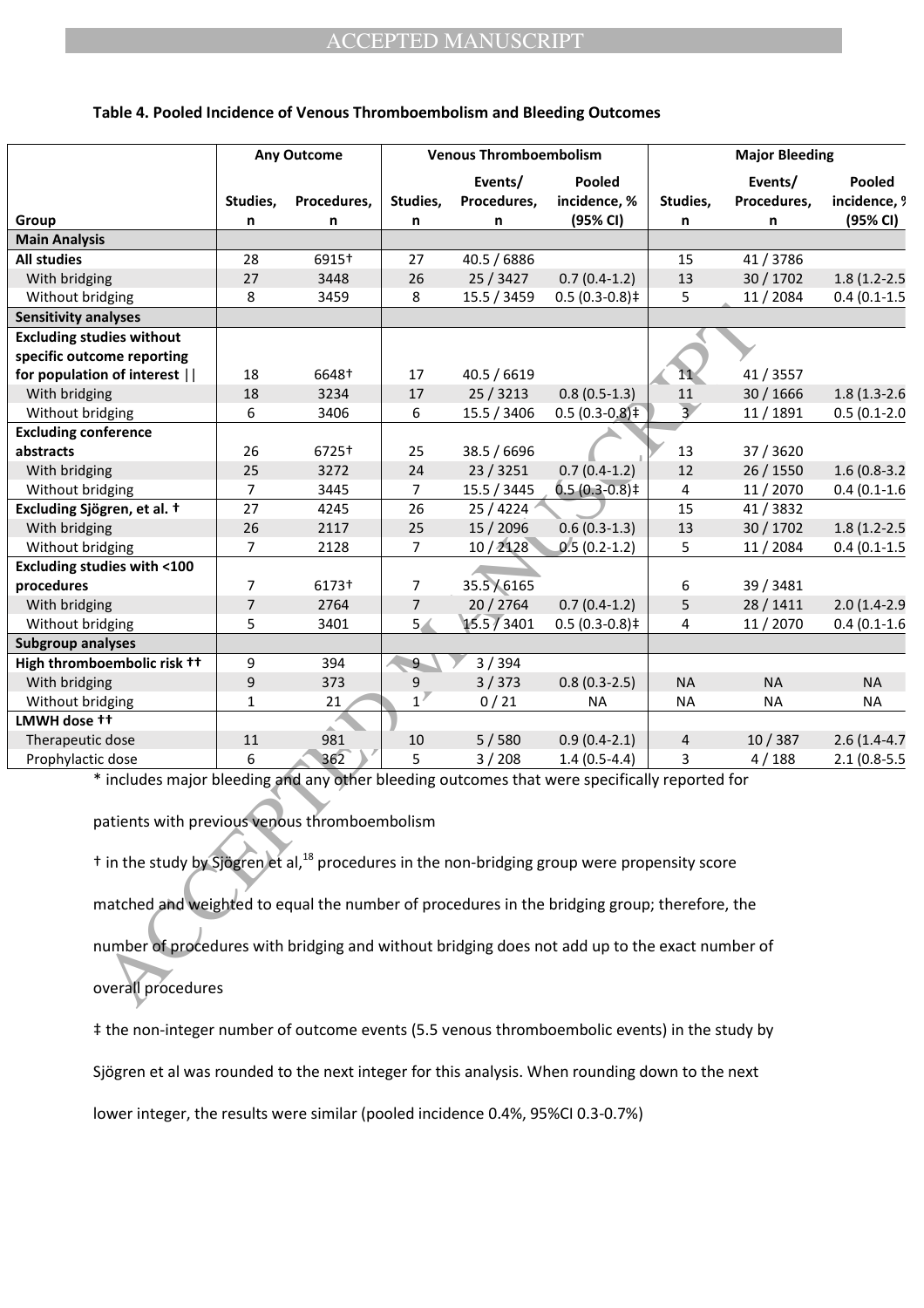§ the non-integer number of outcome events (2.1 events of any bleeding) in the study by Sjögren et al was rounded to the next integer for this analysis. When rounding up to the next higher integer, the results were similar (pooled incidence 0.5%, 95%CI 0.1-1.8%)

||some studies did not report results separately for patients with prior venous thromboembolism and could only be included because there were no venous thromboembolism <sup>22, 23, 25, 27, 28, 30, 31, 36, 39, 42</sup> or bleeding<sup>28-30, 40</sup> outcomes in the overall population. As this might bias our study sample to studies with a low number of outcome events, we excluded these studies for this subgroup analysis.

¶ the non-integer number of outcome events (2.1 events of any bleeding) in the study by Sjögren et al was rounded to the next integer for this analysis. When rounding up to the next higher integer,

the results were similar (pooled incidence 0.7%, 95%CI 0.2-2.4%)

or bleeding<sup>29-30, 40</sup> outcomes in the overall population. As this might bias our study sample to studing the studies of this subgroup analysis.<br>With a low number of outcome events, we excluded these studies for this subgr \*\* the non-integer number of outcome events (2.1 events of any bleeding) in the study by Sjögren et al was rounded to the next integer for this analysis. When rounding up to the next higher integer, the results were similar (pooled incidence 0.5%, 95%CI 0.1-1.9%)

†† for these analyses, we included only studies that reported outcomes separately for the specific subgroup of interest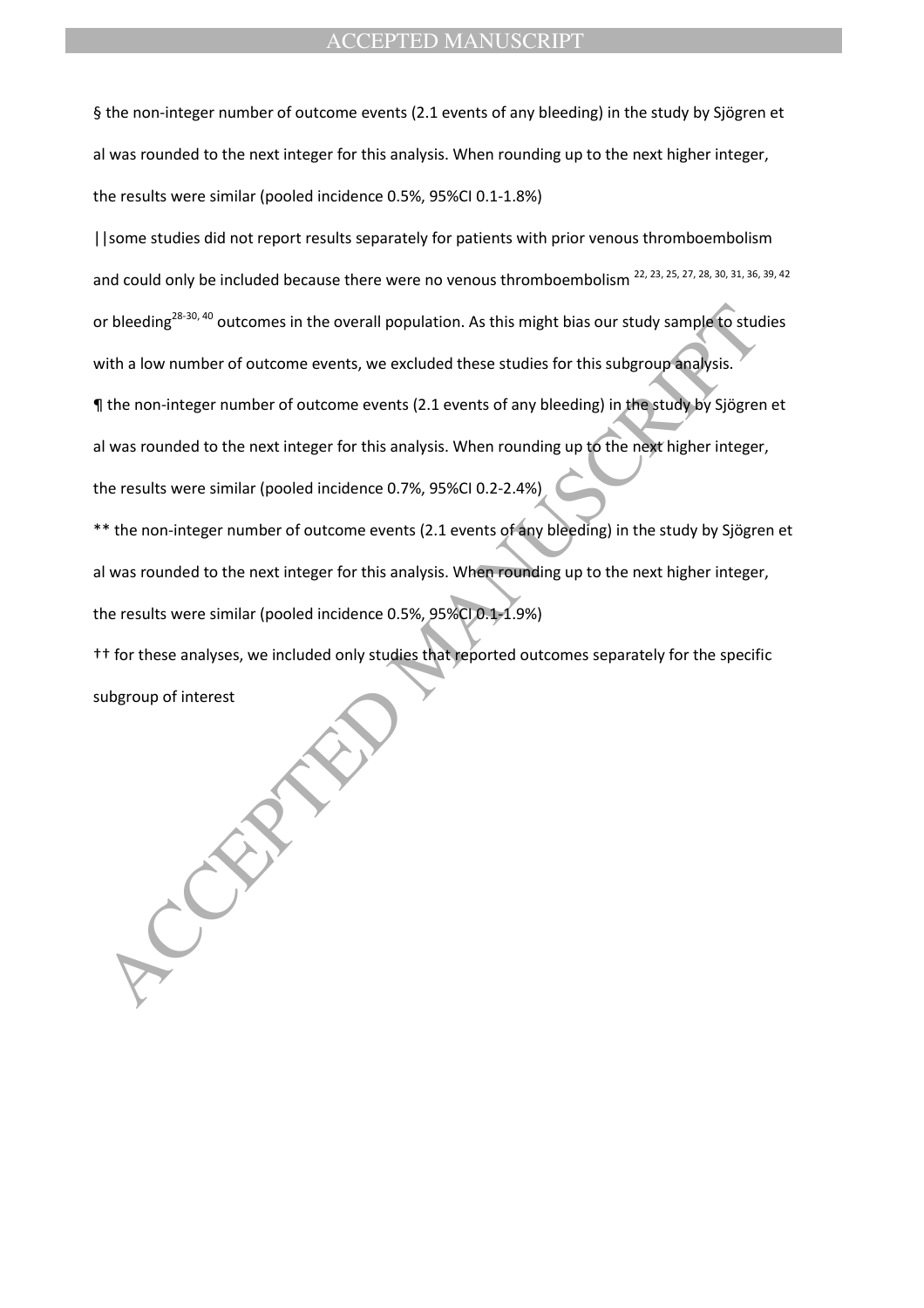## **Supplemental Material**

**Periprocedural Bridging in Patients with Venous Thromboembolism: A Systematic Review** 

**Supplemental Methods 1.** Data Sources and Search Strategy

**Supplemental Table 1.** Characteristics of Included Studies, by Individual Study

**Supplemental Table 2.** Periprocedural Anticoagulation Management, by Individual Study

**Supplemental Table 3.** Quality of Individual Studies

**Supplemental Table 4.** Quality of Evidence: Periprocedural Bridging in Patients with Previous VTE

upplemental Table 1. Characterstics of Included Studies, by Individual Study<br>upplemental Table 2. Periprocedural Anticoagulation Management, by Individual Study<br>upplemental Table 4. Quality of Evidence: Periprocedural Brid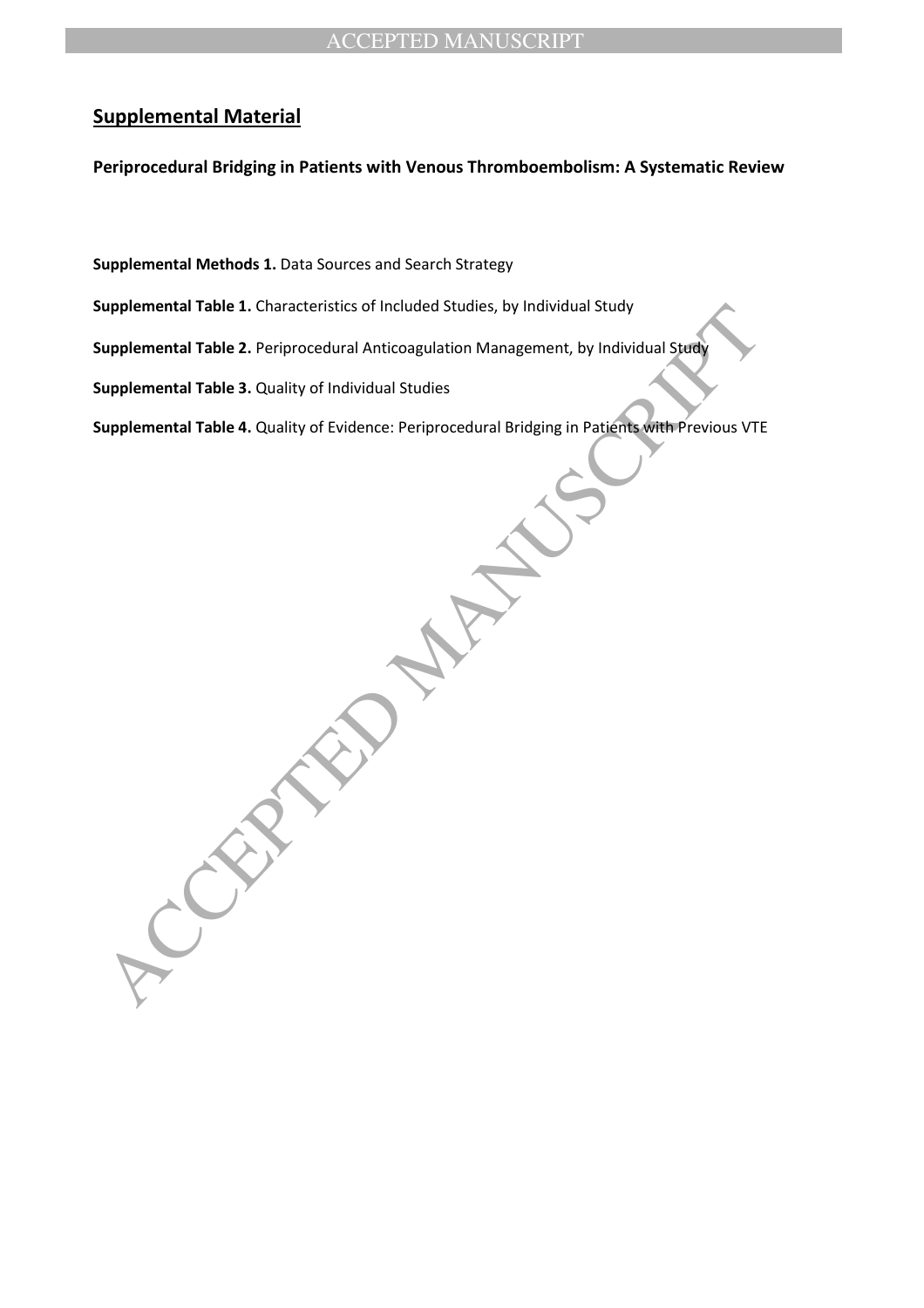#### **Supplemental Methods 1. Data Sources and Search Strategy**

The PubMed and Embase databases were searched from inception to December 7, 2017, for published articles in any language on the association between periprocedural anticoagulation management (bridging with short acting anticoagulants vs. no bridging) in adults on chronic anticoagulation treatment with vitamin K antagonists (VKA) for secondary prevention of venous thromboembolism who required interruption of VKA for an invasive elective procedure. Following search strategy was implemented in PubMed:

ACCEPTED MANUSCRIPT **(**((((((((((((temporary[tw] OR temporarily[tw]) AND (discontinue[tw] OR discontinuous[tw] OR discontinuation[tw])) OR management[tw] OR ((anticoagulation[tw] OR anticoagulant[tw] OR anticoagulants[tw] OR anticoagulate[tw] OR anti-coagulation[tw] OR anti-coagulant[tw] OR anticoagulants[tw] OR anti-coagulate[tw]) AND (interrupt[tw] OR interrupted[tw] OR interruption[tw] OR bridge[tw] OR bridging[tw] OR wean[tw] OR weaned[tw] OR weaning[tw] OR taper[tw] OR tapers[tw] OR tapered[tw] OR tapering[tw] OR suspend[tw] OR suspended[tw] OR suspending[tw] OR suspension[tw] OR cease[tw] OR ceased[tw] OR ceasing[tw] OR cessation[tw] OR cessations[tw] OR ceasing[tw] OR stop[tw] OR stopping[tw] OR stops[tw] OR stopped[tw]) AND (operative OR operation OR operate OR operatively OR surgery[tw] OR surgeries[tw] OR surgical[tw] OR surgically[tw] OR procedure[tw] OR procedures[tw] OR procedural[tw] OR preoperative[tw] OR preoperative[tw] OR perioperative[tw] OR peri-operative[tw])) OR Bridging[tw])))))))))

#### AND

((("Surgical Procedures, Operative"[Mesh] OR "Operative Surgical Procedure" OR "Operative Surgical Procedures" OR "Operative Procedures" OR "Operative Procedure" OR invasiv\* OR procedur\* OR "Post-operative Procedure" OR "Postoperative Procedure" OR "Post-operative Procedures" OR "Postoperative Procedures" OR "Pre-operative Procedure" OR "Preoperative Procedure" OR "Preoperative Procedures" OR "Preoperative Procedures" OR peri-procedural OR periprocedural OR periprocedure OR periprocedure OR "Preoperative Care"[Mesh] OR "Preoperative Care" OR "Pre-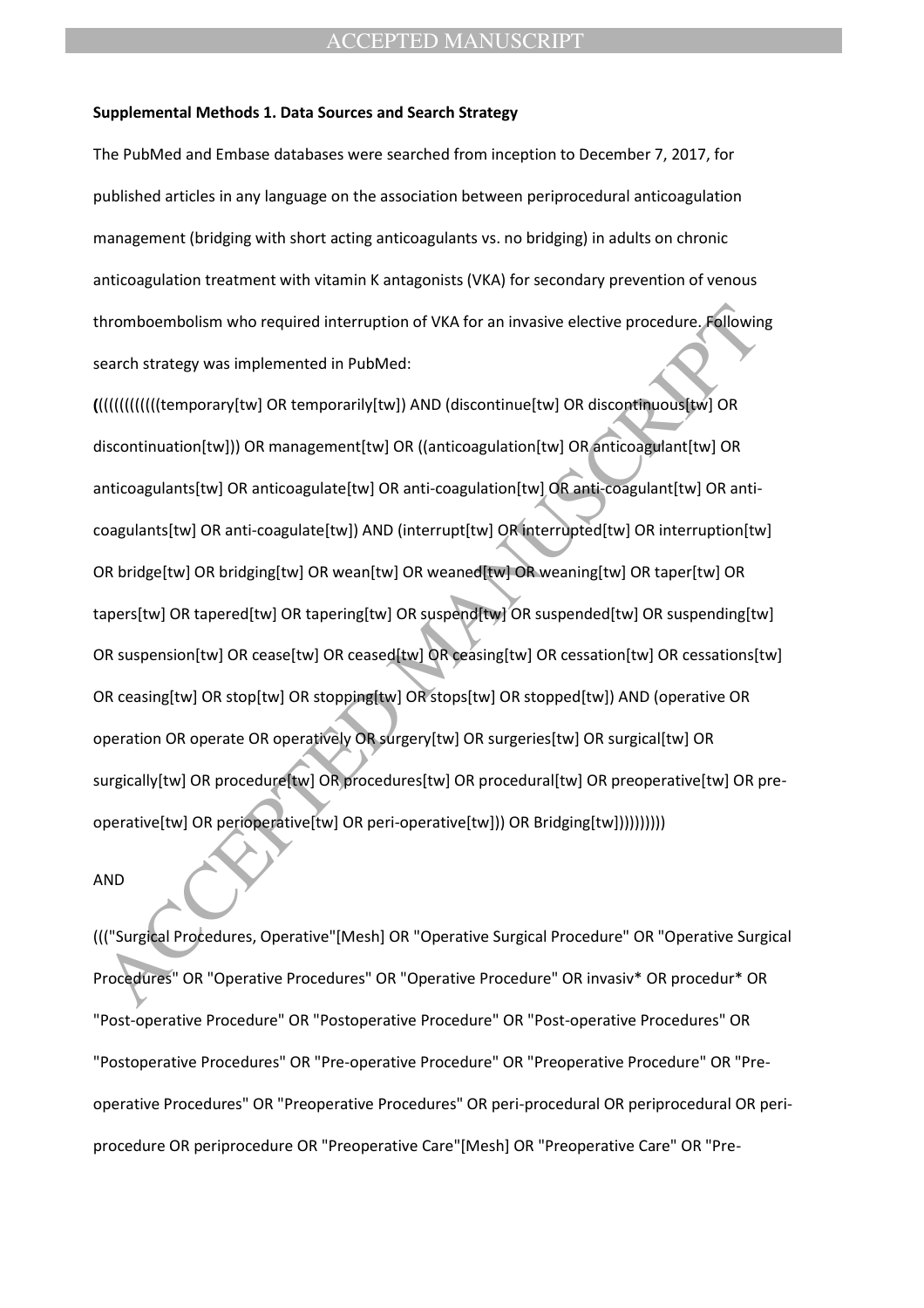operative Care" OR "Intraoperative Care"[Mesh] OR "Intra-operative Care" OR "Intraoperative Care" OR "Postoperative Care"[Mesh] OR "Post-operative Care" OR "Postoperative Care" OR "Perioperative Care"[Mesh] OR "Peri-operative Care" OR "Perioperative Care" OR "Peroperative Care" OR "Per-operative Care" OR "perioperative period"[Mesh] OR peri-operative OR perioperative OR pre-operative OR preoperative OR post-operative OR postoperative)))))

### AND

((("Venous Thrombosis"[Mesh] OR DVT OR VTE OR "venous thrombosis" OR "venous thromboses" OR "deep vein thrombosis" OR "deep vein thromboses" OR "pulmonary embolus" OR "pulmonary emboli" OR "pulmonary embolism" OR "thromboembolism" OR "thromboembolic")))

#### AND

NO<br>
(("Venous Thrombosis" [Mesh] OR DVT OR VTE OR "venous thrombosis" OR "venoue thromboses"<br>
The "venous Thrombosis" OR "deep vein thromboses" OR "pulmonary embolis" OR "pulmonary<br>
mboli" OR "pulmonary embolism" OR "throm ((("Anticoagulants/administration and dosage"[Mesh] OR "Anticoagulants/adverse effects"[Mesh] OR "Anticoagulants/therapeutic use"[Mesh] OR "Vitamin K/administration and dosage"[Mesh] OR "Vitamin K/adverse effects"[Mesh] OR "Vitamin K/agonists"[Mesh] OR "Vitamin K/antagonists and inhibitors"[Mesh] OR "Vitamin K/therapeutic use"[Mesh] OR "Vitamin K/therapy"[Mesh] OR "Warfarin/administration and dosage"[Mesh] OR "Warfarin/adverse effects"[Mesh] OR "Warfarin/therapeutic use"[Mesh] OR "Coumarins/administration and dosage"[Mesh] OR "Coumarins/adverse effects"[Mesh] OR "Coumarins/therapeutic use"[Mesh] OR "Factor Xa Inhibitors"[Mesh] OR "Heparin/administration and dosage"[Mesh] OR "Heparin/adverse effects"[Mesh] OR "Heparin/analogs and derivatives"[Mesh] OR "Heparin/therapeutic use"[Mesh] OR "Factor Xa Inhibitors"[Pharmacological Action] OR warfarin OR acenocoumarol OR phenprocoumon OR coumadin OR dicumarol OR phenindione OR "vitamin K antagonist" OR VKA OR dabigatran OR edoxaban OR rivaroxaban OR apixaban OR Heparin OR "Low-Molecular-Weight Heparin" OR "LMW heparin" OR UFH OR "unfractionated heparin" OR Dalteparin OR Enoxaparin OR Nadroparin OR Tinzaparin)))This search strategy was adapted for searching the Embase database.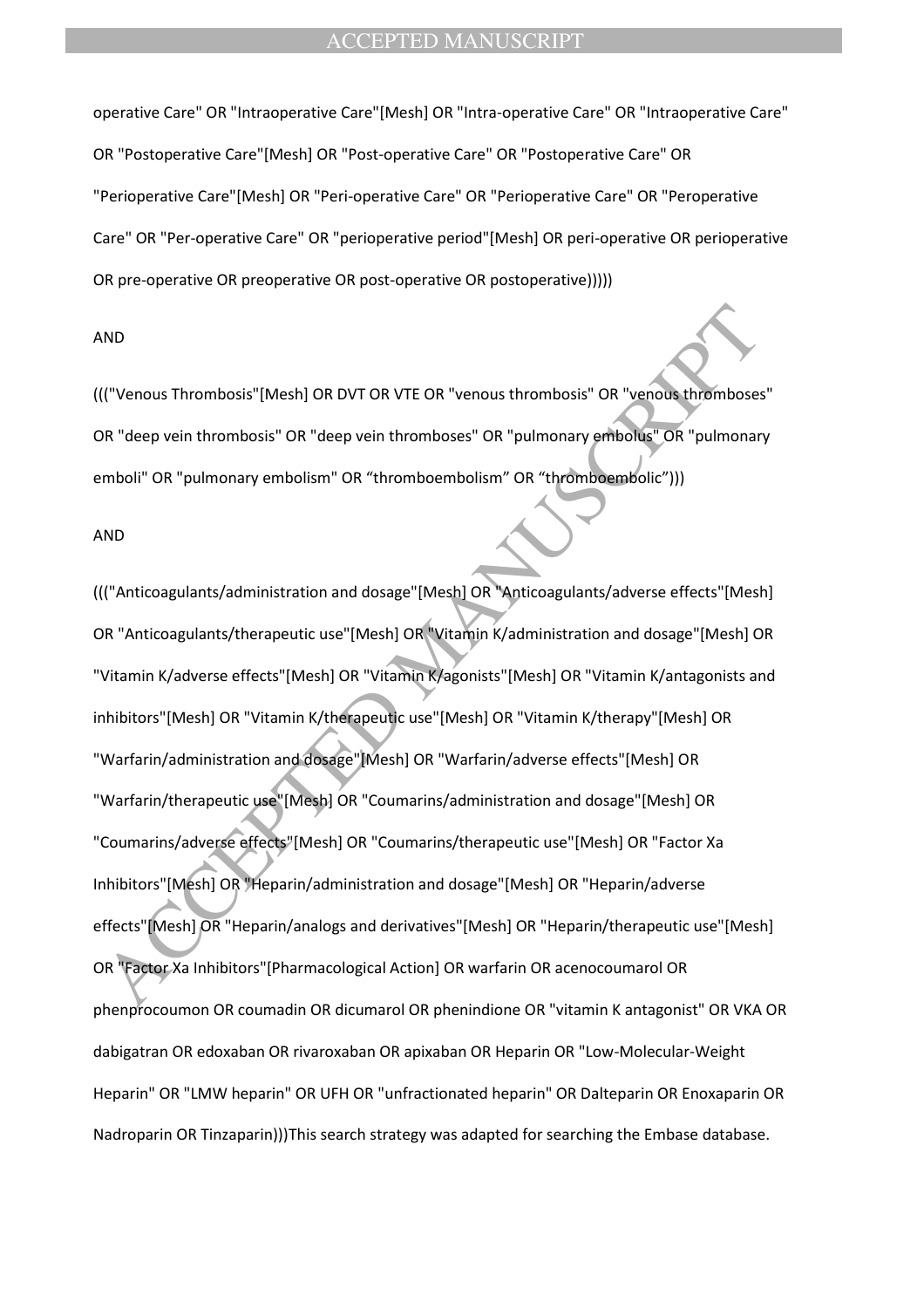We also searched for unpublished articles by reviewing guidelines<sup>1</sup> and previous systematic reviews on periprocedural anticoagulation, $^{2, 3}$  screening of bibliographies of retrieved articles, and searching in the ClinicalTrials.gov and the International Clinical Trials Registry Platforms (ICTRP) databases.

 $P_{\mathcal{S}}^{\mathcal{S}}$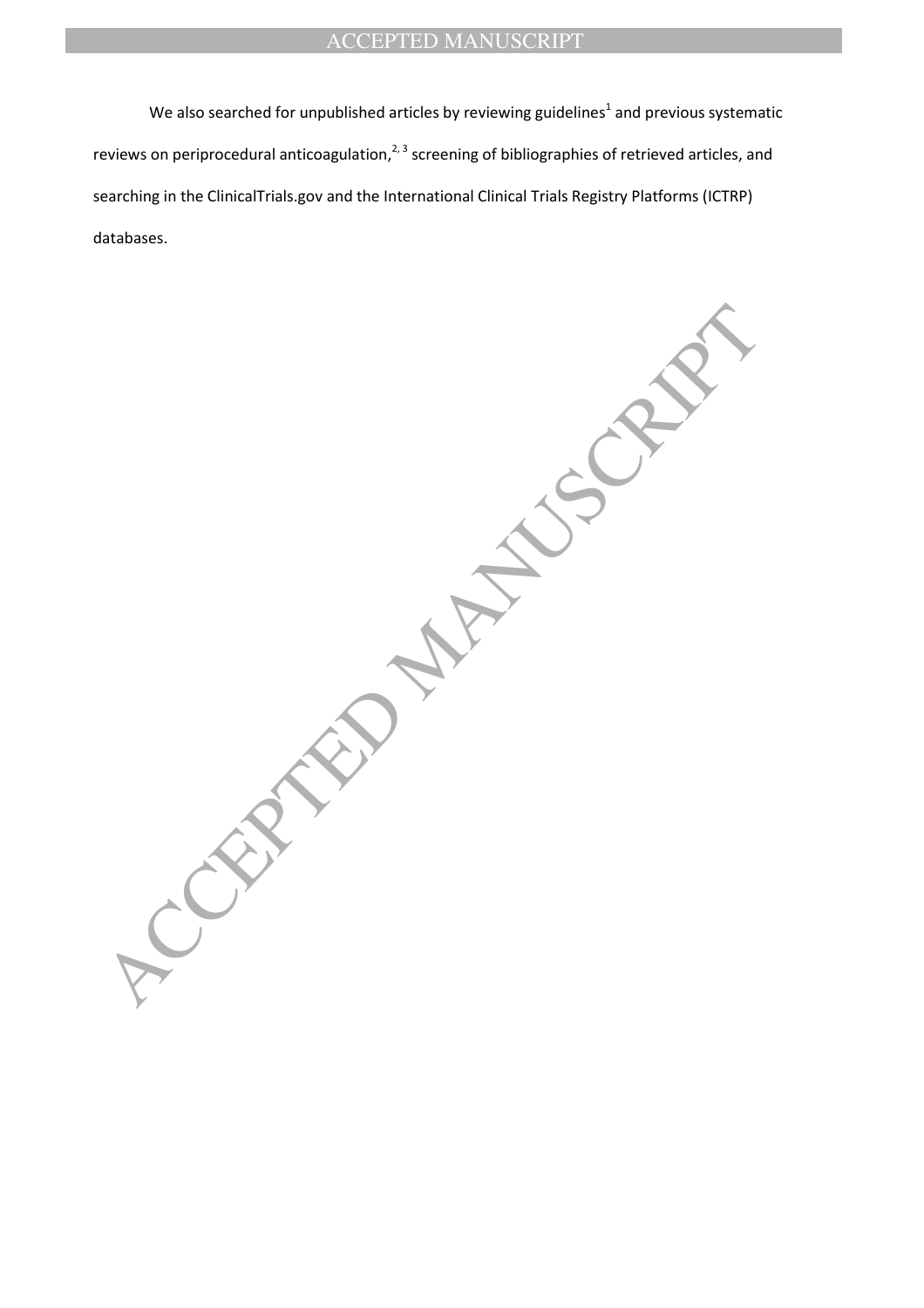#### **Supplemental Table 1. Characteristics of Included Studies, by Individual Study**

|                     |                          |                                                         | Supplemental Table 1. Characteristics of Included Studies, by Individual Study                |                                                                 |                                             |                                                    |                    |                  |
|---------------------|--------------------------|---------------------------------------------------------|-----------------------------------------------------------------------------------------------|-----------------------------------------------------------------|---------------------------------------------|----------------------------------------------------|--------------------|------------------|
| Study               | <b>Study Design</b>      | <b>Setting</b>                                          | <b>Study Population and VTE</b><br>risk: % Previous VTE in<br><b>Overall Study Population</b> | <b>Indication for</b><br><b>Bridging</b>                        | Planned Invasive<br><b>Procedure</b>        | Intervention /<br>Control                          | Proce-<br>dures, n | Study<br>Sponsor |
| Ahmed, 2010         | Cohort,<br>retrospective | 1 teaching hospital,<br>Minnesota, USA                  | VTE risk NR; 8%                                                                               | At the discretion of<br>the provider                            | Anti-arrhythmic<br>device surgery           | I: LMWH, UFH<br>C: no bridging                     | I: 12<br>C: 5      | Non-<br>profit   |
| Baijkin, 2009       | Cohort,<br>prospective*  | 1 oral surgery<br>clinic, Serbia                        | VTE risk NR; 16%                                                                              | Random<br>assignment                                            | Simple extraction of<br>$\geq$ 1 tooth      | I: LMWH<br>C: continued VKA+                       | I: 19<br>$C: 15+$  | <b>NR</b>        |
| <b>Birnie, 2013</b> | Cohort,<br>prospective*  | 17 centers in<br>Canada, 1 in Brazil                    | moderate to high VTE risk;<br>5%                                                              | Random<br>assignment                                            | Antiarrhythmic<br>device surgery            | I: LMWH, UFH<br>C: continued VKA+                  | I: 16<br>$C: 21+$  | Non-<br>profit   |
| Breen, 2013         | Cohort,<br>retrospective | 1 tertiary care<br>hospital, Australia                  | Patients who received<br>LMWH bridging, any VTE risk;<br>27%                                  | At the discretion of<br>the provider                            | Various major and<br>minor procedures       | I: LMWH<br>$C: -$                                  | I: 29<br>$C: -$    | <b>NR</b>        |
| Burbury, 2011       | Cohort,<br>prospective   | 1 hospital,<br>Australia                                | on warfarin >6 weeks, any<br>VTE risk; 22%                                                    | At the discretion of<br>the provider, based<br>on VTE risk      | Various major and<br>minor procedures       | I: LMWH<br>C: no bridging                          | I: 0<br>C: 39      | <b>NR</b>        |
| Clark, 2015         | Cohort,<br>retrospective | Integrated health<br>care system,<br>Colorado, USA      | any VTE risk; 100%                                                                            | At the discretion of<br>the provider, based<br>on therapy plans | Various major and<br>minor procedures       | I: short-acting<br>anticoagulant<br>C: no bridging | 1:555<br>C: 1257   | Non-<br>profit   |
| Constans,<br>2007   | Cohort,<br>prospective   | 1 tertiary care<br>hospital, Spain                      | Adults requiring bridging due<br>to endoscopy, any VTE risk;<br>10%                           | All study patients;<br>probably all with<br>VKA interruption    | Gastroscopy or<br>colonoscopy               | I: LMWH<br>$C: -$                                  | I: 10<br>$C: -$    | <b>NR</b>        |
| Douketis, 2005      | Cohort,<br>prospective   | 1 hospital, Canada                                      | Patients requiring bridging<br>due to procedure, any VTE<br>risk; 29%                         | All study patients;<br>reason for bridging<br>decision unclear  | Various major and<br>minor procedures       | I: LMWH<br>$C: -$                                  | 1:21<br>$C: -$     | <b>NR</b>        |
| Dunn, 2007          | Cohort,<br>prospective   | 24 sites in North<br>America                            | Outpatients for whom<br>bridging was planned, VTE<br>risk NR; 37%                             | At the discretion of<br>the physician                           | Various major and<br>minor procedures       | I: LMWH<br>$C: -$                                  | I:96<br>$C: -$     | Industry         |
| <b>Eisele, 2012</b> | Cohort,<br>retrospective | Multiple hospitals<br>and physician<br>offices, Germany | Patients who received<br>cetroparin bridging, VTE risk<br>NR: 29%                             | At the discretion of<br>the physician                           | Surgeries,<br>endoscopy,<br>angiography     | I: LMWH<br>C:                                      | I:69<br>$C: -$     | Industry         |
| Fernandez,<br>2009  | Cohort.<br>prospective   | <b>NR</b>                                               | Any VTE risk; 44%                                                                             | VTE <3 months ago<br>and non-high<br>bleeding risk<br>procedure | High and low<br>bleeding risk<br>procedures | I: LMWH<br>C: no bridging                          | 1:24<br>C: 14      | <b>NR</b>        |
| Garcia, 2008        | Cohort,                  | 101 physician                                           | Outpatients, any VTE risk;                                                                    | At the discretion of                                            | Outpatient                                  | I: LMWH                                            | I: 15              | Industry         |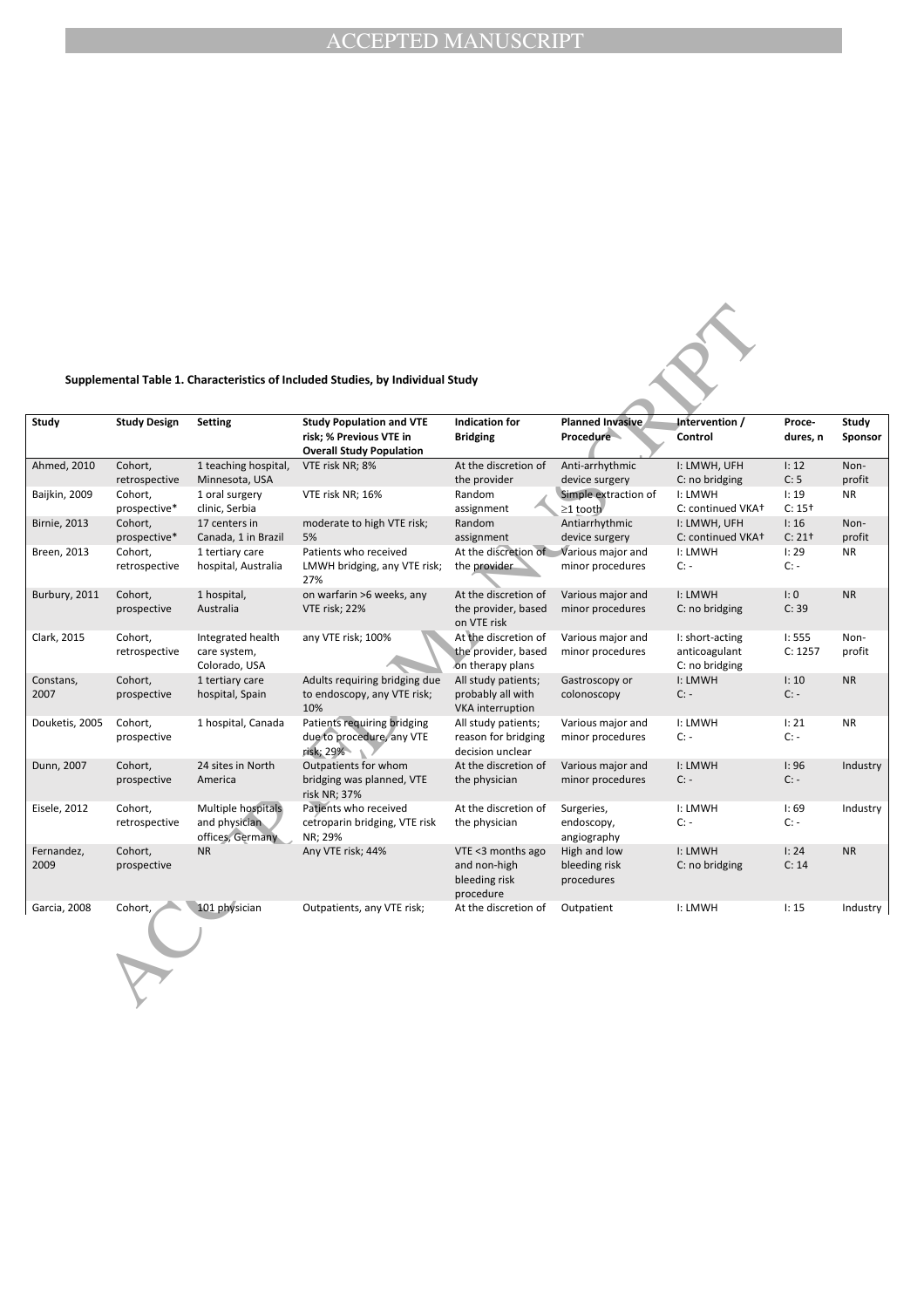|                       | prospective              | practices, USA                              | 14%                                                                                     | the physician                                                           | procedures                                                                | C: no bridging              | C: 179                        |                |
|-----------------------|--------------------------|---------------------------------------------|-----------------------------------------------------------------------------------------|-------------------------------------------------------------------------|---------------------------------------------------------------------------|-----------------------------|-------------------------------|----------------|
| Hammerstingl,<br>2009 | Cohort,<br>prospective   | Unclear, probably<br>1 hospital,<br>Germany | Patients receiving bridging<br>with therapeutic enoxaparin,<br>VTE risk NR; 14%         | Not clear                                                               | Minor surgery and<br>invasive procedures                                  | I: LMWH<br>$C: -$           | I:10<br>$C: -$                | <b>NR</b>      |
| <b>Hwang, 2017</b>    | Cohort,<br>retrospective | 1 tertiary care<br>center, South<br>Korea   | Referred to clinic for<br>bridging, VTE risk NR; 70%                                    | At the discretion of<br>the provider                                    | Various major and<br>minor procedures                                     | I: LMWH<br>$C: -$           | 1:34<br>$C: -$                | Non-<br>profit |
| Jaffer, 2005          | Cohort,<br>retrospective | 1 anticoagulation<br>clinic, Ohio, USA      | High enough VTE risk to<br>justify bridging; 26%                                        | Sufficiently high<br>VTE risk                                           | Various major and<br>minor procedures                                     | I: LMWH<br>$C: -$           | I: 18<br>$C: -$               | <b>NR</b>      |
| Klamroth,<br>2010     | Cohort,<br>prospective   | Unclear, probably<br>1 hospital,<br>Germany | Any VTE risk; 32%                                                                       | All patients without<br>contraindication to<br>LMWH                     | Major (75%) and<br>minor surgeries                                        | I: LMWH<br>$C: -$           | I:63<br>$C: -$                | <b>NR</b>      |
| Majluf-Cruz,<br>2011  | Cohort.<br>prospective   | <b>NR</b>                                   | Patients with recurrent VTE,<br>high VTE risk, 100%                                     | All study patients<br>(recurrent VTE)                                   | Various major and<br>minor procedures                                     | I: LMWH<br>C: rivaroxaban + | 1:152<br>$C: 158+$            | <b>NR</b>      |
| Malato, 2010          | Cohort,<br>prospective   | 1 tertiary care<br>center, Italy            | Outpatients, any VTE risk;<br>14%                                                       | All patients without<br>contraindication to<br><b>LMWH</b>              | Various major and<br>minor procedures                                     | I: LMWH<br>$C: -$           | I:45<br>$C: -$                | <b>NR</b>      |
| <b>McBane, 2010</b>   | Cohort,<br>prospective   | 1 tertiary care<br>clinic, USA              | Referred for VKA<br>management, any VTE risk;<br>100%                                   | Moderate to high<br>VTE risk patients                                   | Various major and<br>minor procedures                                     | I: LMWH<br>C: no bridging   | $1: 342 \pm$<br>$C: 152 \;$ ‡ | Non-<br>profit |
| Pengo, 2009           | Cohort,<br>prospective   | 22 anticoagulation<br>centers, Italy        | Any VTE risk; 17%/                                                                      | All requiring<br>periprocedural VKA<br>interruption                     | Various high and low<br>bleeding risk<br>procedures                       | I: LMWH<br>$C: -$           | I: 210<br>$C: -$              | Non-<br>profit |
| Sacullo, 2012         | Cohort,<br>prospective   | 1 tertiary care<br>center, Italy            | Cancer patients on long-term<br>VKA for whom bridging was<br>planned, any VTE risk; 33% | Indication unclear                                                      | Major and minor<br>surgery, chemo-<br>therapy induced<br>thrombocytopenia | I: LMWH<br>$C: -$           | I:52<br>$C: -$                | <b>NR</b>      |
| Santamaria,<br>2013   | Cohort,<br>prospective*  | 10 hospitals, Spain                         | Outpatients, any VTE risk; 6%                                                           | All patients<br>requiring VKA<br>interruption for<br>outpatient surgery | Outpatient surgical<br>or invasive<br>procedures                          | I: LMWH or UFH<br>$C: -$    | I: 10<br>$C: -$               | Industry       |
| Sjögren, 2017         | Cohort,<br>retrospective | Multiple health<br>care centers,<br>Sweden  | VTE risk NR; 41%                                                                        | At the discretion of<br>the provider                                    | <b>Indication for VKA</b><br>interruption unclear                         | I: LMWH<br>C: no bridging   | I: 1331<br>$C: 1331 \$        | Non-<br>profit |
| Skeith, 2012          | Cohort,<br>retrospective | 1 medical center,<br>Canada                 | Patients with VTE events >3<br>months ago; 100%                                         | Patients requiring<br>postinterventional<br>inpatient<br>treatment      | Various major and<br>minor procedures                                     | I: LMWH<br>C: no bridging   | 1:152<br>C: 482               | <b>NR</b>      |
|                       |                          |                                             |                                                                                         |                                                                         |                                                                           |                             |                               |                |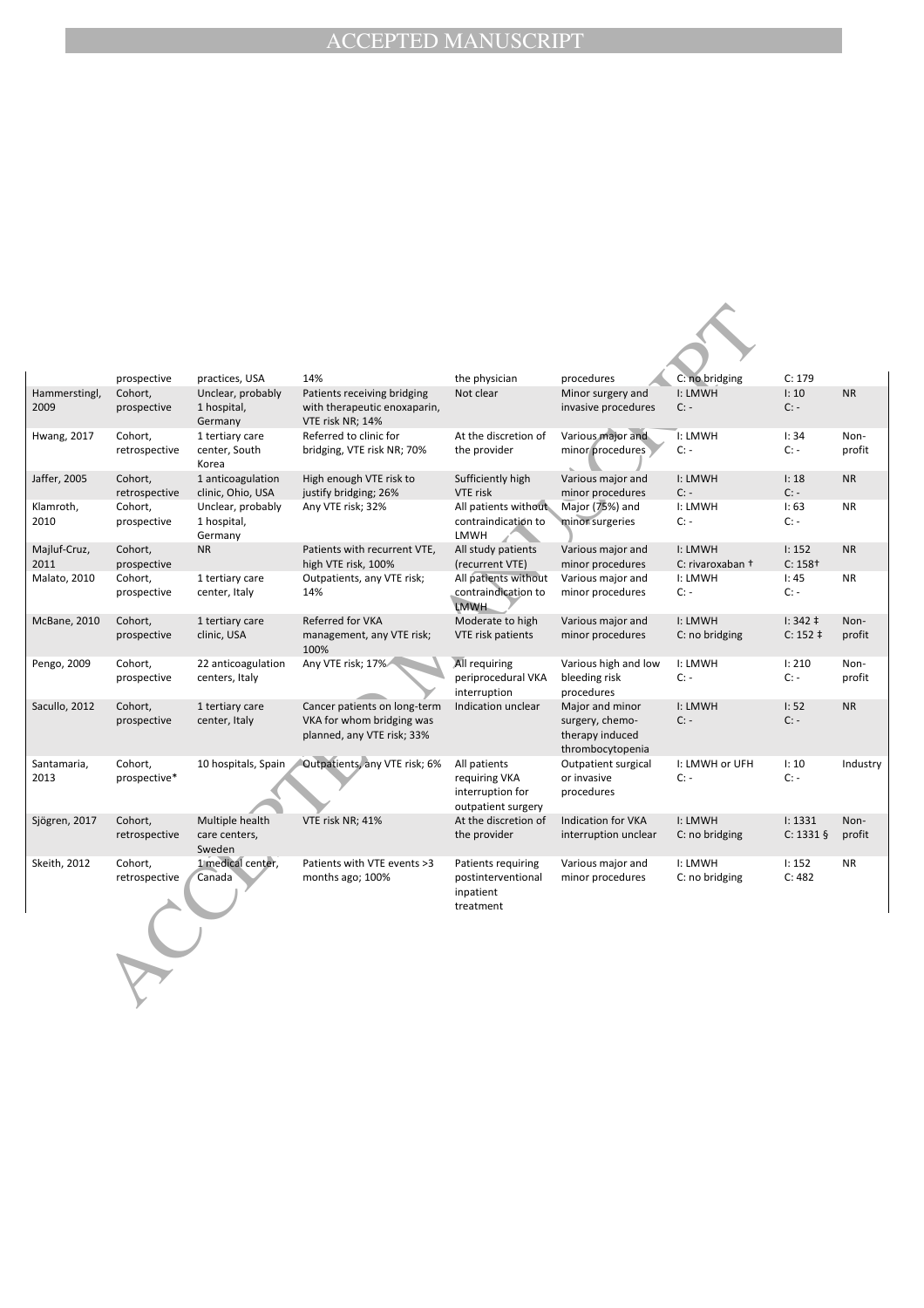| Spyropoulos,         | Cohort,                            | Integrated health                            | Patients receiving bridging,                                                                                                                    | At the discretion of                 | Various major and                     | I: LMWH                  | I:45            | <b>NR</b> |
|----------------------|------------------------------------|----------------------------------------------|-------------------------------------------------------------------------------------------------------------------------------------------------|--------------------------------------|---------------------------------------|--------------------------|-----------------|-----------|
| 2004<br>Spyropoulos, | retrospective<br>Cohort,           | care system, USA<br>14 centers, USA          | any VTE risk; 36%<br>On VKA for ≥3 months, on                                                                                                   | the provider<br>At the discretion of | minor procedures<br>Various major and | $C: -$<br>I: LMWH or UFH | $C: -$<br>I: 22 | Industry  |
| 2006                 | prospective                        | and Canada                                   | perioperative heparin for ≥2<br>d, any VTE risk; 12%                                                                                            | the provider                         | minor procedures                      | c⁄-                      | $C: -$          |           |
| <b>Wilson, 2001</b>  | Cohort,                            | 1 anticoagulation                            | Referred to clinic, high VTE                                                                                                                    | High VTE risk                        | Various major and                     | I: LMWH                  | I:26            | <b>NR</b> |
| Wiszniewsky,         | prospective<br>Cohort,             | clinic, Canada                               | risk; 55%<br>Thrombophilia or APS, high                                                                                                         | High and very high                   | minor procedures<br>Various major and | $C: -$<br>I: LMWH        | $C: -$<br>I:63  | <b>NR</b> |
| 2011                 | prospective                        | 1 clinic, Poland                             | to very high VTE risk; 100%                                                                                                                     | VTE risk                             | minor procedures                      | $C: -$                   | $C: -$          |           |
|                      |                                    |                                              | Abbreviations: APS, antiphospholipid antibody syndrome; LMWH, low molecular weight heparin; UFH, unfractionated heparin; VKA, vitamin K         |                                      |                                       |                          |                 |           |
|                      |                                    |                                              |                                                                                                                                                 |                                      |                                       |                          |                 |           |
|                      |                                    | antagonist; VTE, venous thromboembolism.     |                                                                                                                                                 |                                      |                                       |                          |                 |           |
|                      |                                    |                                              | *these studies were designed as randomized controlled trials comparing bridging to continued VKA or comparing two different bridging            |                                      |                                       |                          |                 |           |
|                      |                                    |                                              | strategies. We considered these studies to be prospective cohorts for our systematic review, because none of these trials compared bridging and |                                      |                                       |                          |                 |           |
|                      | VKA interruption without bridging. |                                              |                                                                                                                                                 |                                      |                                       |                          |                 |           |
|                      |                                    |                                              | t patients with continued anticoagulation during surgery or received periprocedural bridging with direct oral anticoagulants did not meet the   |                                      |                                       |                          |                 |           |
|                      |                                    |                                              | inclusion criteria for our systematic review and were therefore not further considered for our analyses                                         |                                      |                                       |                          |                 |           |
|                      |                                    | ‡ personal communication by the investigator |                                                                                                                                                 |                                      |                                       |                          |                 |           |
|                      |                                    |                                              | § comparison group was propensity score matched and weighted; actual overall number of patients with previous VTE was 2670 in the bridging      |                                      |                                       |                          |                 |           |
|                      | and non-bridging group combined.   |                                              |                                                                                                                                                 |                                      |                                       |                          |                 |           |
|                      |                                    |                                              | Outcomes for patients with previous VTE were only available for patients in the group of patients who received UFH (rather than LMWH)           |                                      |                                       |                          |                 |           |
|                      |                                    |                                              |                                                                                                                                                 |                                      |                                       |                          |                 |           |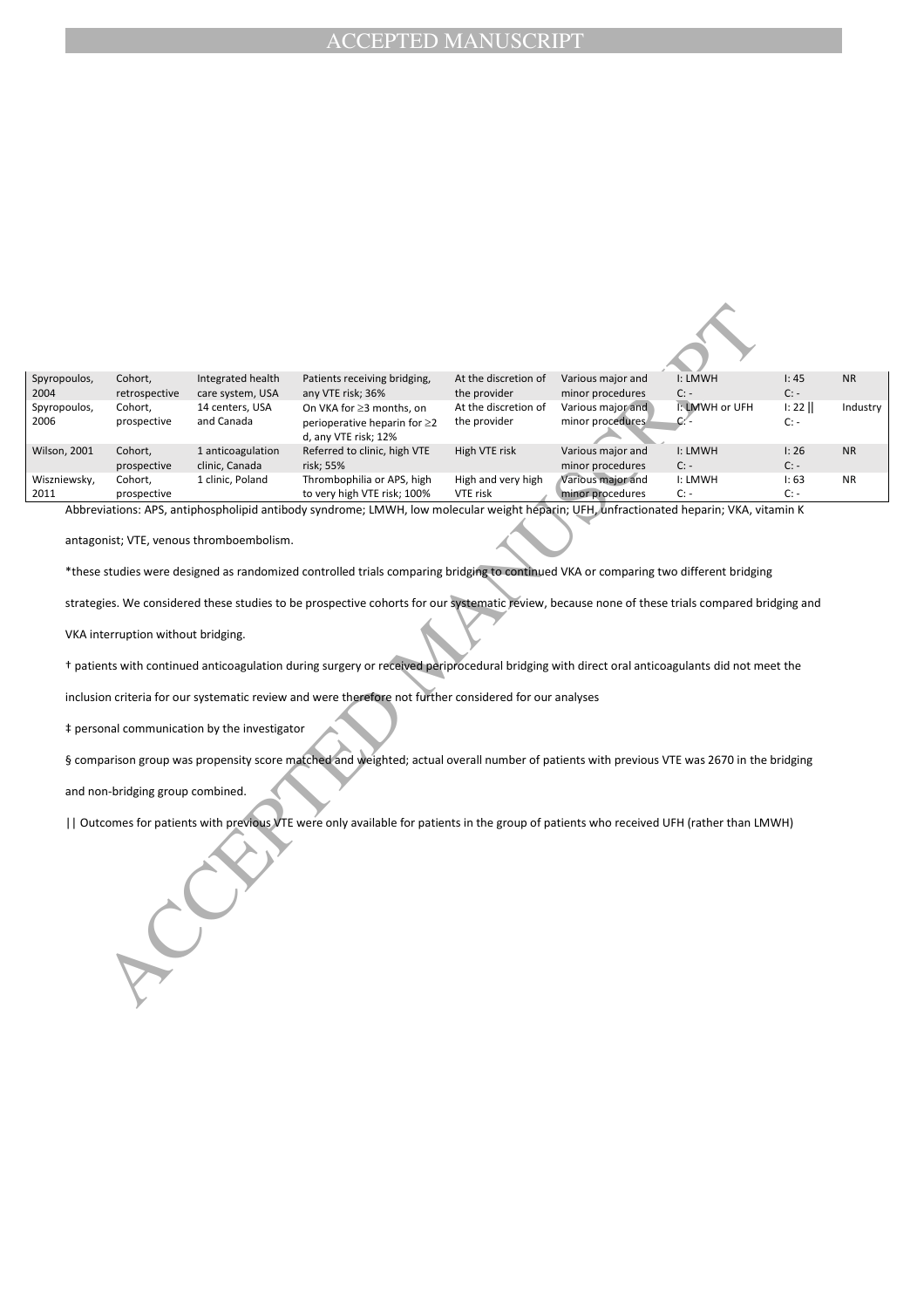| Supplemental Table 2. Periprocedural Anticoagulation Management, by Individual Study |  |  |  |  |
|--------------------------------------------------------------------------------------|--|--|--|--|
|--------------------------------------------------------------------------------------|--|--|--|--|

|                       |                                        |                                             |                                      | Supplemental Table 2. Periprocedural Anticoagulation Management, by Individual Study |                         |                              |                                         |                                    |                               |
|-----------------------|----------------------------------------|---------------------------------------------|--------------------------------------|--------------------------------------------------------------------------------------|-------------------------|------------------------------|-----------------------------------------|------------------------------------|-------------------------------|
|                       |                                        |                                             |                                      | <b>Preoperative Management</b>                                                       |                         |                              | <b>Postoperative Management</b>         |                                    |                               |
| Study                 | Peri-<br>procedural<br><b>Bridging</b> | Type of<br><b>Bridging</b><br>Anticoagulant | <b>VKA</b><br>Interruption,<br>d     | Dosing of Bridging<br>Anticoagulant                                                  | Last Dose of<br>LMWH, h | <b>Restart of</b><br>LMWH, h | <b>Restart of VKA</b>                   | <b>Initial Dosing</b><br>of VKA    | <b>Stop of Bridging</b>       |
| Ahmed, 2010           | Pre/post                               | LMWH, UFH                                   | $3 - 5$                              | therapeutic                                                                          | $12 - 18$               | 24                           | Evening of<br>procedure                 | <b>NR</b>                          | When INR<br>therapeutic       |
| Baijkin, 2009         | Pre/post                               | <b>LMWH</b>                                 | $3 - 4$                              | Prophylactic or<br>subtherapeutic                                                    | $\geq 12$               | Evening of<br>procedure      | Evening of<br>procedure                 | <b>NR</b>                          | When INR<br>therapeutic       |
| <b>Birnie, 2013</b>   | Pre/post                               | LMWH, UFH                                   | 5                                    | therapeutic                                                                          | $>24$                   | 24                           | Evening or morning<br>after procedure   | At<br>investigator's<br>discretion | When INR<br>therapeutic       |
| Breen, 2013           | Pre/post                               | <b>LMWH</b>                                 | 5                                    | Low or<br>therapeutic                                                                | Day prior               | At provider's<br>discretion  | At provider's<br>discretion             | <b>NR</b>                          | <b>NR</b>                     |
| Burbury, 2011         | Post only                              | <b>LMWH</b>                                 | $1*$                                 | Prophylactic or<br>therapeutic                                                       | <b>NA</b>               | $12 - 24$                    | 12-24h                                  | maintenance                        | When INR<br>therapeutic       |
| Clark, 2015           | <b>Not</b><br>specified                | LMWH, UFH                                   | <b>NR</b>                            | Prophylactic or<br>therapeutic                                                       | <b>NR</b>               | <b>NR</b>                    | <b>NR</b>                               | <b>NR</b>                          | <b>NR</b>                     |
| Constans, 2007        | Pre/post                               | <b>LMWH</b>                                 | Aceno-<br>coumarol: 3<br>Warfarin: 5 | prophylactic                                                                         | $\geq 12$               | $24$                         | 1 day after<br>procedure                | maintenance                        | On day 3-4<br>postoperatively |
| Douketis, 2005        | Pre/post                               | <b>LMWH</b>                                 | $5-6$                                | Prophylactic or<br>therapeutic                                                       | $\geq 12$               | 24                           | Evening or day<br>after procedure       | <b>NR</b>                          | <b>NR</b>                     |
| Dunn, 2007            | Pre/post                               | <b>LMWH</b>                                 | 5                                    | therapeutic                                                                          | Morning prior           | $12 - 24$                    | Evening of<br>procedure or day<br>after | maintenance                        | When INR<br>therapeutic       |
| Eisele, 2012          | Pre/post                               | LMWH                                        | Mean 6.4                             | Prophylactic, sub-<br>or therapeutic                                                 | <b>Mean 16.2</b>        | <b>Mean 12.2</b>             | Mean 3.6d                               | <b>NR</b>                          | Overall duration<br>mean 7d   |
| Fernandez,<br>2009    | Pre/post,<br>post only                 | <b>LMWH</b>                                 | $4 - 5$                              | Therapeutic                                                                          | 24                      | $12 - 48$                    | Evening of<br>procedure or day<br>after | <b>NR</b>                          | <b>NR</b>                     |
| Garcia, 2008          | Not<br>specified                       | Almost<br>exclusively<br><b>LMWH</b>        | >7(6.3%)<br>$\leq$ 5 (87.4%)         | <b>NR</b>                                                                            | <b>NR</b>               | <b>NR</b>                    | <b>NR</b>                               | <b>NR</b>                          | <b>NR</b>                     |
| Hammerstingl,<br>2009 | Pre/post                               | <b>LMWH</b>                                 | $5-6$                                | therapeutic                                                                          | Evening prior           | <b>NR</b>                    | <b>NR</b>                               | <b>NR</b>                          | When INR<br>therapeutic       |
|                       |                                        |                                             |                                      |                                                                                      |                         |                              |                                         |                                    |                               |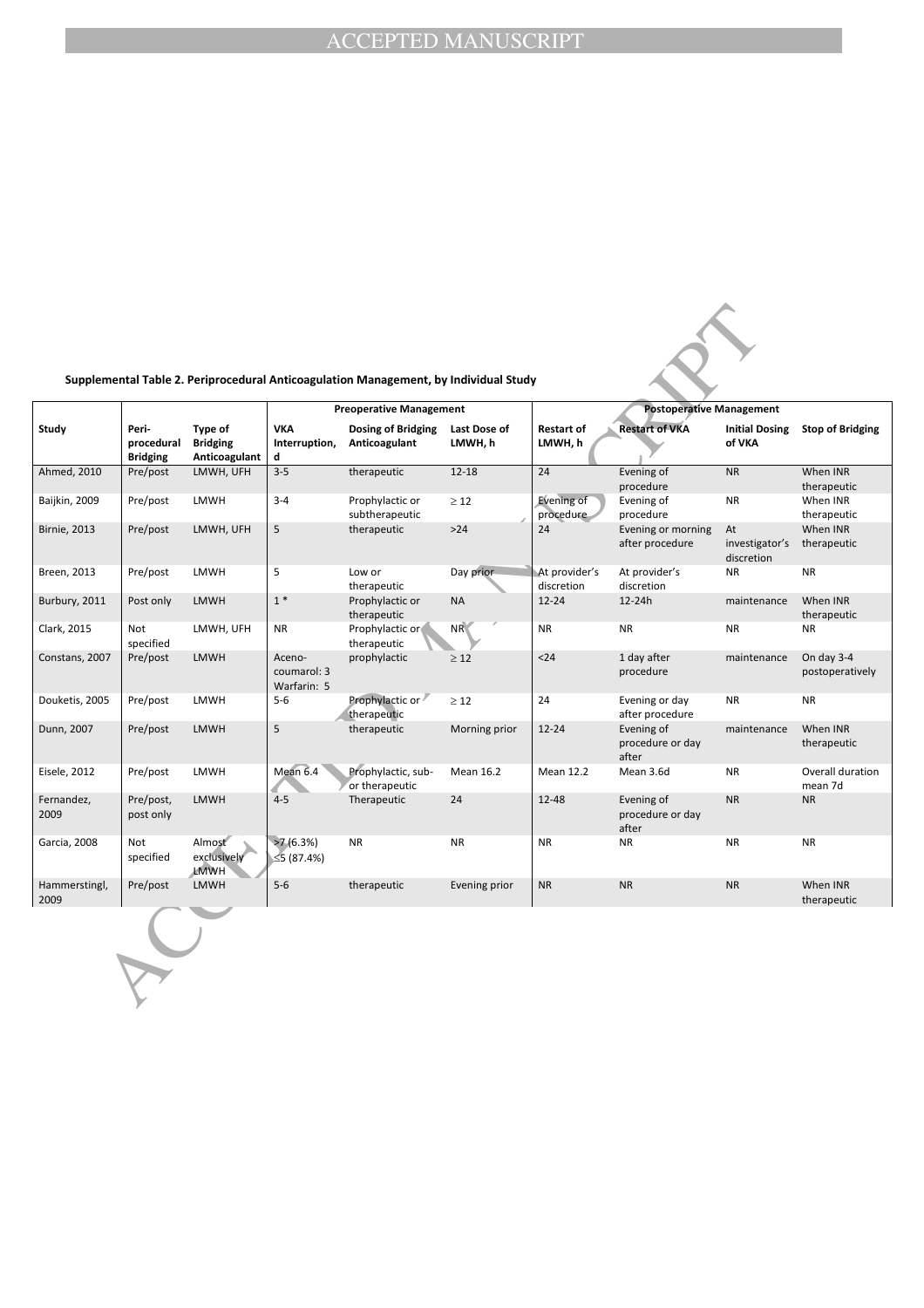|                      |                                        |                                             |                                      | <b>Preoperative Management</b>       |                                                                                 |                                                       | <b>Postoperative Management</b>          |                                 |                                     |
|----------------------|----------------------------------------|---------------------------------------------|--------------------------------------|--------------------------------------|---------------------------------------------------------------------------------|-------------------------------------------------------|------------------------------------------|---------------------------------|-------------------------------------|
| Study                | Peri-<br>procedural<br><b>Bridging</b> | Type of<br><b>Bridging</b><br>Anticoagulant | <b>VKA</b><br>Interruption,<br>d     | Dosing of Bridging<br>Anticoagulant  | Last Dose of<br>LMWH, h                                                         | <b>Restart of</b><br>LMWH, h                          | <b>Restart of VKA</b>                    | <b>Initial Dosing</b><br>of VKA | <b>Stop of Bridging</b>             |
| <b>Hwang, 2017</b>   | Pre/post                               | <b>LMWH</b>                                 | 5                                    | therapeutic                          | Morning prior                                                                   | 48-72 after<br>major, 12-24<br>after minor<br>surgery | With LMWH or day<br>aften                | loading                         | When INR<br>therapeutic on<br>2d    |
| Jaffer, 2005         | Pre/post                               | <b>LMWH</b>                                 | $5-6$<br>depending<br>on INR         | therapeutic                          | 24                                                                              | 24                                                    | Day of procedure<br>or day after         | maintenance                     | When INR<br>therapeutic on<br>2d    |
| Klamroth, 2010       | Pre/post                               | <b>LMWH</b>                                 | $\overline{7}$                       | Half-therapeutic                     | $\geq$ 12                                                                       | $8 - 12$                                              | At provider's<br>discretion (mean<br>5d) | <b>NR</b>                       | When INR<br>therapeutic             |
| Majluf-Cruz,<br>2011 | <b>Not</b><br>specified                | LMWH,<br>rivaroxaban <sup>+</sup>           | 10                                   | prophylactic                         | <b>NR</b>                                                                       | <b>NR</b>                                             | <b>NR</b>                                | <b>NR</b>                       | <b>NR</b>                           |
| Malato, 2010         | Pre/post                               | LMWH                                        | 5                                    | Subtherapeutic or<br>prophylactic    | Evening prior                                                                   | 12                                                    | Day after<br>procedure                   | maintenance                     | When INR<br>therapeutic             |
| <b>McBane, 2010</b>  | Pre/post,<br>pre only,<br>post only    | <b>LMWH</b>                                 | 5                                    | therapeutic                          | 24 (only 1/2<br>dose)                                                           | 24-48                                                 | Mean 3.9d                                | maintenance                     | When INR<br>therapeutic on<br>2d    |
| Pengo, 2009          | Pre/post                               | <b>LMWH</b>                                 | 5                                    | Subtherapeutic or<br>prophylactic    | $\geq$ 12                                                                       | $\geq 12$                                             | Day after<br>procedure                   | loading                         | When INR<br>therapeutic, ≥6d        |
| Sacullo, 2012        | Pre/post                               | <b>LMWH</b>                                 | 5                                    | Prophylactic or<br>subtherapeutic    | Evening prior                                                                   | 12                                                    | Day after<br>procedure                   | maintenance                     | When INR<br>therapeutic             |
| Santamaria,<br>2013  | Pre/post                               | LMWH, UFH                                   | Aceno-<br>coumarol: 3<br>Warfarin: 5 | prophylactic                         | $\geq 12$                                                                       | Evening of<br>procedure                               | Day after<br>procedure                   | <b>NR</b>                       | 5-6d after<br>procedure             |
| Sjögren, 2017        | <b>Not</b><br>specified                | <b>LMWH</b>                                 | <b>NR</b>                            | Prophylactic, sub-<br>or therapeutic | <b>NR</b>                                                                       | <b>NR</b>                                             | <b>NR</b>                                | <b>NR</b>                       | <b>NR</b>                           |
| Skeith, 2012         | Post only                              | LMWH                                        | $\overline{5}$<br>Σ                  | Prophylactic or<br>therapeutic       | NA                                                                              | Morning after<br>procedure                            | Day of surgery                           | <b>NR</b>                       | At discharge or<br>when $INR > 1.9$ |
| Spyropoulos,<br>2004 | Pre/post                               | LMWH, UFH                                   | $\geq 4$                             | Prophylactic or<br>therapeutic       | Morning prior,<br>or evening<br>prior at 1/2 dose<br>if procedure<br>after 10am | Evening of<br>procedure                               | Evening of<br>procedure                  | maintenance                     | When INR<br>therapeutic on<br>2d    |
|                      |                                        |                                             |                                      |                                      |                                                                                 |                                                       |                                          |                                 |                                     |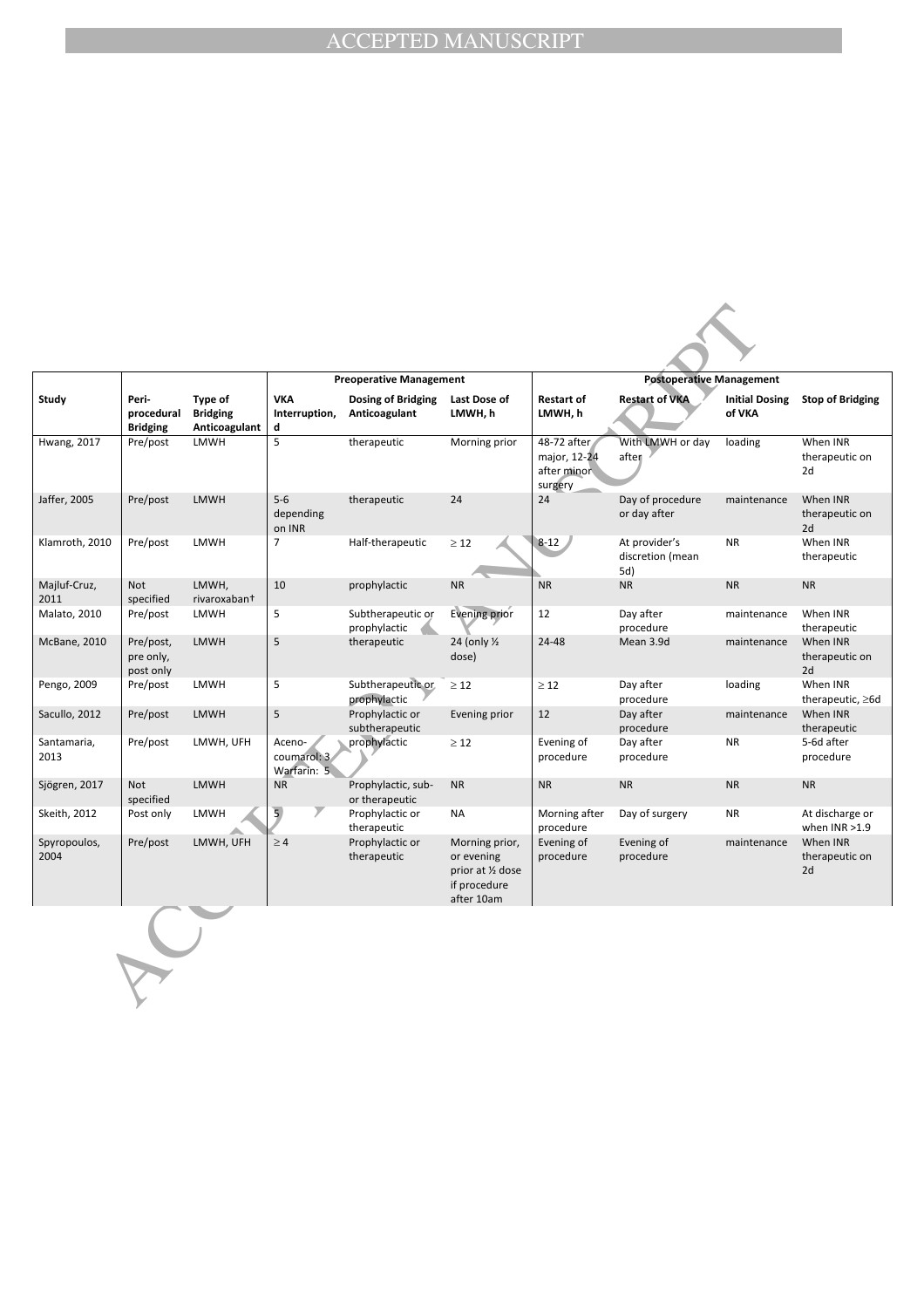|                      |                                        |                                             |                                  | <b>Preoperative Management</b>      |                                               | <b>Postoperative Management</b> |                                  |                                 |                                  |
|----------------------|----------------------------------------|---------------------------------------------|----------------------------------|-------------------------------------|-----------------------------------------------|---------------------------------|----------------------------------|---------------------------------|----------------------------------|
| Study                | Peri-<br>procedural<br><b>Bridging</b> | Type of<br><b>Bridging</b><br>Anticoagulant | <b>VKA</b><br>Interruption,<br>d | Dosing of Bridging<br>Anticoagulant | Last Dose of<br>LMWH. h                       | <b>Restart of</b><br>LMWH, h    | <b>Restart of VKA</b>            | <b>Initial Dosing</b><br>of VKA | <b>Stop of Bridging</b>          |
| Spyropoulos,<br>2006 | Pre/post,<br>pre only,<br>post only    | LMWH‡. UFH                                  | <b>NR</b>                        | Therapeutic and<br>non-therapeutic  | <b>NR</b>                                     | <b>NR</b>                       | <24h after<br>procedure in 38.3% | <b>NR</b>                       | Overall duration<br>mean 6.8d    |
| <b>Wilson, 2001</b>  | Pre/post                               | <b>LMWH</b>                                 |                                  | Prophylactic or<br>therapeutic      | <b>NR</b>                                     | 12                              | Evening of<br>procedure          | maintenance                     | When INR<br>therapeutic          |
| Wiszniewsky,<br>2011 | Pre/post                               | <b>LMWH</b>                                 | $\overline{2}$                   | Half-therapeutic                    | 2-12h at $\frac{1}{4}$<br>therapeutic<br>dose | $6 - 12$                        | d 4 after surgery                | loading                         | When INR<br>therapeutic on<br>2d |

Abbreviations: d, day; h, hours; INR, international normalized ratio; LMWH, low molecular weight heparin; NA, not applicable; NR, not reported;

UFH, unfractionated heparin; VKA, vitamin K antagonist.

CCEPTED MANUSCRIPT

\*and administration of 3mg intravenous Vitamin K

† this treatment arm was not included in our study, as it did not meet the inclusion criteria

‡ this treatment arm was not included in our analysis, because outcomes were not specifically reported for patients with prior venous

thromboembolism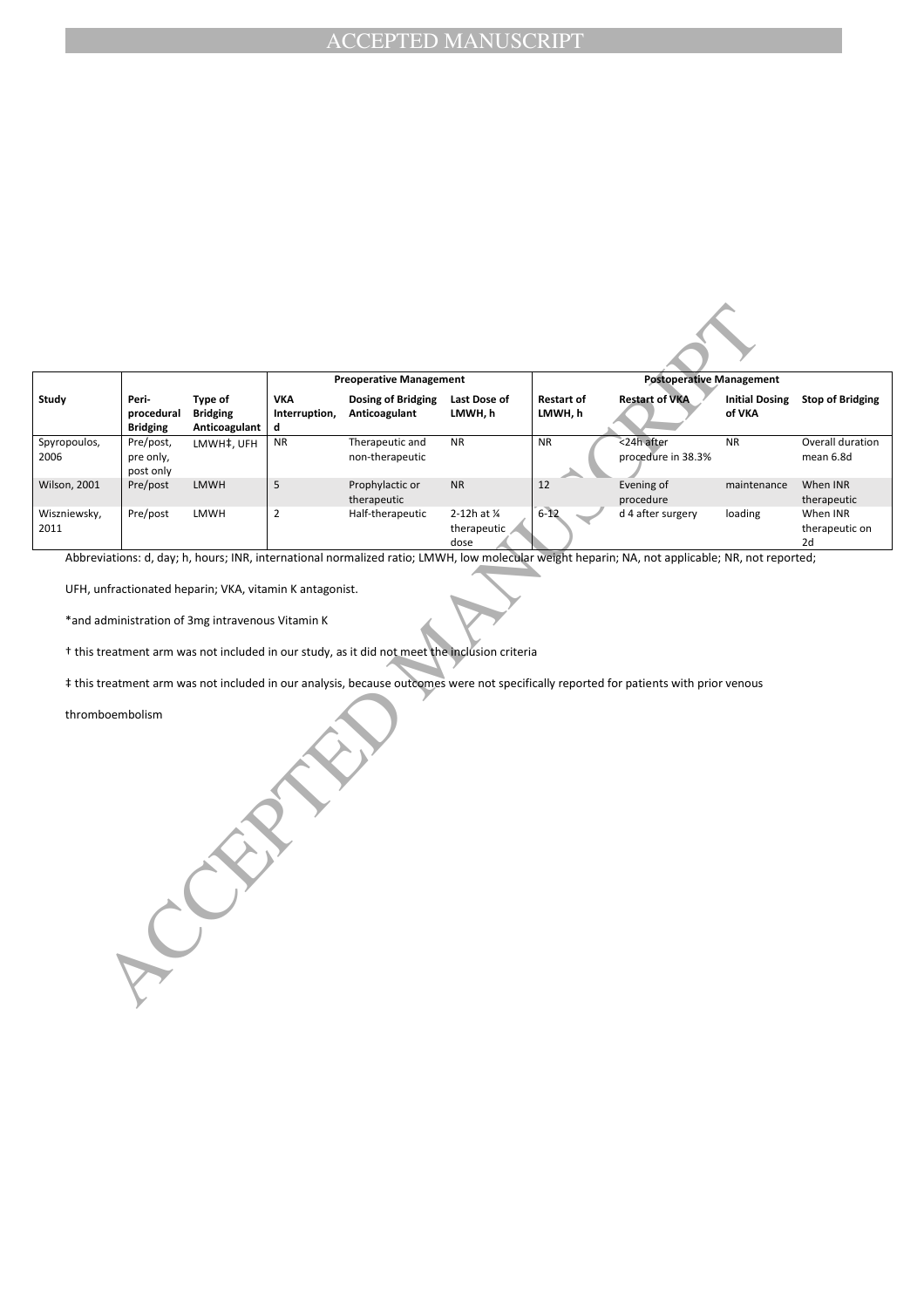

| Consecutive<br><b>Existence of</b><br><b>Protocol before</b><br><b>Enrollment</b><br><b>Enrollment</b><br>no<br>NA*<br>yes<br>NA*<br>yes<br>no<br>yes | Intervention / Control<br><b>Setting</b><br><b>Similar</b><br>yes<br>NA<br><b>NA</b> | <b>Time Frame</b><br><b>Similar</b><br>yes<br>NA<br><b>NA</b> | <b>Blinded</b><br>Outcome<br>Assessment<br>no<br>no | Loss to Follow-up<br>< 5%<br><b>NR</b><br><b>NR</b> | <b>Risk of Bias</b><br>high |
|-------------------------------------------------------------------------------------------------------------------------------------------------------|--------------------------------------------------------------------------------------|---------------------------------------------------------------|-----------------------------------------------------|-----------------------------------------------------|-----------------------------|
|                                                                                                                                                       |                                                                                      |                                                               |                                                     |                                                     |                             |
|                                                                                                                                                       |                                                                                      |                                                               |                                                     |                                                     |                             |
|                                                                                                                                                       |                                                                                      |                                                               |                                                     |                                                     | very high*                  |
|                                                                                                                                                       |                                                                                      |                                                               | yes                                                 | yes                                                 | very high*                  |
|                                                                                                                                                       | <b>NA</b>                                                                            | NA                                                            | no                                                  | <b>NR</b>                                           | very high                   |
|                                                                                                                                                       | <b>NA</b>                                                                            | <b>NA</b>                                                     | no                                                  | yes                                                 | very high                   |
| no                                                                                                                                                    | yes                                                                                  | yes                                                           | $n\sigma$                                           | <b>NR</b>                                           | high                        |
| yes                                                                                                                                                   | <b>NA</b>                                                                            | <b>NA</b>                                                     | no                                                  | <b>NR</b>                                           | very high                   |
| no                                                                                                                                                    | <b>NA</b>                                                                            | NA                                                            | no                                                  | <b>NR</b>                                           | very high                   |
| yes                                                                                                                                                   | <b>NA</b>                                                                            | <b>NA</b>                                                     | no                                                  | <b>NR</b>                                           | very high                   |
| no                                                                                                                                                    | <b>NA</b>                                                                            | NA                                                            | no                                                  | no                                                  | very high                   |
| PN                                                                                                                                                    | PY                                                                                   | yes                                                           | PN                                                  | <b>NR</b>                                           | very high                   |
|                                                                                                                                                       |                                                                                      |                                                               | no                                                  |                                                     | high                        |
| yes                                                                                                                                                   | <b>NA</b>                                                                            | <b>NA</b>                                                     | no                                                  | <b>NR</b>                                           | very high                   |
| no                                                                                                                                                    | <b>NA</b>                                                                            | NA                                                            | no                                                  | <b>NR</b>                                           | very high                   |
| PN                                                                                                                                                    | <b>NA</b>                                                                            | <b>NA</b>                                                     | no                                                  | <b>NR</b>                                           | very high                   |
| PY                                                                                                                                                    | ΝA                                                                                   | ÑА                                                            | no                                                  | <b>NR</b>                                           | very high                   |
| PY                                                                                                                                                    | <b>NA</b>                                                                            | <b>NA</b>                                                     | no                                                  | <b>NR</b>                                           | very high                   |
| yes                                                                                                                                                   | <b>NA</b>                                                                            | NA                                                            | no                                                  | yes                                                 | very high                   |
|                                                                                                                                                       |                                                                                      |                                                               | PY                                                  |                                                     | moderate                    |
|                                                                                                                                                       | NA                                                                                   | NA                                                            | no                                                  | <b>NR</b>                                           | very high                   |
| yes                                                                                                                                                   | <b>NA</b>                                                                            | <b>NA</b>                                                     | no                                                  | yes                                                 | very high                   |
| $NA*$                                                                                                                                                 | <b>NA</b>                                                                            | <b>NA</b>                                                     | no                                                  | no                                                  | very high*                  |
| no                                                                                                                                                    | <b>NR</b>                                                                            | <b>NR</b>                                                     | no                                                  | <b>NR</b>                                           | very high                   |
| PN <b>N</b>                                                                                                                                           | yes                                                                                  | yes                                                           | no                                                  | yes                                                 | high                        |
| PN                                                                                                                                                    | <b>NA</b>                                                                            | <b>NA</b>                                                     | no                                                  | <b>NR</b>                                           | very high                   |
| <b>PN</b>                                                                                                                                             | <b>NA</b>                                                                            | <b>NA</b>                                                     |                                                     | <b>NR</b>                                           | very high                   |
|                                                                                                                                                       | <b>NA</b>                                                                            | <b>NA</b>                                                     | no                                                  | <b>NR</b>                                           | very high                   |
|                                                                                                                                                       | <b>NA</b>                                                                            | NA                                                            | no                                                  | <b>NR</b>                                           | very high                   |
|                                                                                                                                                       | yes<br>yes<br>yes<br>yes<br>yes<br>yes                                               | yes<br>yes                                                    | yes<br>yes                                          | yes                                                 | yes<br>yes                  |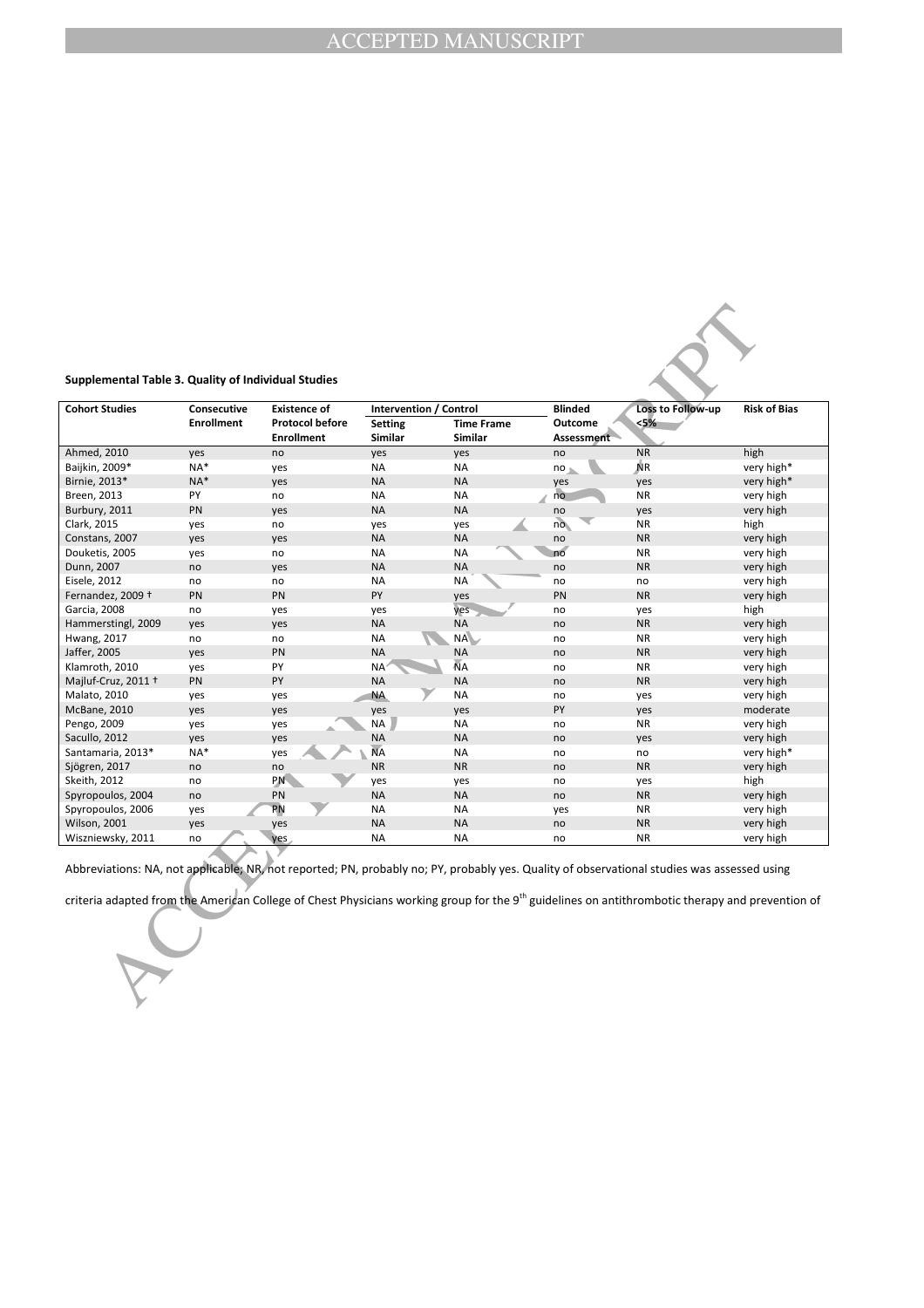thrombosis, which included guidance to for quality assessment of cohort studies without internal controls.<sup>4</sup> Observational or nonrandomized interventional studies were considered to be at high risk of bias and were downgraded to moderate risk if the study accounted for and reported all of the reported quality elements. On the other hand, they were upgraded to very high risk if they used a single-arm cohort design without an internal comparison group, or there are severe or multiple problems with these elements.<sup>5</sup>

\*these studies were designed as randomized controlled trials comparing bridging to continued VKA or comparing two different bridging

strategies. We considered these studies to be prospective cohorts for our systematic review, because none of these trials compared bridging and

VKA interruption without bridging.

† conference abstract, no corresponding full text published

bosis, which included guidance to for quality assessment of cohort studies without internal controls." Observational corronation<br>animous studies were considered to be at high risk of bias and were deverageded to moderate r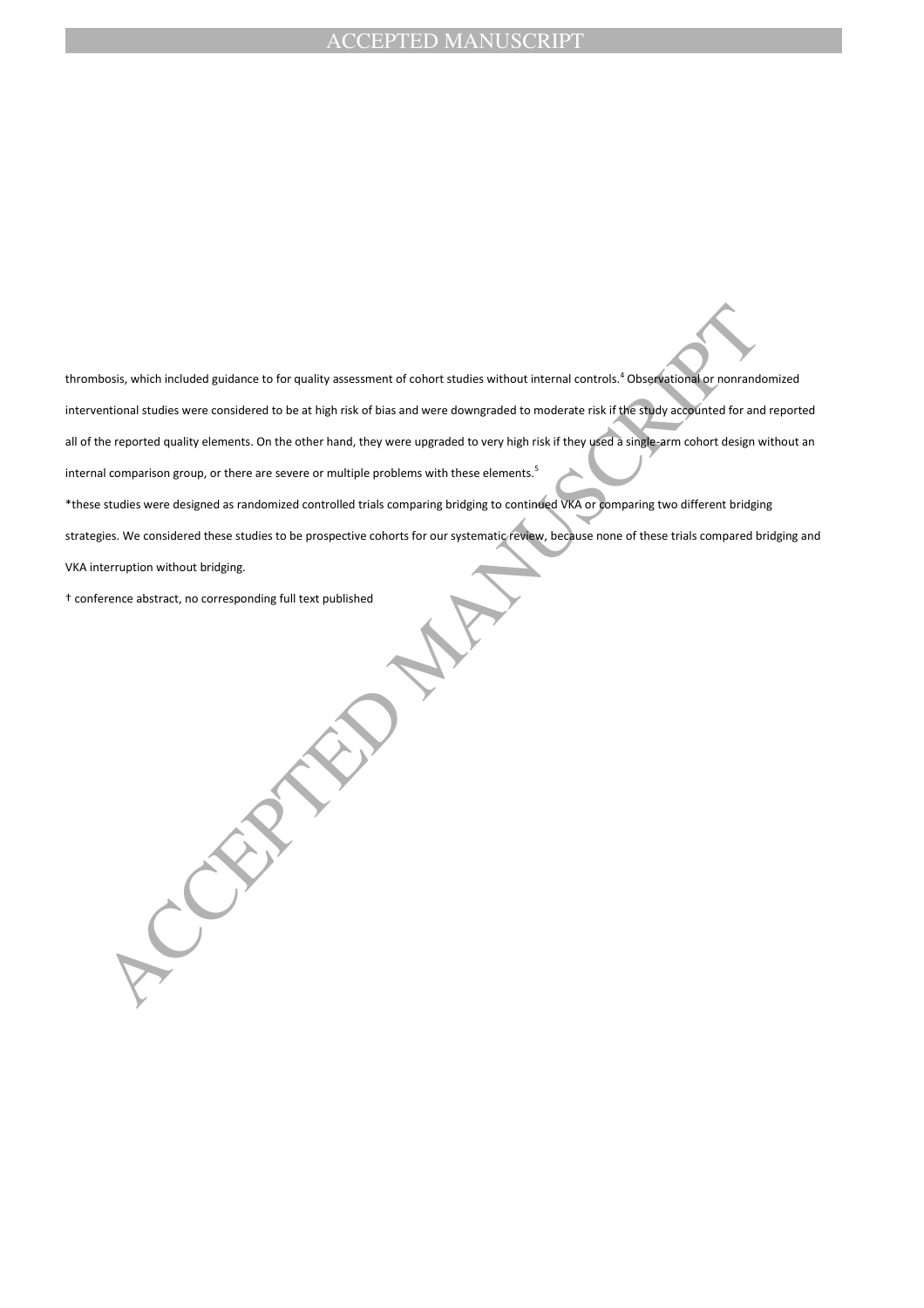#### **Supplemental Table 4. Quality of Evidence: Periprocedural Bridging in Patients with Previous VTE**

|                                                                                                                                                                                                                                                                                                                                                                                                                                                                                                                                                                                                                                                                                                                                                                                                                                                                                                                                                                                                                                                                                                                                                                                                                      |                               |                  | Supplemental Table 4. Quality of Evidence: Periprocedural Bridging in Patients with Previous VTE |               |                      |                            |                      |                                                                 |                      |                                                       |             |
|----------------------------------------------------------------------------------------------------------------------------------------------------------------------------------------------------------------------------------------------------------------------------------------------------------------------------------------------------------------------------------------------------------------------------------------------------------------------------------------------------------------------------------------------------------------------------------------------------------------------------------------------------------------------------------------------------------------------------------------------------------------------------------------------------------------------------------------------------------------------------------------------------------------------------------------------------------------------------------------------------------------------------------------------------------------------------------------------------------------------------------------------------------------------------------------------------------------------|-------------------------------|------------------|--------------------------------------------------------------------------------------------------|---------------|----------------------|----------------------------|----------------------|-----------------------------------------------------------------|----------------------|-------------------------------------------------------|-------------|
| <b>Quality assessment</b>                                                                                                                                                                                                                                                                                                                                                                                                                                                                                                                                                                                                                                                                                                                                                                                                                                                                                                                                                                                                                                                                                                                                                                                            |                               |                  |                                                                                                  |               |                      |                            | <b>Summary</b>       |                                                                 |                      |                                                       |             |
| Outcome                                                                                                                                                                                                                                                                                                                                                                                                                                                                                                                                                                                                                                                                                                                                                                                                                                                                                                                                                                                                                                                                                                                                                                                                              | No. of<br>studies<br>(design) | Risk of<br>Bias* | Inconsistency <sup>+</sup>                                                                       | Indirectness‡ | <b>Imprecision</b> § | <b>Publication</b><br>Bias | No. of<br>procedures | <b>No Bridging</b><br><b>Pooled</b><br>incidence, %<br>(95% CI) | No. of<br>procedures | <b>Bridging</b><br>Pooled<br>incidence, %<br>(95% CI) | Quality     |
| Perioperative<br><b>VTE</b>                                                                                                                                                                                                                                                                                                                                                                                                                                                                                                                                                                                                                                                                                                                                                                                                                                                                                                                                                                                                                                                                                                                                                                                          | 27 (cohort<br>studies)        | very high        | consistent                                                                                       | direct        | imprecise            | substantial                | 3459                 | $0.5(0.3-0.8)$                                                  | 3427                 | $0.7(0.4-1.2)$                                        | very<br>low |
| Major<br>bleeding                                                                                                                                                                                                                                                                                                                                                                                                                                                                                                                                                                                                                                                                                                                                                                                                                                                                                                                                                                                                                                                                                                                                                                                                    | 15 (cohort<br>studies         | very high        | inconsistent                                                                                     | direct        | imprecise            | substantial                | 2084                 | $0.4(0.1-1.5)$                                                  | 1702                 | $1.8(1.2-2.5)$                                        | very<br>low |
| Any bleeding                                                                                                                                                                                                                                                                                                                                                                                                                                                                                                                                                                                                                                                                                                                                                                                                                                                                                                                                                                                                                                                                                                                                                                                                         | 18 (cohort<br>studies         | very high        | inconsistent                                                                                     | direct        | precise              | substantial                | 3420                 | $0.4(0.1-1.7)$                                                  | 3420                 | $3.9(2.0-7.4)$                                        | very<br>low |
| recommendations assessment, development, and evaluation) framework. <sup>6</sup> Observational studies were considered low quality of evidence, and<br>were downgraded to very low quality depending on risk of bias, inconsistency, indirectness, imprecision, and publication bias. One of four<br>possible scores (high, moderate, low, or very low) for the quality of the overall body of evidence was assigned for each outcome.<br>*based on following criteria: failure to develop appropriate eligibility criteria, lack of internal control group (single-arm cohorts), flawed<br>measurement of exposure and/or outcome, inadequacy of control for confounding, incomplete follow-up.<br>t based on differences in effect sizes of studies comparing outcomes in both exposure groups, their overlap in 95% confidence intervals, and<br>statistical heterogeneity<br>‡ evidence was considered indirect if the population, the intervention, or the outcomes that were measured in the included studies differed<br>from those of interest in our systematic review, or if there were no head-to-head comparisons available<br>§ based on optimal information size criterion and 95% confidence interval |                               |                  |                                                                                                  |               |                      |                            |                      |                                                                 |                      |                                                       |             |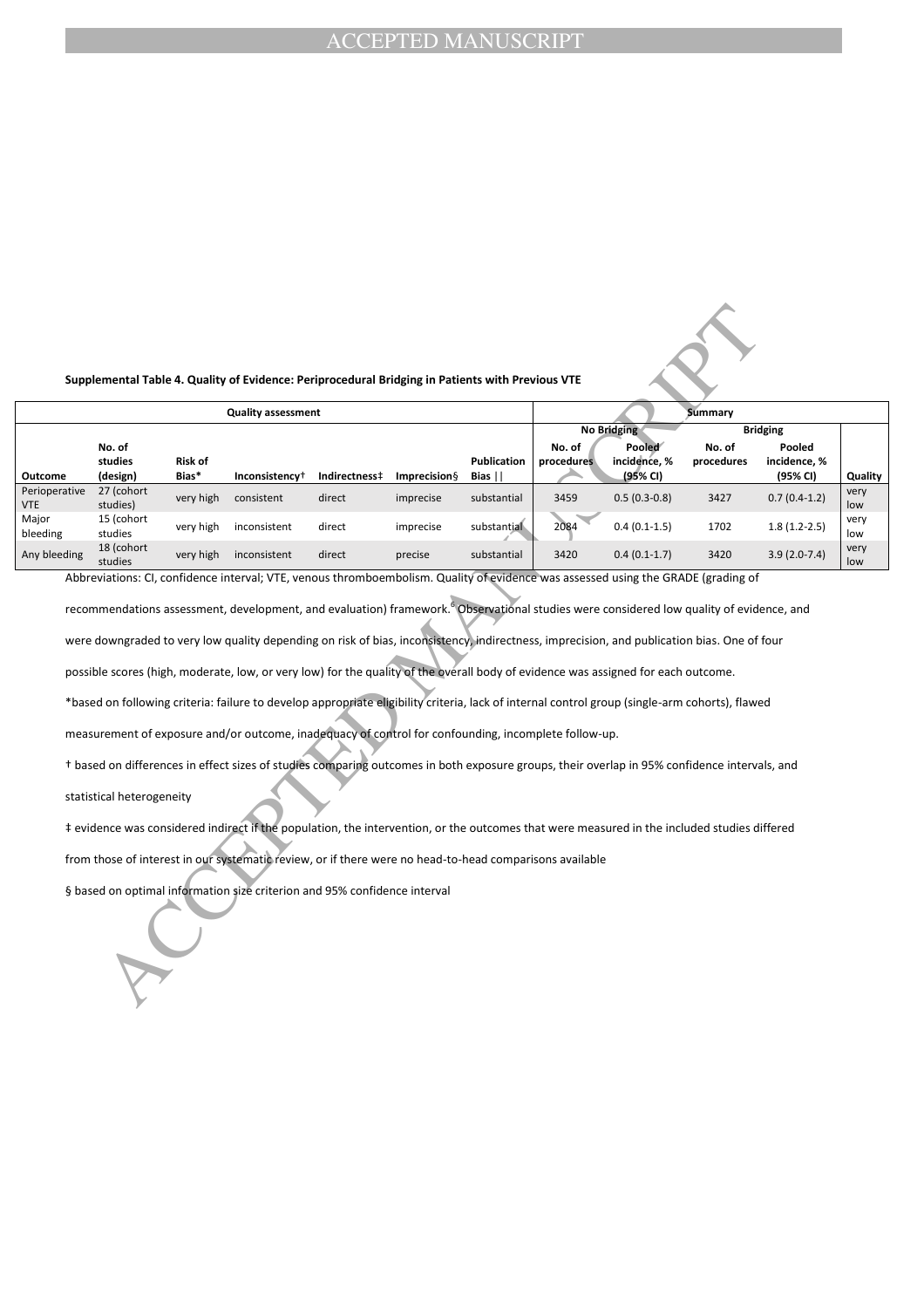|| The potential for publication bias was determined by searching for unpublished literature and conducting a sensitivity analysis excluding conference abstracts. A quantitative assessment of publication bias was not supported by the data (mostly single-arm studies).

**CEPTED MANUSCRIPTION**